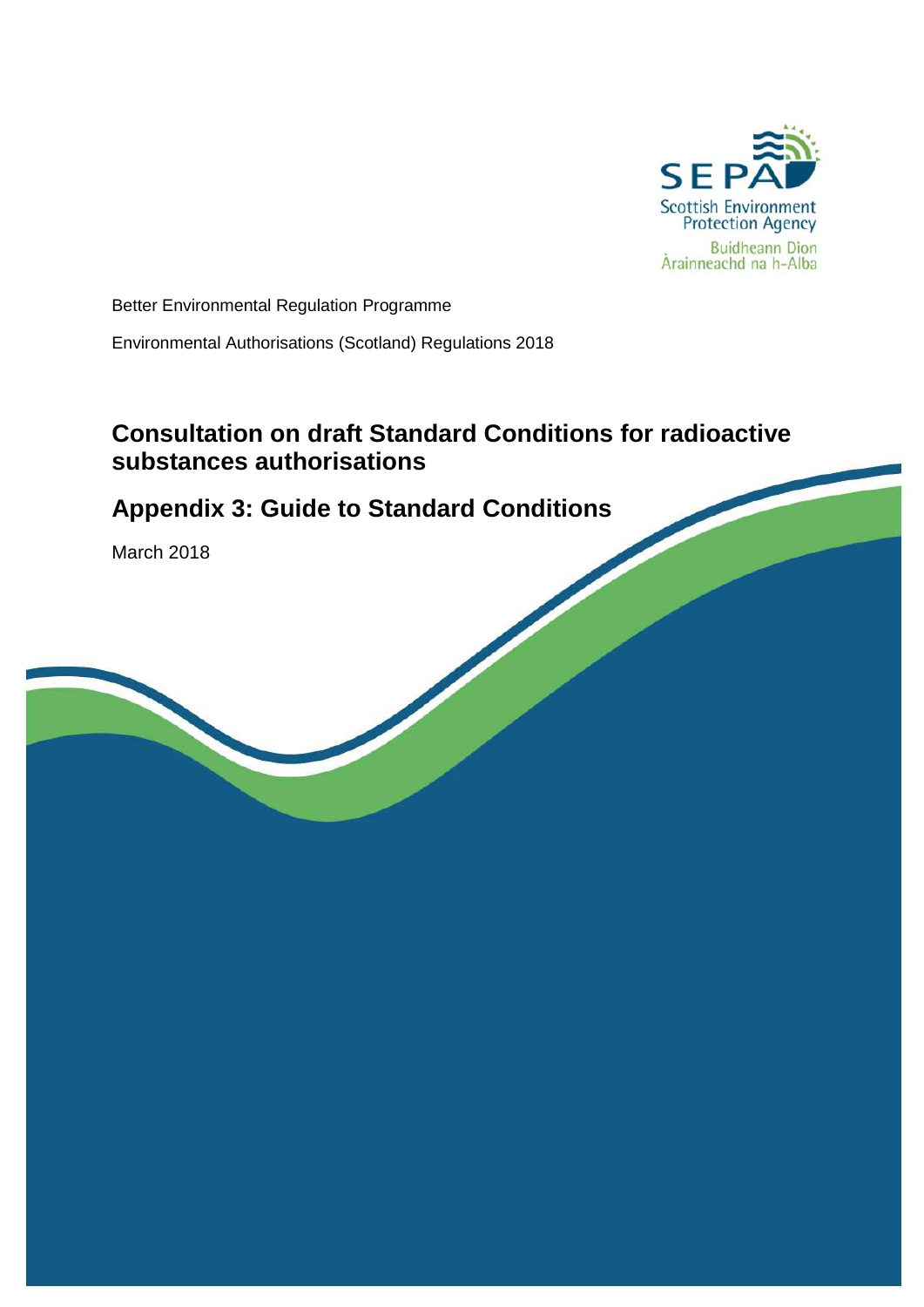### **A. ALL REGULATED ACTIVITIES**

### **A.1 Resources**

r.

| A.1.1 | You must have adequate financial and human resources to ensure compliance<br>with your authorisation.                                                                                                                                                                                                                                                    | <b>Condition</b> |
|-------|----------------------------------------------------------------------------------------------------------------------------------------------------------------------------------------------------------------------------------------------------------------------------------------------------------------------------------------------------------|------------------|
|       | This condition supports IAEA GSR part 2 requirement 9 and Article 7(5) of the SFRWD.<br>Providing and maintaining sufficient resource to carry out your management<br>arrangements is fundamental to ensuring control of the radioactive substances.                                                                                                     | Reason           |
|       | SEPA does not specify minimum resource levels, such as numbers of staff or size of<br>budget- this is left to you to decide what is necessary. We do expect this to be written<br>down in, in at least an indicative manner, and available for inspection, along with any<br>justifications for deviating from what you believe to be the optimum level. | <b>Guidance</b>  |

## **A.2 Management arrangements**

| A.2.1<br>You must have and maintain an integrated management system to ensure<br>compliance with your authorisation.                                                                                                                                                                                                                                       | Conditior |
|------------------------------------------------------------------------------------------------------------------------------------------------------------------------------------------------------------------------------------------------------------------------------------------------------------------------------------------------------------|-----------|
| This condition supports IAEA GSR part 3 requirements 5 and 9 and Articles $5(1)(d)$ ,<br>5(1)(h), 7(4) and 7(5) of the SFRWD.                                                                                                                                                                                                                              | Reason    |
| You need a formal, robust management system to ensure control of the radioactive<br>substances at all times in order to avoid an unplanned exposure to a member of the<br>public, harm to the environment or the generation of unnecessary radioactive waste.                                                                                              |           |
| Good management is fundamental to ensuring the safety of the radioactive substances.<br>SEPA expects a defined management structure with evident organisational commitment<br>to compliance with the Authorisation. Staff at various levels should be able to explain<br>their roles and responsibilities in relation to radioactive substance management. | Guidance  |
| By "integrated" SEPA means the arrangements for the management of radioactive<br>substances should be part of the overall management arrangements you have, such as<br>quality or health and safety - not a stand-alone system.                                                                                                                            |           |
| The types of things that should form the management arrangements are, for the most<br>part, the topics of the rest of the Standard Conditions in Sections A and B.                                                                                                                                                                                         |           |
| For more information on management systems, see the IAEA Safety Standards<br>document "Application of the Management System for Facilities and Activities (GS-G-<br>$3.1$ ".                                                                                                                                                                               |           |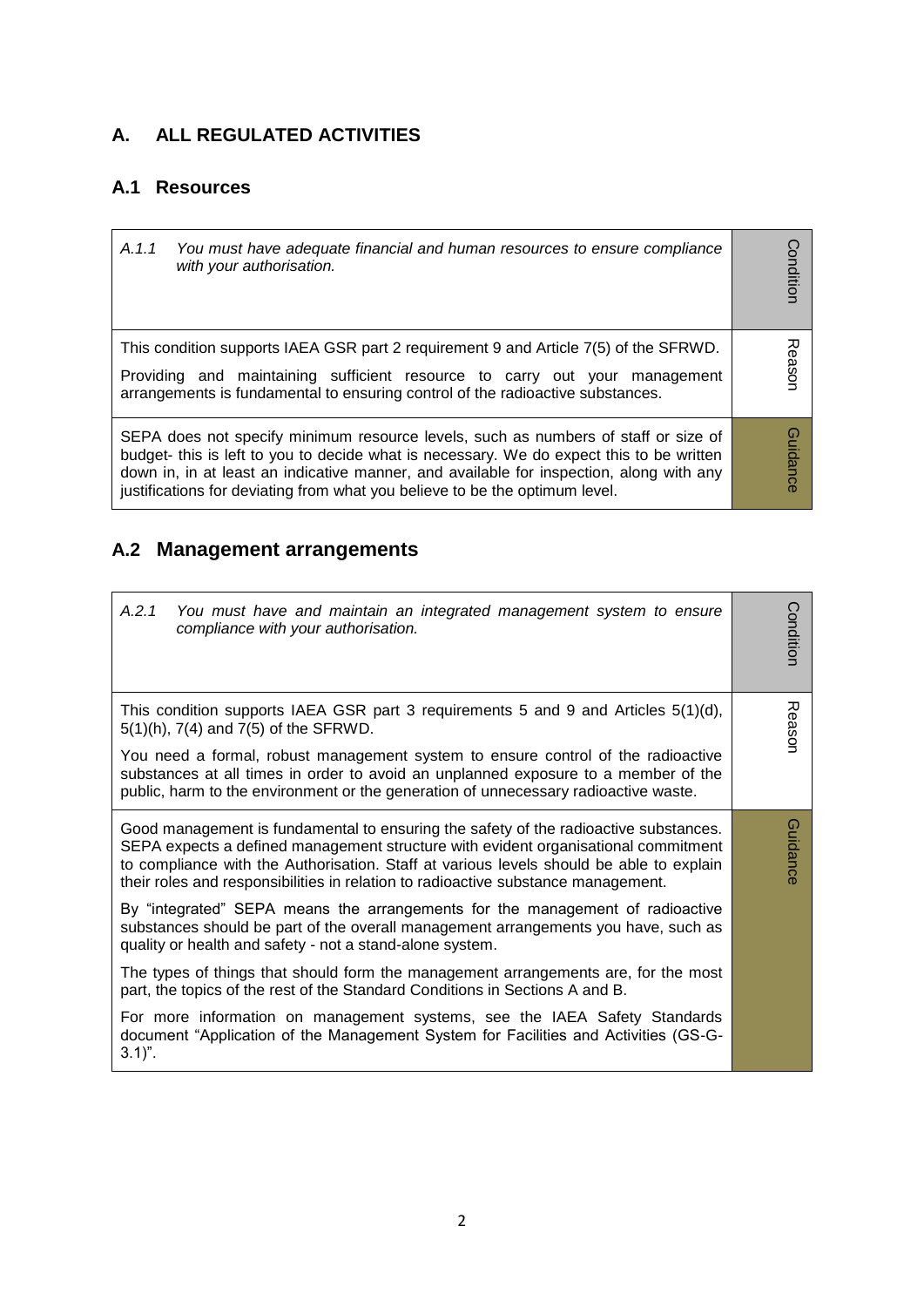*A.2.2 You must regularly carry out a review of your management system and its effectiveness in terms of achieving compliance with your authorisation.* 

This condition supports IAEA GSR part 2 requirement 13 and Articles 7(2) and 7(4) of the SFRWD.

Reason

Guidance

**Guidance** 

Internal review of the management system provides demonstration that it remains fit for purpose for ensuring the safety of the radioactive substances.

SEPA expects you to review or audit the management system in your organisation in relation to radioactive substances on a regular basis. The frequency of the review or audit has not been defined; however, it should reflect the complexity of the radioactive substances activities undertaken. When deviations are identified, appropriate corrective actions should be proposed and taken.

SEPA expects that the review or audit will be recorded and the outcome will be written down and available for inspection.

It is possible to make use of external audits, for example relating to ISO 14000 accreditation, to comply with this rule. However, the audit must specifically cover your management system in relation to radioactive substances and compliance with this Authorisation.

#### **A.3 Written procedures**

| A.3.1 You must have, implement and maintain written procedures to ensure<br>compliance with your authorisation.                                                                                                                                                                                                                                        | ondition     |
|--------------------------------------------------------------------------------------------------------------------------------------------------------------------------------------------------------------------------------------------------------------------------------------------------------------------------------------------------------|--------------|
| This condition supports IAEA GSR part 2 requirement 8 and Article $5(1)(d)$ of the<br>SFRWD.                                                                                                                                                                                                                                                           | <b>Basor</b> |
| procedures are the fundamental underpinning of your<br>Written<br>management<br>arrangements for activities involving radioactive substances and compliance with the<br>conditions and limitations of the Authorisation. These procedures must be regularly and<br>formally reviewed to ensure they remain valid and reflect the current arrangements. |              |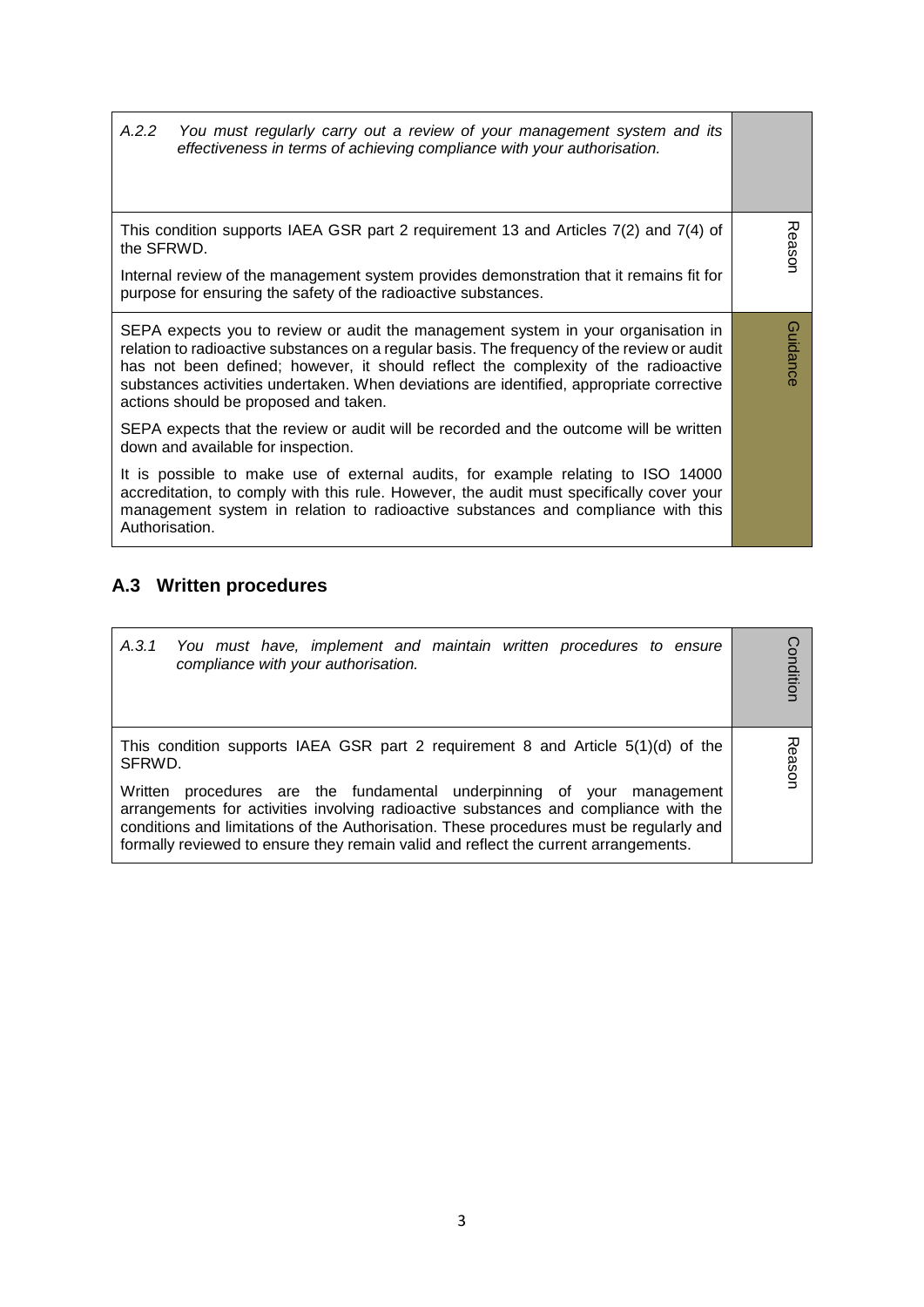The purpose of requiring the written procedures is to ensure you detail how you will comply with your Authorisation. It is essential that you carefully scrutinises the Standard Conditions and any bespoke rules in your Permit and ensures that there are appropriate procedures in place to cover all of them. SEPA expects that the detail and complexity of the procedures will be proportionate to the risk posed by the radioactive substances and the complexity of their activities involving radioactive substances.

Guidance

**Guidance** 

Procedures can be in electronic or paper form. However, SEPA does expect that you will have considered the maintenance, security and redundancy issues of both formats and made suitable arrangements.

It is not necessary to duplicate existing procedures or documents solely for the purposes of satisfying this requirement. It is perfectly acceptable to refer out to existing procedures. Although not required, you may prefer to create a compliance matrix document that specifically addresses how each requirement will be complied with or signposts where the appropriate procedure can be found.

It is recommended that the relevant procedures are incorporated into your controlled document management system (if available) in order to ensure that they have formal standing within your organisation, a recognised person responsible for their maintenance and they are subject to periodic review in accordance with your quality management system.

#### **A.4 Record keeping**

| A.4.1<br>You must make and retain, as soon as reasonably practicable, true, accurate<br>and legible records that demonstrate compliance with the requirements of your<br>authorisation.                   | onditior |
|-----------------------------------------------------------------------------------------------------------------------------------------------------------------------------------------------------------|----------|
| This condition supports IAEA GSR part 3 requirements 13 and 17, Article 5(1)(d) of the<br>SFRWD and Articles 85(2) and 86(2) of the BSSD.                                                                 |          |
| Records are the principle means of demonstrating compliance with the requirements<br>attached to the Authorisation. For that reason, it is imperative that the records are true,<br>accurate and legible. | easor    |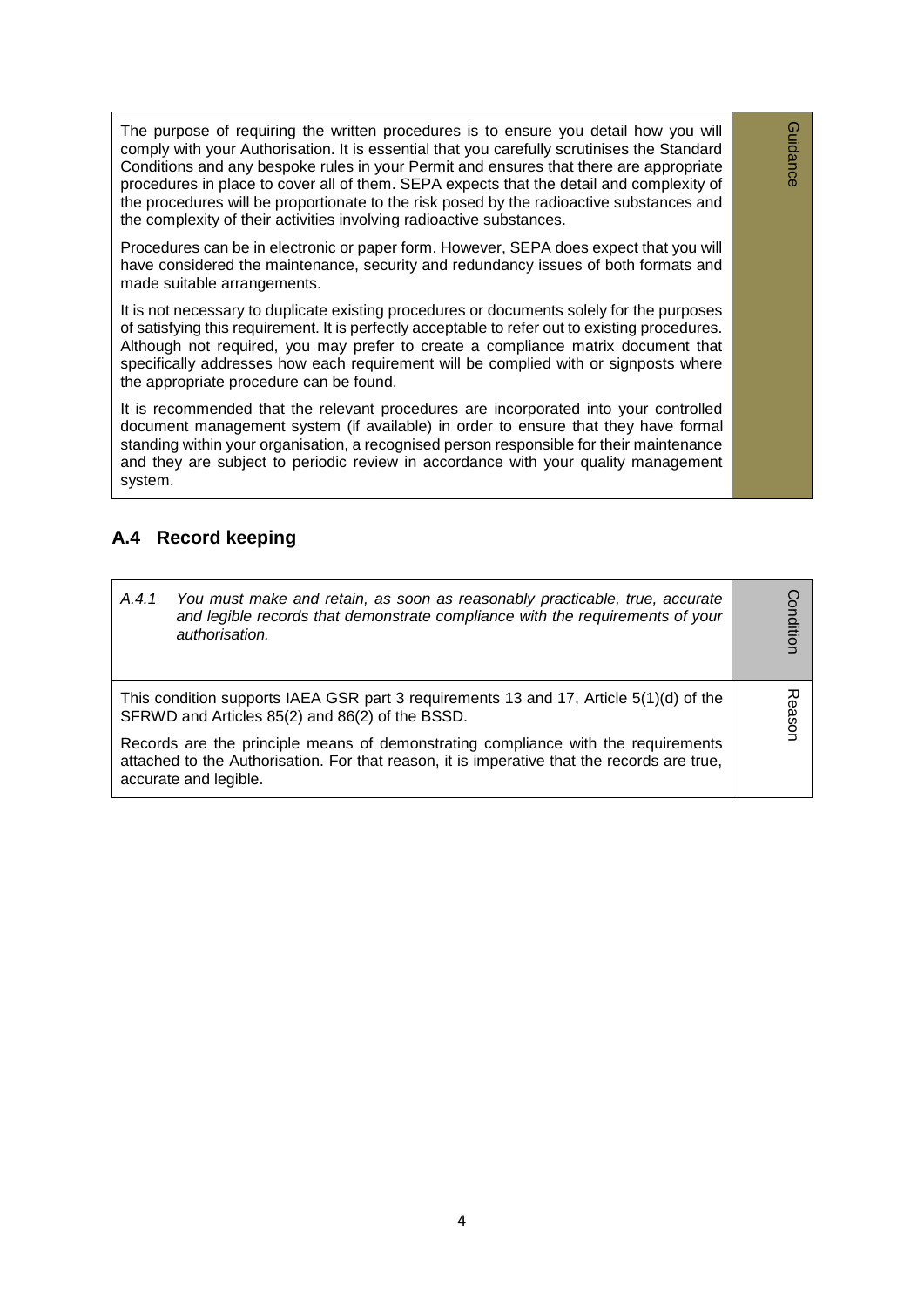"Records" refers to a wide range of documents, from the specified data required to be kept by other Standard Rules to things such as BPM cases, contamination or environmental monitoring and staff training records. Any document that you use to demonstrate compliance with the Authorisation will fall into this category. This may include previous authorisations issued to you or authorisations issued to another person that has been transferred to you.

Guidance

**Guidance** 

SEPA does not require the records to be kept in a particular format (e.g. electronic or paper). However, SEPA does expect that you will have considered the maintenance, security and redundancy issues of both formats and made suitable arrangements to ensure the records are available as required.

SEPA does not specify the location where your records must be kept (e.g. at the Authorised Place). However, wherever they are kept, bear in mind that SEPA expects all records to be reasonably available for inspection.

It is recognised that you may use the records for other purposes (e.g. billing) and that some records may also be kept by different parts of your organisation (e.g. finance, facilities, and human resources) or by contract partners. It is your responsibility to ensure the relevant records are accessible, legible and are set out in a manner to demonstrate compliance with the Authorisation.

SEPA does not set any restrictions on the length of time you must keep your records. However, you must consider what each record does in terms of demonstrating compliance. You may prefer to establish a record retention schedule for all of your records, setting out the time you intend to keep them. Please note that SEPA will not approve the schedule, but we may ask to see it as part of an inspection.

| A.4.2<br>Your records must include the relevant records specified in Schedule 1 of these<br>Standard Conditions.                                                                                                           | Conditior       |
|----------------------------------------------------------------------------------------------------------------------------------------------------------------------------------------------------------------------------|-----------------|
| This condition supports IAEA GSR part 3 requirements 13 and 17, the IAEA Code of<br>Conduct of the Safety and Security of Radioactive Sources and EA(S)R schedule 8 para<br>19 (f) (G) (h).                                | 观<br>Gason      |
| SEPA has prescribed a minimum set of records for each Regulated Activity or sub-activity<br>in order to ensure that there is a minimum amount of information available. Schedule 1,<br>row 2 fulfil BSSD articles 85 & 86. |                 |
| The prescribed set of records is the minimum you must keep. SEPA anticipates that you<br>may need to keep many other records to fully demonstrate compliance with your<br>Authorisation.                                   | <b>Guidance</b> |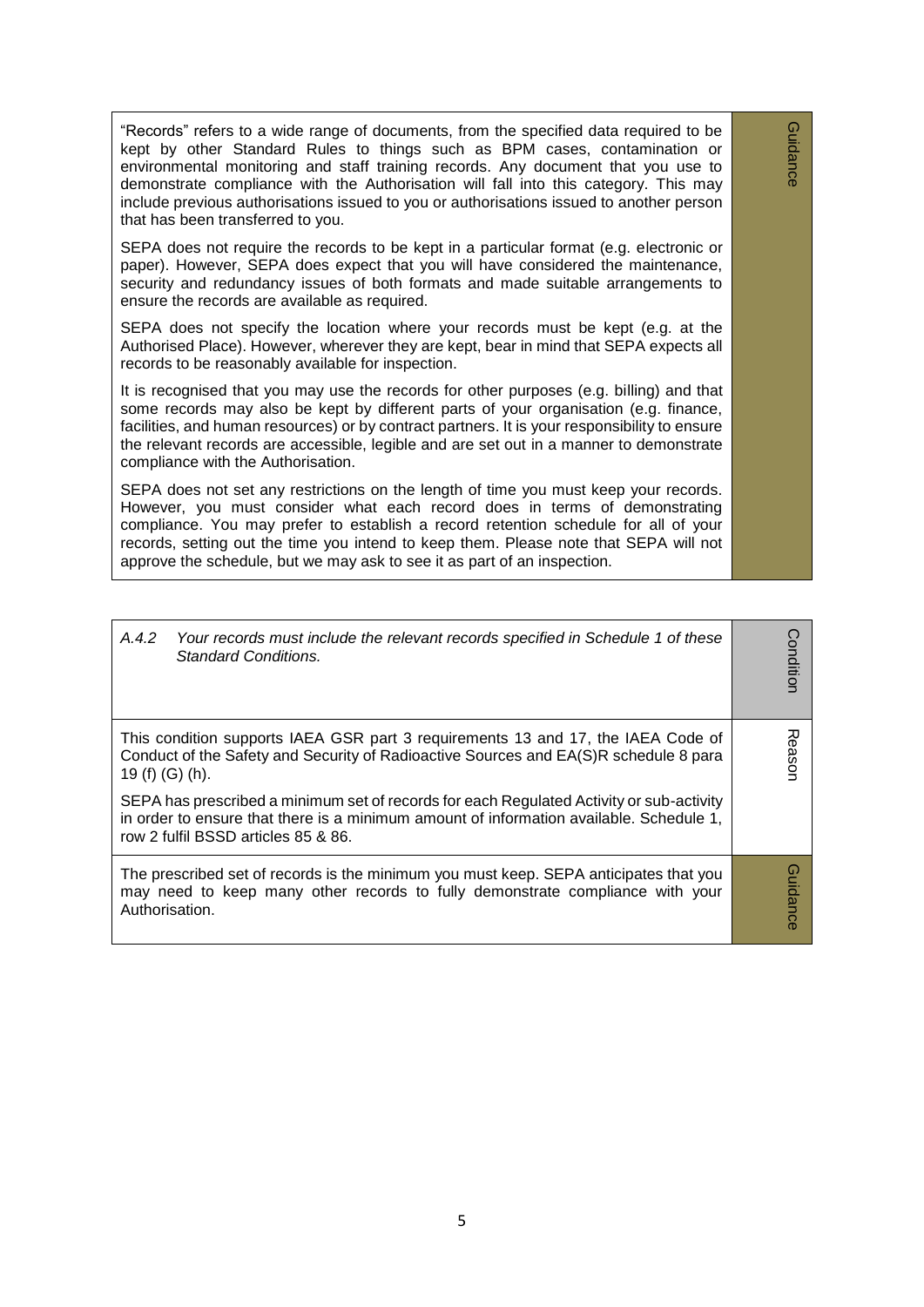# **A.5 Provision of training and information to staff**

| A.5.1<br>You must ensure that anyone carrying out duties that may affect compliance with<br>your authorisation are suitably trained and experienced.                                                                                                                                                                                                                                                | Condition |
|-----------------------------------------------------------------------------------------------------------------------------------------------------------------------------------------------------------------------------------------------------------------------------------------------------------------------------------------------------------------------------------------------------|-----------|
| This condition supports IAEA GSR part 3 requirement 26, Article 8 of the SFRWD and<br>Article 14(1) of the BSSD.<br>In order to ensure compliance with your arrangements, it is necessary that all staff that<br>have access to the radioactive substances or responsibility for compliance with the<br>authorisation are appropriately trained.                                                    | Reason    |
| This requirement applies to both staff that interact with the radioactive substances as part<br>of their normal duties as well as their supervisors and managers who will have<br>responsibility for compliance with the Authorisation. It is expected that the level of training<br>will be proportional to the level of interaction and responsibility of the individual staff<br>member.         | Guidance  |
| Training may involve formal classroom sessions/courses as well as hands-on practical<br>instruction as part of the staff member's duties and will involve refresher training as<br>required. All relevant training should be recorded. SEPA expects that for most<br>organisations, there should be a matrix of training compared against the general duties<br>of each staff member, task or post. |           |

| A.5.2<br>You must ensure that anyone carrying out duties that may affect compliance with<br>your authorisation has access to a copy of your authorisation and all relevant<br>procedures and records that are necessary to ensure compliance with your<br>authorisation. | Conditior      |
|--------------------------------------------------------------------------------------------------------------------------------------------------------------------------------------------------------------------------------------------------------------------------|----------------|
| This condition supports IAEA GSR part 3 requirement 26, Article 8 of the SFRWD and<br>Article 14(1) of the BSSD.<br>In order to ensure compliance with your Authorisation, it is necessary that all relevant                                                             | ᅎ<br>easor     |
| staff have access to the Authorisation and all relevant procedures and records that are<br>necessary to ensure compliance.                                                                                                                                               |                |
| This is essentially a replacement for section 19 of RSA93, which required display of your<br>certificate of registration or authorisation. For security reasons, it has not always been<br>feasible to display these documents in public.                                | G)<br>iuidance |
| The information can be held in paper or electronic format.                                                                                                                                                                                                               |                |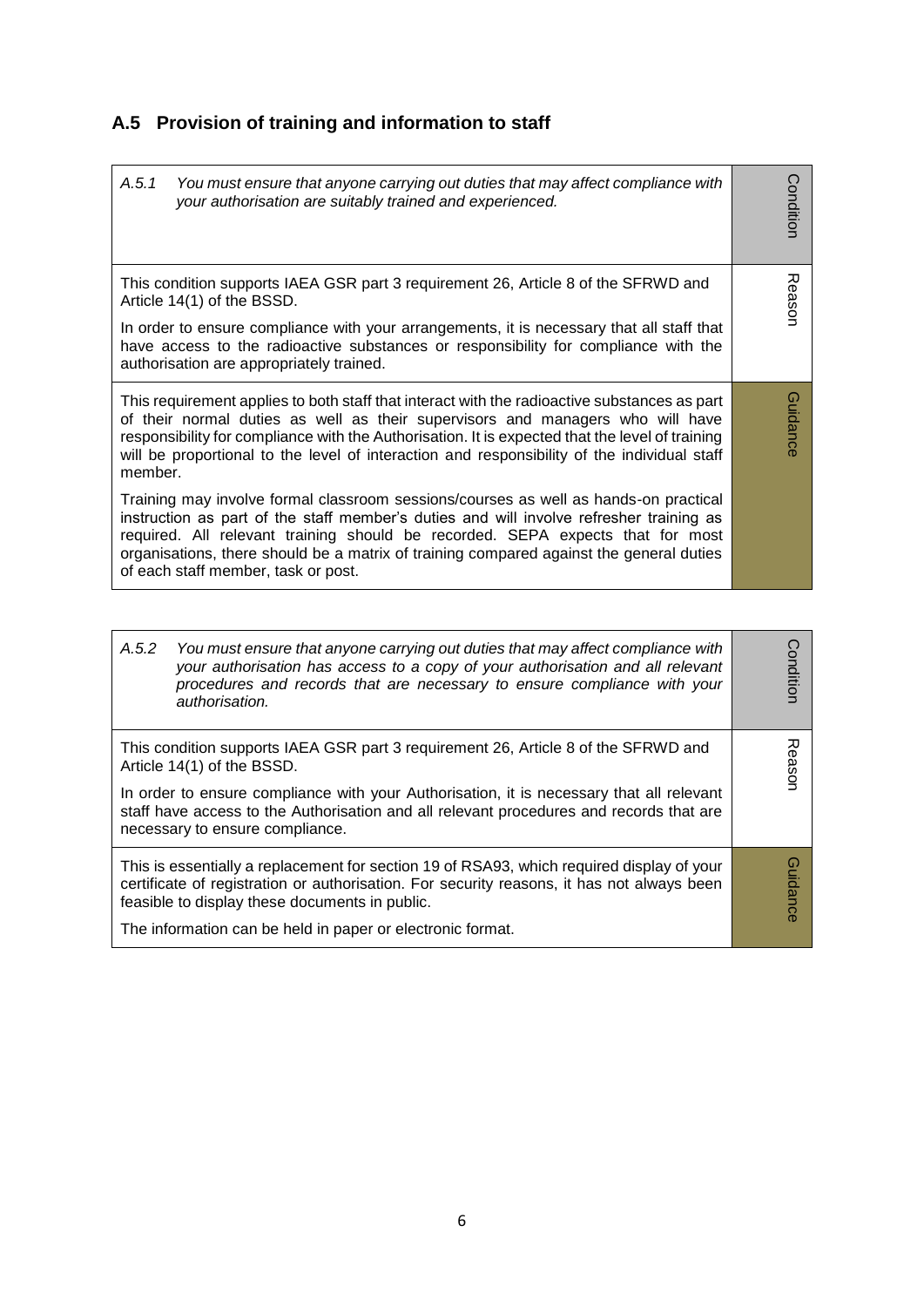# **A.6 Facilities and equipment**

| ondition                                                                                                                        | 观<br>easor                                                                                                                                                                                                                                                                                                                                                                                          | <b>Guidanc</b><br>consider what "hardware" is needed, including but not limited to floors, ceilings, walls,<br>furniture, waste bins, tanks, pipework, ducting, sinks and fume hoods used in conjunction<br>with the radioactive substances as well as any items that contribute to BPM (e.g. filters). |
|---------------------------------------------------------------------------------------------------------------------------------|-----------------------------------------------------------------------------------------------------------------------------------------------------------------------------------------------------------------------------------------------------------------------------------------------------------------------------------------------------------------------------------------------------|---------------------------------------------------------------------------------------------------------------------------------------------------------------------------------------------------------------------------------------------------------------------------------------------------------|
| A.6.1<br>You must provide suitable facilities and equipment that are necessary to ensure<br>compliance with your authorisation. | This condition supports IAEA GSR part 3 requirement 13 and Article 68(b) of the BSSD.<br>Suitable facilities, systems and equipment must be provided for the management of<br>radioactive substances in order to achieve and maintain an optimal level of protection of<br>the environment and the population and to minimise the potential for the generation of<br>unnecessary radioactive waste. | SEPA does not specify what facilities and equipment are needed for managing your<br>radioactive substances as you are the best person to make this decision. You should                                                                                                                                 |

| A.6.2<br>You must have and comply with appropriate arrangements for the acceptance<br>into service of all facilities and equipment that are provided to ensure compliance<br>with your authorisation.                                                                                                                                                                                                                                                                                                                                                                                                                                                                                                                                                                       | Condition |
|-----------------------------------------------------------------------------------------------------------------------------------------------------------------------------------------------------------------------------------------------------------------------------------------------------------------------------------------------------------------------------------------------------------------------------------------------------------------------------------------------------------------------------------------------------------------------------------------------------------------------------------------------------------------------------------------------------------------------------------------------------------------------------|-----------|
| This condition supports IAEA GSR part 3 requirement 13 and Article 68(b) of the BSSD.<br>It is essential that all facilities and equipment involved in radioactive substances have<br>been designed, constructed, modified or chosen to fulfil appropriate criteria and will<br>function correctly once used or installed. Failure to meet these criteria may result in loss<br>of control of the radioactive substances and the potential for an unplanned exposure to<br>a member of the public, harm to the environment or the generation of unnecessary<br>radioactive waste.                                                                                                                                                                                           | Reason    |
| SEPA expects that you will have in place procedures for establishing acceptance criteria<br>and checking the suitability of all facilities and equipment prior to their first use and<br>subsequent to any maintenance activity to ensure that they perform effectively and as<br>intended. The acceptance criteria and required checks should be commensurate with<br>the risk posed by the radioactive substances. The checks could include the<br>manufacturer's critical examination, calibration certificates, and a 'dry run' of a process<br>or a formal commissioning programme.<br>SEPA expects that the acceptance criteria and any checks made will be recorded and<br>available for inspection, even if they are conducted by another part of your organisation | Guidance  |
| (e.g. Facilities Department) or an external party (e.g. RWA, contractor).                                                                                                                                                                                                                                                                                                                                                                                                                                                                                                                                                                                                                                                                                                   |           |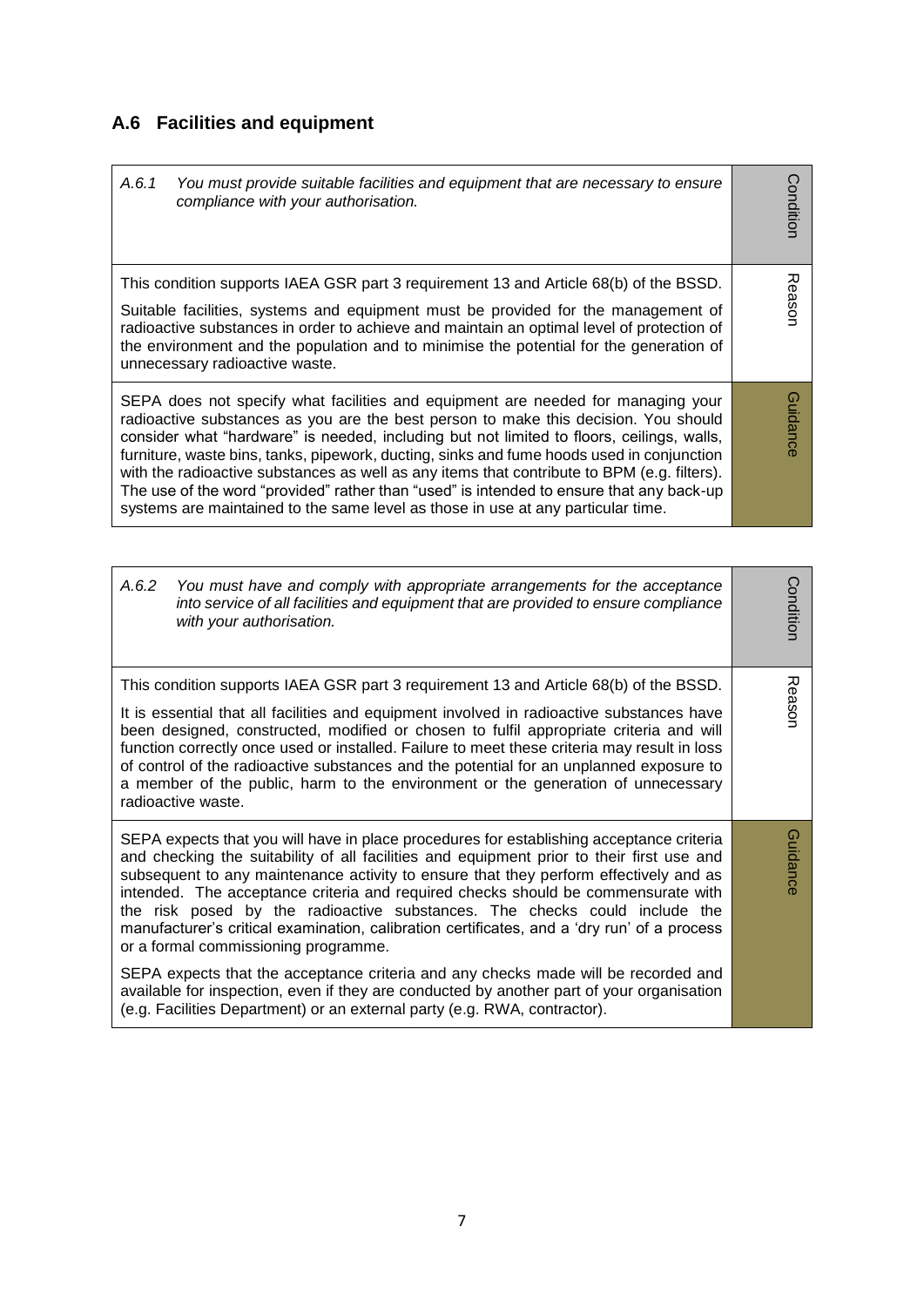| A.6.3<br>You must ensure that all facilities and equipment provided to ensure compliance<br>with your authorisation are:<br>(a)<br>maintained in good repair;<br>(b)<br>regularly calibrated (where relevant);<br>(c)<br>checked to ensure they are serviceable and effective; and<br>(d)<br>being correctly used.                                                                                                                                                                                                                                                         | Condition |
|----------------------------------------------------------------------------------------------------------------------------------------------------------------------------------------------------------------------------------------------------------------------------------------------------------------------------------------------------------------------------------------------------------------------------------------------------------------------------------------------------------------------------------------------------------------------------|-----------|
| This condition supports IAEA GSR part 3 requirement 4 and Article 68(c) of the BSSD.<br>All measuring and monitoring equipment must be working correctly and effectively so that<br>the quantities and nature of any radioactivity detected is accurate. This will minimise the<br>risk of an unplanned exposure of a member of the public, harm to the environment or the<br>generation of unnecessary waste.                                                                                                                                                             | Reason    |
| The complexity and frequency of the inspection and repair regime should be<br>commensurate with the risk posed by the radioactive substances and the environment<br>they operate within. This may include service contracts for relevant equipment such as<br>liquid scintillation counters or fume hood systems, regular audits by the RWA, a formal<br>maintenance schedule or a combination of these. You will need to be prepared to justify<br>the approach to maintenance for the facilities and equipment, and it may be necessary<br>to record this justification. | Guidance  |
| SEPA expects that these inspections, and any discrepancies found, will be recorded and<br>available for inspection, even if they are conducted by another part of your organisation<br>(e.g. Facilities Department) or an external party (e.g. RWA, contractor). It is<br>recommended that any corrective actions taken, and the date they were taken on, are<br>also recorded.                                                                                                                                                                                            |           |
| Whilst minor repairs are expected to be carried out relatively quickly, it is recognised that<br>substantial repairs may take longer to finance and arrange. In these cases, SEPA expects<br>that you will provide an implementation plan for the carrying out of the required repairs,<br>along with dates for any milestones as well as the projected completion date.                                                                                                                                                                                                   |           |
| You should have a programme of calibration and routine checking for all measuring<br>instruments set out in relevant procedures. It is essential that the measuring instruments<br>are calibrated against the radionuclides present in the radioactive substances being used<br>or disposed of. Calibration records and records of routine checks (e.g. use of standards)<br>on monitoring equipment should be kept and made available during inspection.                                                                                                                  |           |
| In addition, the procedures should specify the correct manner in which the measuring<br>instruments are to be used. Staff using the measuring instruments must be trained in the<br>procedures and the correct manner for use of the measuring instruments. It is<br>recommended that you keep a record of the staff trained to use the measuring<br>instruments and provides refresher training as required.                                                                                                                                                              |           |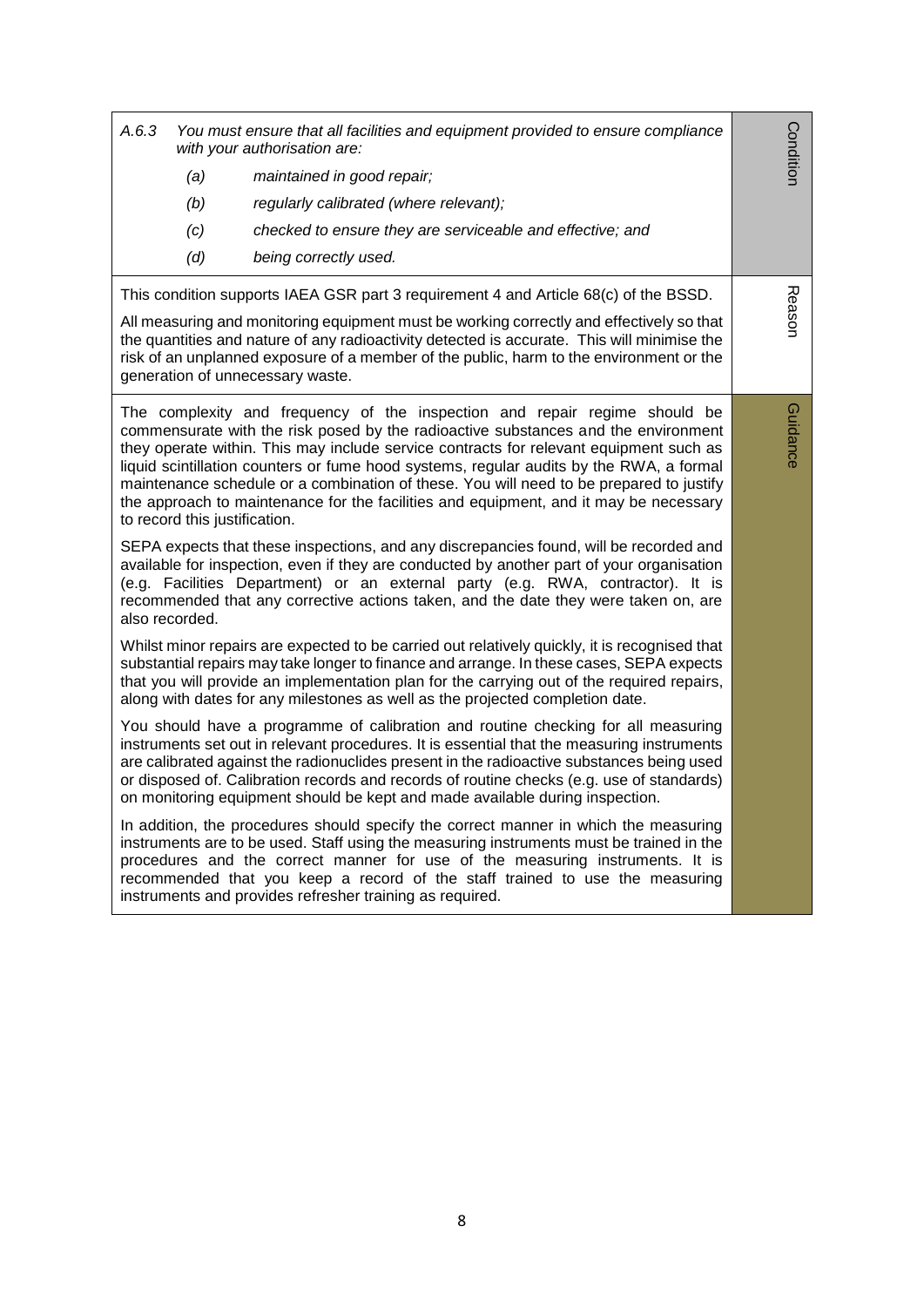# **A.7 Sampling, measurements, tests, surveys and calculations**

| A.7.1<br>You must take samples and conduct measurements, tests, surveys, analyses<br>and calculations as necessary in order to determine compliance with the<br>requirements of your authorisation.                                                                                                                                                                                                                                                                                                                                                                                                                                                                                                        | Condition |
|------------------------------------------------------------------------------------------------------------------------------------------------------------------------------------------------------------------------------------------------------------------------------------------------------------------------------------------------------------------------------------------------------------------------------------------------------------------------------------------------------------------------------------------------------------------------------------------------------------------------------------------------------------------------------------------------------------|-----------|
| This condition supports IAEA GSR part 3 requirement 14 and Article 67(1) of the BSSD.<br>It is your responsibility to actively take samples and carry out measurements et al as<br>necessary to characterise your radioactive substances and to demonstrate compliance<br>with all the requirements of your Authorisation. This is particularly important with regard<br>to radioactive substances since it is impossible to directly detect radioactivity using<br>human senses alone. Undetected radioactive substances or contamination may cause<br>an unplanned exposure of a member of the public or harm to the environment and could<br>generate unnecessary radioactive waste requiring disposal. | Reason    |
| You (with the RWA with regard to radioactive waste) should have carried out an<br>assessment to determine what sampling, measurement, tests, surveys and calculations<br>are needed to fully characterise your radioactive substances and determine compliance<br>with your Authorisation requirements.                                                                                                                                                                                                                                                                                                                                                                                                    | Guidance  |
| The number, frequency and type of sample, measurement, etc. is dependent on a variety<br>of factors including the nature of the radioactive substances (i.e. sealed or unsealed), the<br>method of its storage and the manner in which it is used. It may also be necessary to<br>consider the non-radioactive properties of the radioactive substances, particularly if they<br>are hazardous.                                                                                                                                                                                                                                                                                                            |           |
| This information should be written down and included in the procedures relating to<br>sampling, measurement etc. The results of all sampling, measurements etc. must be<br>recorded and be available for inspection by SEPA.                                                                                                                                                                                                                                                                                                                                                                                                                                                                               |           |

| A.7.2<br>You must use the best practicable means when taking samples or conducting<br>measurements, tests, surveys and calculations.                                                                                                                                                                                                                                      | Conditior |
|---------------------------------------------------------------------------------------------------------------------------------------------------------------------------------------------------------------------------------------------------------------------------------------------------------------------------------------------------------------------------|-----------|
| This condition supports IAEA GSR part 3 requirement 14 and Articles 5(b) and 29(3) of<br>the BSSD.                                                                                                                                                                                                                                                                        | Reasor    |
| Because radioactive substances cannot be directly detected by human senses, it is<br>critical that you are using best practicable means in sampling and conducting<br>measurements et al to ensure that the risks of an unplanned exposure to a member of<br>the public, harm to the environment or generation of unnecessary waste are minimised.                        |           |
| You (in conjunction with the RWA with regard to radioactive waste), are responsible for<br>determining the best methods for carrying out this requirement and ensuring that it<br>remains up to date with regard to advances in scientific and technical understanding.                                                                                                   | Guidance  |
| SEPA expects that the justification of BPM with regard to taking samples and carrying<br>out measurements et al will be documented and that it will be periodically reviewed by<br>you/your RWA to ensure it remains valid. This expectation does not require separate<br>BPM documentation, and it may be incorporated into other procedures or written<br>arrangements. |           |
| For further generic guidance on BPM, refer to the SEPA document "Satisfying the ALARA<br>requirements and the role of Best Practicable Means", available from SEPA's website.                                                                                                                                                                                             |           |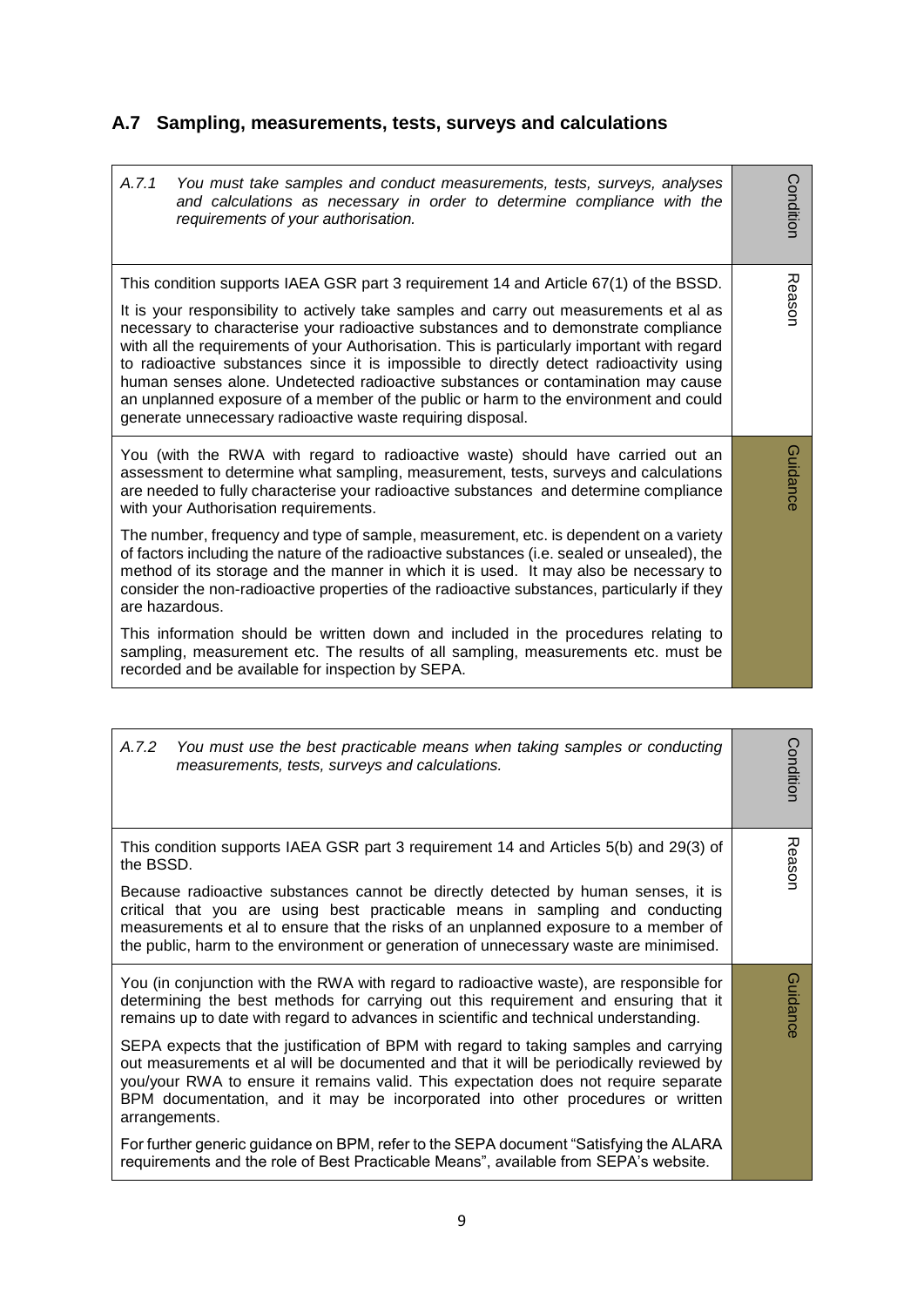### **A.8 Provision of information and data returns**

| A.8.1<br>You must make available without unreasonable delay all records and written<br>procedures relating to the activities authorised by your authorisation when<br>required by SEPA.                                                                                                                                                                                                                                                                                                                                                                | Conditior |
|--------------------------------------------------------------------------------------------------------------------------------------------------------------------------------------------------------------------------------------------------------------------------------------------------------------------------------------------------------------------------------------------------------------------------------------------------------------------------------------------------------------------------------------------------------|-----------|
| This condition supports IAEA GSR part 3 requirement 32.<br>SEPA must have access to your written arrangements/procedures and the relevant<br>records since these are the principle means of determining compliance with the<br>Authorisation.                                                                                                                                                                                                                                                                                                          | Reason    |
| You are required to have written arrangements that detail how he will comply with your<br>Authorisation as well as records that demonstrate compliance with the Authorisation. It is<br>essential that SEPA can access these documents in order to determine if the written<br>arrangements and records exist and whether they are comprehensive enough to<br>demonstrate compliance with your Authorisation.<br>SEPA is not required to put the request to see the records or procedures in writing. It can<br>be made verbally during an inspection. | Guidance  |

| A.8.2<br>You must provide SEPA with the relevant information specified in Schedule 2 of<br>these Standard Conditions within the specified timescales.                                                                                                                                                                                                                                  | Condition |
|----------------------------------------------------------------------------------------------------------------------------------------------------------------------------------------------------------------------------------------------------------------------------------------------------------------------------------------------------------------------------------------|-----------|
| This condition supports IAEA GSR part 3 requirement 32.                                                                                                                                                                                                                                                                                                                                |           |
| SEPA requires the ability to formally request information from you at any time. In the<br>event that a formal request for information is not complied with, it can be considered a<br>contravention of the Authorisation and appropriate enforcement action can be taken.                                                                                                              | Reason    |
| SEPA expects that, in most circumstances, information will be provided by you without<br>the need for a formal written request. However, information can be requested at any time<br>by formally writing to you. The request will stipulate timescales for provision of the<br>information as well as specifying if there is a particular format that the records must be<br>provided. | Guidance  |
| SEPA may require other relevant information not included in the specified data returns<br>within the Authorisation. The situations that may give rise to this request include<br>information relating to an event involving the authorised radioactive substances or<br>information to carry out a periodic review of the Authorisation.                                               |           |
| In the event you feel that a request for information is unreasonable, the matter should be<br>brought to the attention of the SEPA inspector in the first instance. If that fails to resolve<br>the matter, you should follow SEPA's Complaints Handling Procedure, available on<br>SEPA's website.                                                                                    |           |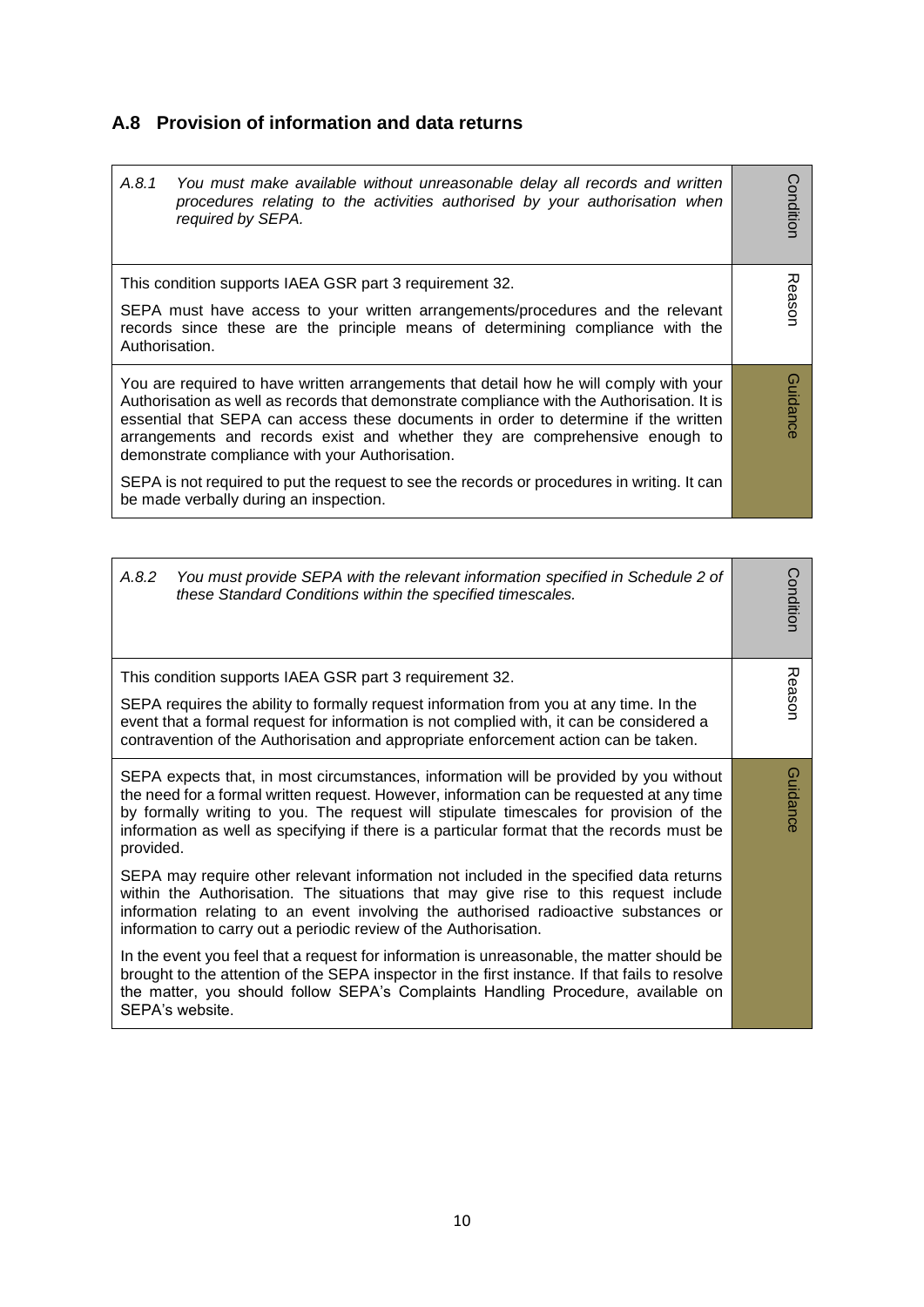# **A.9 Contraventions of your authorisation**

| A.9.1<br>You must inform SEPA by telephone without delay if you believe that you (or<br>anyone else) are contravening, has contravened or might contravene a<br>requirement of your authorisation.                                                                                                                                                                                                                                                                                                               | Condition |
|------------------------------------------------------------------------------------------------------------------------------------------------------------------------------------------------------------------------------------------------------------------------------------------------------------------------------------------------------------------------------------------------------------------------------------------------------------------------------------------------------------------|-----------|
| This condition supports IAEA GSR part 3 requirement 16 and Articles 85(3), 86(4) and<br>96(b) of the BSSD.                                                                                                                                                                                                                                                                                                                                                                                                       | Reason    |
| Non-compliance events must be reported to SEPA without delay in order to allow us to<br>take our own measures to ensure that there is not an unplanned exposure of a member<br>of the public, harm to the environment or the generation of unnecessary radioactive<br>waste. The notification also allows SEPA to begin its own investigation into the matter,<br>and it also allows us to comply with any international reporting obligations.                                                                  |           |
| It is difficult to demonstrate compliance with this condition unless an event of this nature<br>has occurred. SEPA expects you to have measures in place to respond to this type of<br>event, many of which will be written down for other purposes (e.g. local rules), and this<br>can be used as demonstration of compliance.                                                                                                                                                                                  | Guidance  |
| It is important to note that this condition also requires notification of SEPA of non-<br>compliance events that might occur. Delaying the notification until the non-compliance is<br>confirmed to have occurred is unacceptable. All staff involved in the management of<br>radioactive substances should be aware of this requirement and be empowered to make<br>the notification or escalate the matter to the appropriate person in your organisation in<br>order for the notification to be made to SEPA. |           |
| Contact details for SEPA can be found in Appendix 1.                                                                                                                                                                                                                                                                                                                                                                                                                                                             |           |

| A.9.2 | you must:          | Where you have informed SEPA that you have contravened your authorisation,                                                                                                                                                     | Conditior |
|-------|--------------------|--------------------------------------------------------------------------------------------------------------------------------------------------------------------------------------------------------------------------------|-----------|
|       | (a)                | Confirm the information given in the telephone notification in writing<br>by the next working day after the verbal notification;                                                                                               |           |
|       | (b)                | Carry out an investigation into the circumstances to identify any<br>necessary corrective measures to avoid such events in the future;                                                                                         |           |
|       | (c)                | Record the results of your investigation;                                                                                                                                                                                      |           |
|       | (d)                | Ensure that any corrective measures are carried out as soon as<br>reasonably practicable; and                                                                                                                                  |           |
|       | (e)                | Send the results of your investigation to SEPA as soon as reasonably<br>practicable.                                                                                                                                           |           |
|       | 96(b) of the BSSD. | This condition supports IAEA GSR part 3 requirement 16 and Articles 85(3), 86(4) and                                                                                                                                           | Reason    |
|       |                    | This condition requires you to provide a record of the lifecycle of the event and to<br>demonstrate that you have investigated the event and have put in place corrective<br>measures to avoid a repeat of the non-compliance. |           |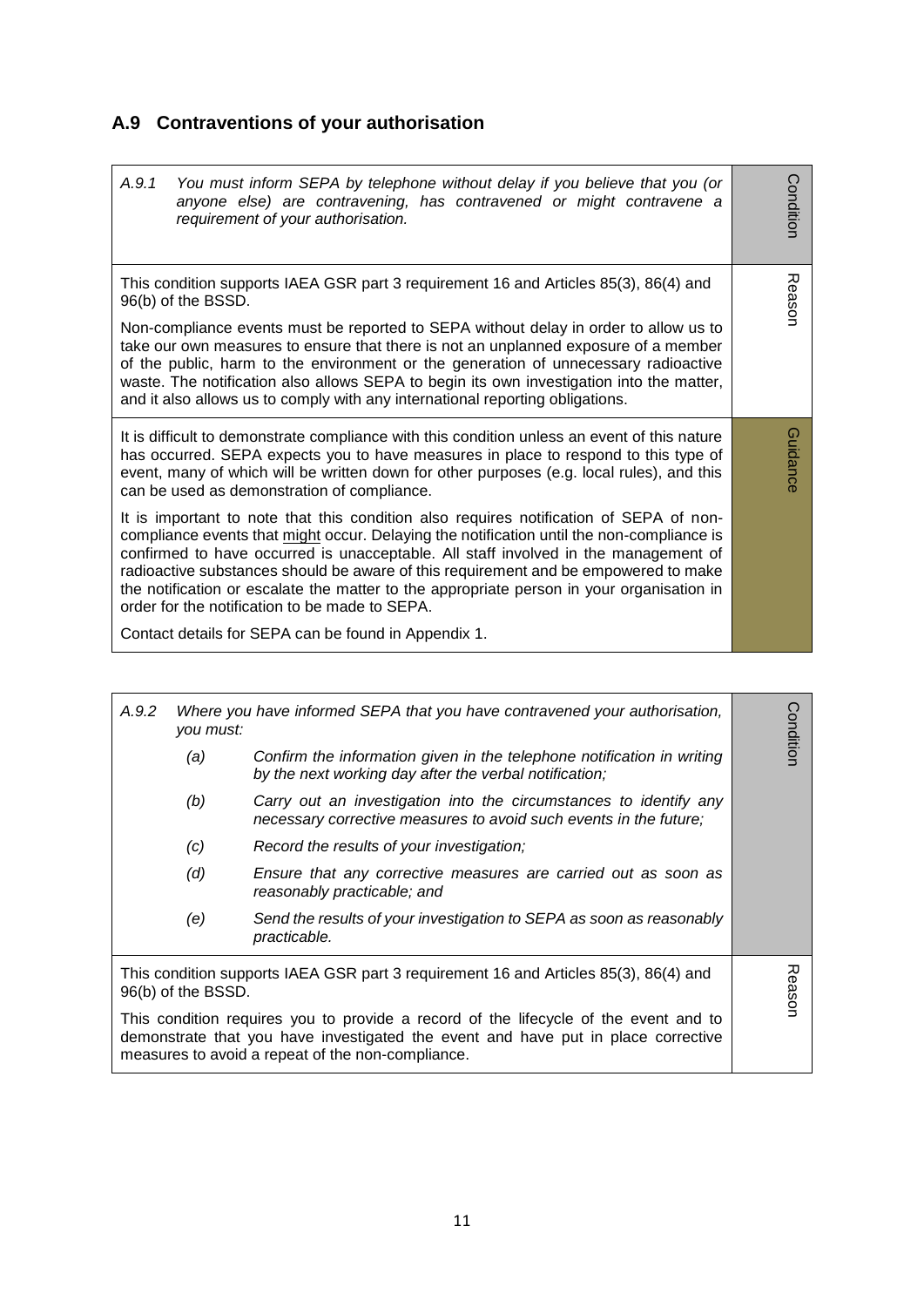Written confirmation of the contravention may be provided by email. Contact details for SEPA can be found in Appendix 1.

"As soon as reasonably practicable" has been used in order to allow you to conduct a thorough investigation and identify the root cause and any necessary corrective measures needed to prevent a recurrence of the contravention. It is recommended that you provide SEPA an indication of the length of time you expect the investigation to take within the written confirmation.

### **A.10 Ceasing your activity and leaving the authorised place**

Conditior *A.10.1 You must notify SEPA of the following circumstances by providing the*  **Condition** *information set out in the relevant section of Schedule 3 of these Standard Conditions: (a) If you vacate the authorised place, or in the case of Mobile Radioactive Sources, vacate the place where they are normally kept; or (b) Cease to carry on your authorised activities.* This condition supports IAEA GSR part 3 requirement 29 and Article 96(b) of BSSD. Reason This notification minimises the risk of radioactive substances being abandoned or radioactive contamination being left unremediated on the Authorised Place. Abandoned radioactive substances and/or unremediated radioactive contamination can result in an unplanned exposure to a member of the public, harm to the environment or the generation of unnecessary radioactive waste. **Guidance** It is difficult to demonstrate compliance with this condition unless you intend to leave the Guidance Authorised Premises or cease to carry out your activity. SEPA recommends that these eventualities are captured in your management arrangements along with the requirement to contact SEPA as demonstration of compliance. Contact details for SEPA can be found in Appendix 1.

### **B. ALL RADIOACTIVE SUBSTANCES REGULATED ACTIVITIES**

#### **B.1 Overarching requirement**

| B.1.1    | You must carry out the authorised radioactive substances activities in a manner<br>that achieves and maintains an optimal level of protection of the environment and<br>the population. | onditior |
|----------|-----------------------------------------------------------------------------------------------------------------------------------------------------------------------------------------|----------|
|          | This condition supports IAEA GSR part 3 requirements 4, 11, 15, 29 and 30 and Articles<br>5(b), 29(3) and 68(a) of the BSSD.                                                            | easor    |
| website. | For further guidance on optimisation, please see the SEPA document "Satisfying the<br>ALARA requirements and the role of Best Practicable Means", available from SEPA's                 | uidance  |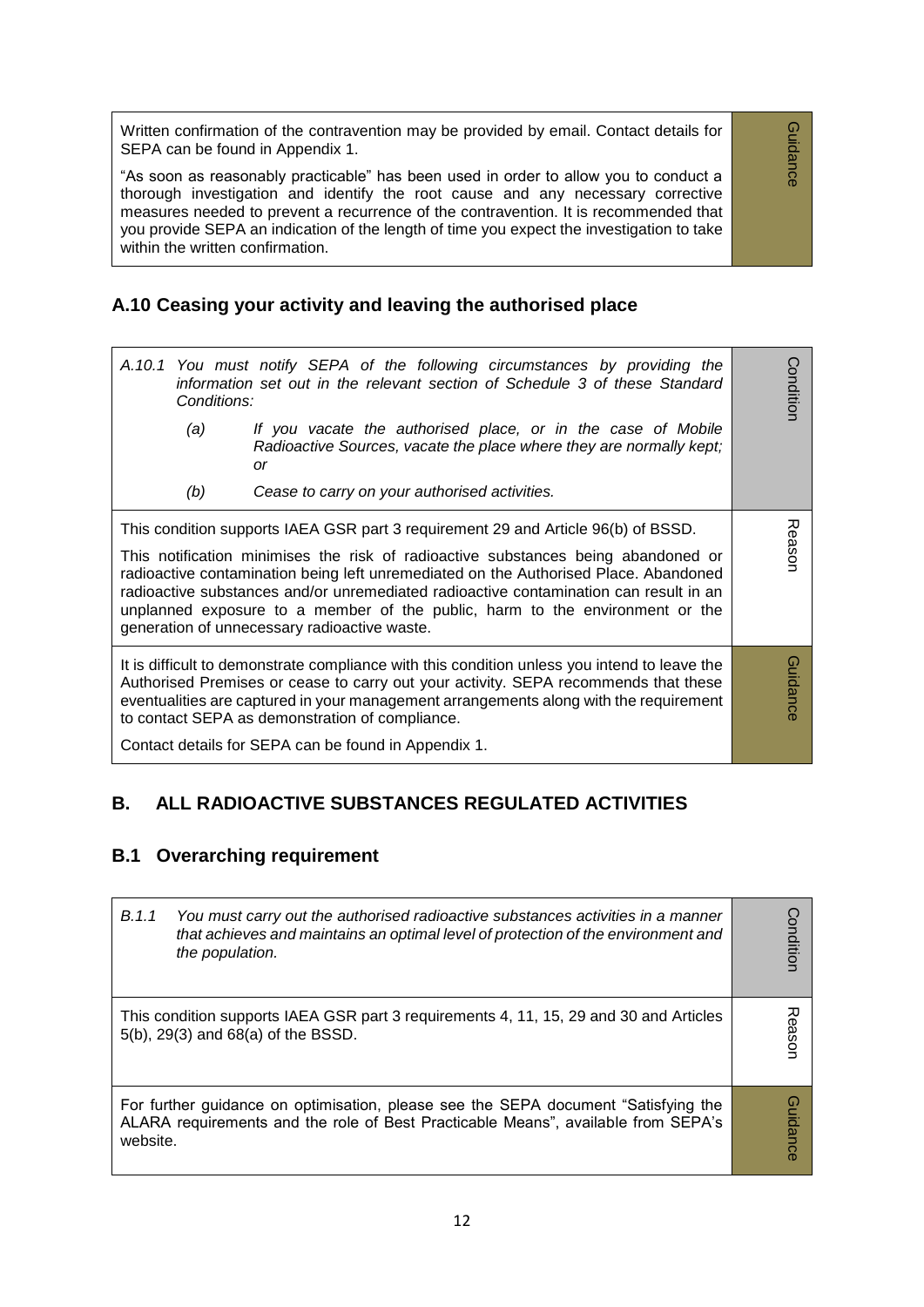# **B.2 Radioactive waste optimisation**

| B.2.1<br>You must use the best practicable means to ensure that no unnecessary<br>radioactive waste is generated.                                                                                                                                                                                                                                                                                                | Conditior    |
|------------------------------------------------------------------------------------------------------------------------------------------------------------------------------------------------------------------------------------------------------------------------------------------------------------------------------------------------------------------------------------------------------------------|--------------|
| This condition supports IAEA GSR part 3 requirements 1 and 11, Articles 5(b), 29(3) and<br>68(a) of the BSSD and Article 4(3)(a) of the SFRWD.<br>Where radioactive waste production cannot be avoided, BPM must be used to minimise<br>the activity and volume of the radioactive waste generated. Waste reduction is an<br>important step in radioactive waste management and controlling potential risk of an | Reason       |
| unplanned exposure to a member of the public or harm to the environment.                                                                                                                                                                                                                                                                                                                                         |              |
| For further guidance on optimisation, please see the SEPA documents "Satisfying the<br>ALARA requirements and the role of Best Practicable Means" and "Basic principles of<br>radioactive waste management", available from SEPA's website.                                                                                                                                                                      | 0<br>uidance |

| B.2.2 | If you generate radioactive waste, you must use the best practicable means to<br>minimise the volume of and total radioactivity of radioactive waste that requires<br>disposal.                                                                                                                                                                                                                                                                         | Conditior |
|-------|---------------------------------------------------------------------------------------------------------------------------------------------------------------------------------------------------------------------------------------------------------------------------------------------------------------------------------------------------------------------------------------------------------------------------------------------------------|-----------|
|       | This condition supports IAEA GSR part 3 requirements 1 and 11, Articles 5(b), 29(3) and<br>68(a) of the BSSD and Article 4(3)(a) of the SFRWD.<br>This rule places the general BPM requirements directly on the disposal routes and<br>radioactive waste types set out in the Authorisation. It also specifically states that the<br>radiological effects of concern to the Authorisation are those to members of the public<br>and to the environment. | Reason    |
|       | For further guidance on optimisation, please see the SEPA documents "Satisfying the<br>ALARA requirements and the role of Best Practicable Means" and "Basic principles of<br>radioactive waste management", available from SEPA's website.                                                                                                                                                                                                             | Guidance  |

|  | B.2.3 You must optimise your approach to radioactive waste management taking<br>account of all waste streams and disposals expected from current and future<br>operations.                                     | onditior   |
|--|----------------------------------------------------------------------------------------------------------------------------------------------------------------------------------------------------------------|------------|
|  | This condition supports IAEA GSR part 3 requirements 1 and 11, Article 4(3)(a) of the<br>SFRWD and Articles 5(b), 29(3) and 68(a) of the BSSD.                                                                 | 고<br>easor |
|  | This rule ensures that you adopt a balanced approach to managing the radioactive<br>wastes that will be generated throughout the lifetime of the radioactive substances activity<br>that you are carrying out. |            |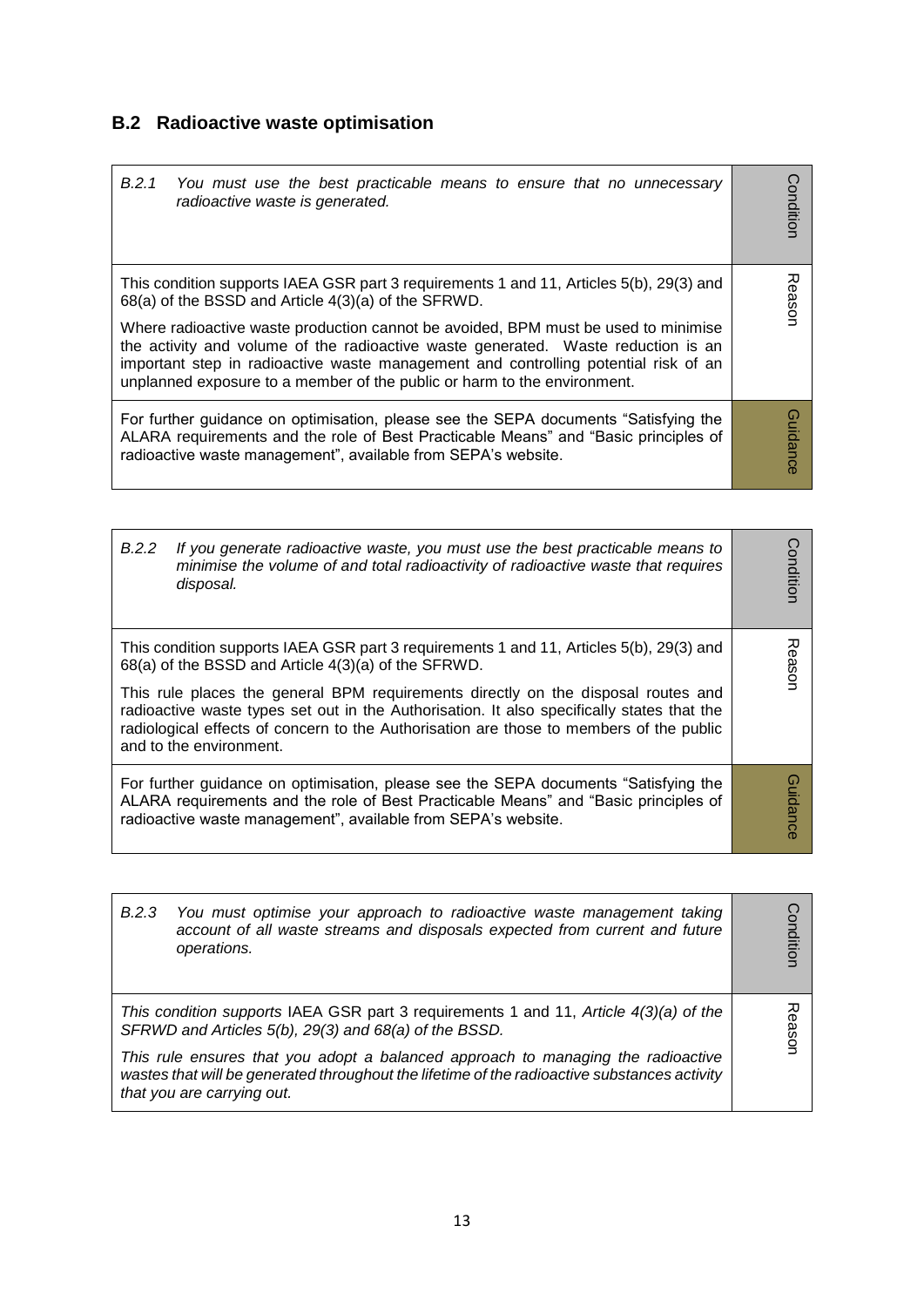SEPA expects you to have considered the generation of radioactive wastes throughout the lifecycle of the activity, including when you cease undertaking the activity. In addition, during decommissioning of the Authorised Place, both radioactive and non-radioactive waste will be generated. All of these wastes should be managed using Best Practicable Means.

Guidance

Guidance

For further guidance on optimisation, please see the SEPA documents "Satisfying the ALARA requirements and the role of Best Practicable Means" and "Basic principles of radioactive waste management", available from SEPA's website.

#### **B.3 Prohibition of deliberate dilution**

| B.3.1 |     | You must not deliberately dilute radioactive substances in order to release them<br>from regulatory control unless:                                                                                                                                                                                                                                                                                        | Conditior       |
|-------|-----|------------------------------------------------------------------------------------------------------------------------------------------------------------------------------------------------------------------------------------------------------------------------------------------------------------------------------------------------------------------------------------------------------------|-----------------|
|       | (a) | the dilution takes place in normal operations where radioactivity is not<br>a consideration; or                                                                                                                                                                                                                                                                                                            |                 |
|       | (b) | the dilution is a result of mixing radioactive waste with non-radioactive<br>material for the purposes of re-use or recycling that is authorised by<br>your authorisation.                                                                                                                                                                                                                                 |                 |
|       |     | This condition supports Article 30(4) of the BSSD.<br>The dilution of radioactive waste will generate additional volume of radioactive waste that<br>will require disposal, even if it can be done such that the waste is no longer considered<br>to be radioactive. This does not accord with the principles of optimisation.                                                                             | Reason          |
|       |     | This condition does not prohibit deliberate dilution altogether. It prohibits deliberate<br>dilution to remove the radioactive substance from regulatory control, except in specific<br>situations, where this has been authorised in your permit.<br>SEPA expects any dilution to be optimised, and we would strongly recommend that you<br>discuss your plans with us before you undertake any dilution. | <b>Guidance</b> |

#### **B.4 Receipt of radioactive waste from another person**

| B.4.1 You may only receive radioactive waste that is described in your authorisation                                                                                                                                                          | onditior       |
|-----------------------------------------------------------------------------------------------------------------------------------------------------------------------------------------------------------------------------------------------|----------------|
| This is an enabling condition that authorises you to receive radioactive waste from<br>another person, but only if it has been specifically authorised in your permit.                                                                        | ason           |
| If there is nothing specified in your authorisation, you are not allowed to receive<br>radioactive waste from another person. Usually, there will be a number of bespoke<br>conditions associated with this (e.g. Waste Acceptance Criteria). | <b>Guidanc</b> |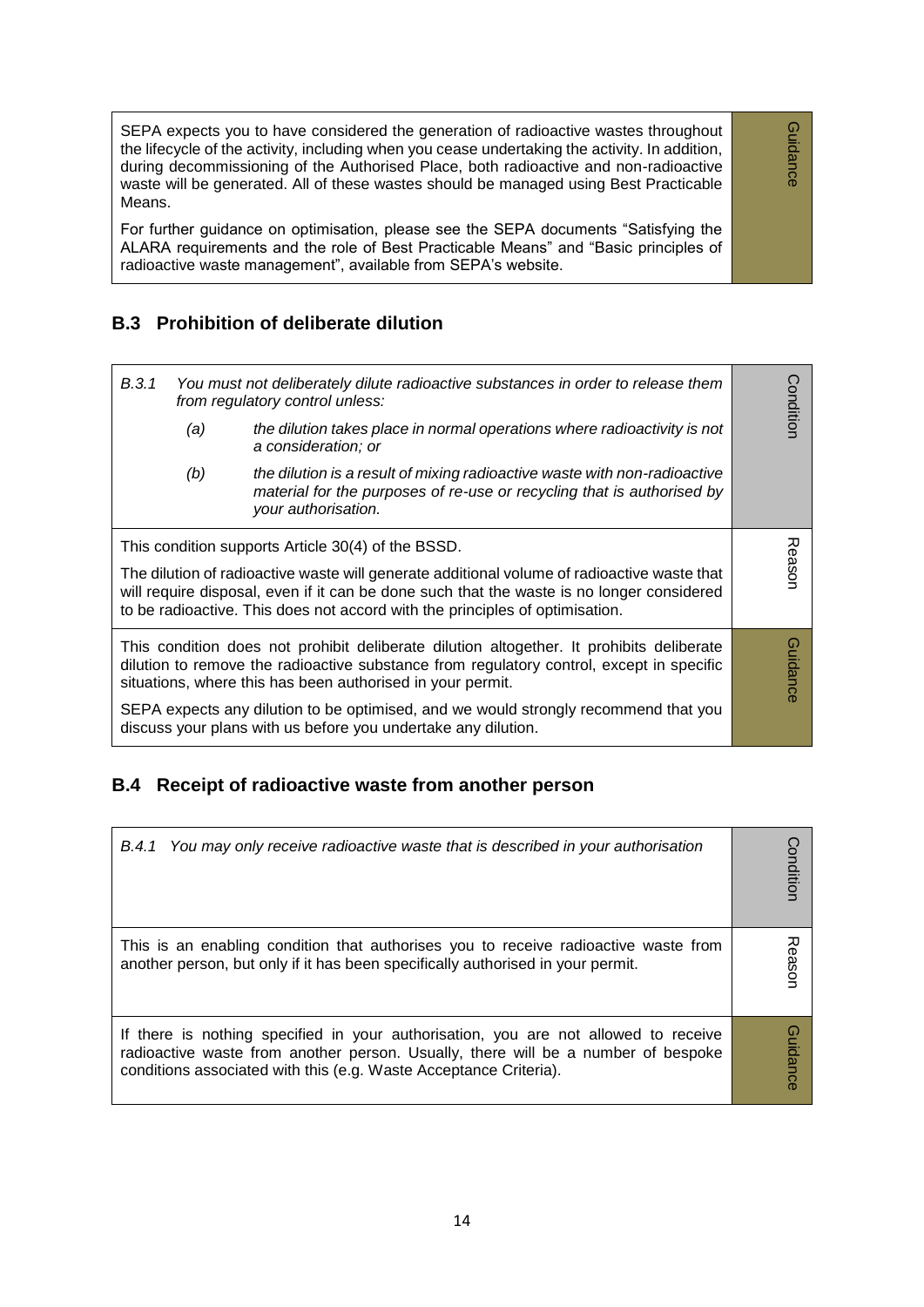# **B.5 Safe management of radioactive substances**

| B.5.1<br>You must manage radioactive substances in a manner that prevents the<br>unauthorised or reckless dispersal of radionuclides and, in the case of a sealed<br>source, which prevents any dispersal of radionuclides.                                                                                                                                                                                                                                                                                                                                                           | Condition |
|---------------------------------------------------------------------------------------------------------------------------------------------------------------------------------------------------------------------------------------------------------------------------------------------------------------------------------------------------------------------------------------------------------------------------------------------------------------------------------------------------------------------------------------------------------------------------------------|-----------|
| This condition supports IAEA GSR part 3 requirements 15 and 17, Articles 4(3)(c) and<br>$7(3)$ of the SFRWD and Articles $68(a)$ , $85(1)$ and $86(1)$ of the BSSD.<br>You must manage radioactive substances appropriately to avoid cross-contamination of<br>other items and thereby minimise the risk of generating unnecessary radioactive waste,<br>causing an unplanned exposure to a member of the public or harm to the environment.                                                                                                                                          | Reason    |
| The difference between unsealed and sealed sources has been introduced since there<br>can be intentional dispersal of unsealed sources as part of the work undertaken (e.g.<br>injection into a patient, use of an environmental tracer); however, sealed sources have<br>been designed and constructed to prevent any release.                                                                                                                                                                                                                                                       |           |
| This conditions covers everything that could prevent an unauthorised dispersal of the<br>radioactive substances or an unintentional public exposure, including but not limited to<br>its radioactive characteristics (e.g. activity, type of radioactivity), its physical state (e.g.<br>liquid, gas, solid), possible non-radioactive hazardous properties (e.g. flammable), the<br>immediate container or device holding it, the area where it is kept, signage and labelling<br>to indicate its presence and what other substances are stored next to or in the vicinity of<br>it. | Guidance  |
| For sealed sources, the demonstration that the radionuclide(s) have not been dispersed<br>is usually by way of a periodic wipe test.                                                                                                                                                                                                                                                                                                                                                                                                                                                  |           |
| Further generic guidance can be obtained from the IAEA suite of documents.                                                                                                                                                                                                                                                                                                                                                                                                                                                                                                            |           |

| B.5.2 | Unless your authorisation allows otherwise, you must not release radioactive<br>materials into the environment or introduce radioactive materials into organisms<br>that will leave the authorised place whilst containing that substance.                                                                                                                                                                         | onditior        |
|-------|--------------------------------------------------------------------------------------------------------------------------------------------------------------------------------------------------------------------------------------------------------------------------------------------------------------------------------------------------------------------------------------------------------------------|-----------------|
|       | This is an enabling condition that prevents you from releasing radioactive material into<br>the environment or introducing radioactive materials into organisms that leave the<br>authorised place unless you have been specifically authorised in your permit.<br>The intention is to ensure that the same requirements apply to the release of radioactive<br>material as to the discharge of radioactive waste. | ᅍ<br>easor      |
|       | Please note that this conditions relates to radioactive material. It does not prevent you<br>from discharging radioactive waste, as this is separately authorised.                                                                                                                                                                                                                                                 | <b>Guidance</b> |

| B.5.3 | You must manage radioactive substances safely and securely to prevent<br>unauthorised use, loss and theft. |  |
|-------|------------------------------------------------------------------------------------------------------------|--|
|       |                                                                                                            |  |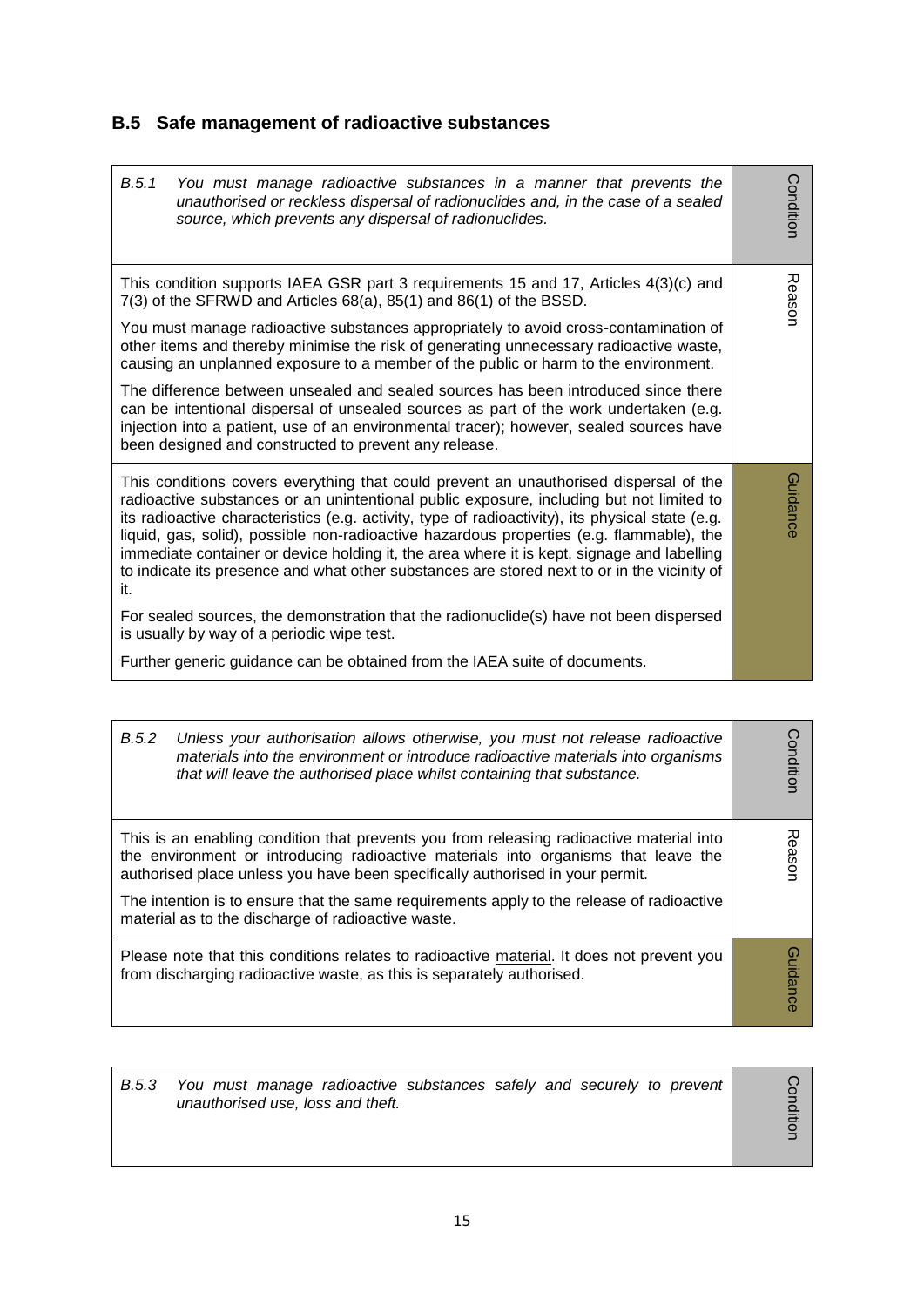| This condition supports IAEA GSR part 3 requirements 15 and 17, the IAEA Code of<br>Conduct of the Safety and Security of Radioactive Sources, Article 7(3) of the SFRWD<br>and Article 65(1)(d) of the BSSD.                                                                                                                                                                                                                                                                                                                                                                                                     | Reason   |
|-------------------------------------------------------------------------------------------------------------------------------------------------------------------------------------------------------------------------------------------------------------------------------------------------------------------------------------------------------------------------------------------------------------------------------------------------------------------------------------------------------------------------------------------------------------------------------------------------------------------|----------|
| You must effectively restrict access to the radioactive substances in order to prevent loss,<br>theft or unauthorised use of the radioactive substances. The unauthorised use, loss or<br>theft of the radioactive substances may ultimately result in an unplanned exposure of a<br>member of the public, harm to the environment or the generation of unnecessary<br>radioactive waste.                                                                                                                                                                                                                         |          |
| The objective of access control is to ensure that only authorised users have access to<br>the radioactive substances. Access controls may include a combination of physical (e.g.<br>doors, fences, walls, cages, locks/interlocks and shielded containers), electronic and<br>administrative measures (e.g. procedures), although preference should be given, where<br>practicable, to engineering controls over administrative controls. The principles of<br>defence in depth should also be taken into account and all controls should be<br>commensurate with the hazard posed by the radioactive substance. | Guidance |
| In addition, it is recommended that a system of detection, assessment and response is<br>established to determine if the access control measures have been breached and to<br>ensure that any such event is appropriately investigated.                                                                                                                                                                                                                                                                                                                                                                           |          |
| Further advice on physical security measures can be obtained from the CPNI website.                                                                                                                                                                                                                                                                                                                                                                                                                                                                                                                               |          |

| B.5.4                                                                                                                                                                                                                                                                                                                                                                                                                                                                                                                                                                                                                                                                                                                     | You must regularly verify that radioactive substances and where relevant the<br>equipment or containers holding radioactive substances are still present and in<br>good repair. | ondition |  |
|---------------------------------------------------------------------------------------------------------------------------------------------------------------------------------------------------------------------------------------------------------------------------------------------------------------------------------------------------------------------------------------------------------------------------------------------------------------------------------------------------------------------------------------------------------------------------------------------------------------------------------------------------------------------------------------------------------------------------|---------------------------------------------------------------------------------------------------------------------------------------------------------------------------------|----------|--|
| This condition supports IAEA GSR part 3 requirements 1 and 11, the IAEA Code of<br>Conduct of the Safety and Security of Radioactive Sources and Articles 85(1) and<br>86(1)(2) of the BSSD                                                                                                                                                                                                                                                                                                                                                                                                                                                                                                                               |                                                                                                                                                                                 |          |  |
| This ensures that the radioactive substances are routinely accounted for and that any<br>missing source is identified as soon as possible. This minimises the risk of the radioactive<br>substances (or their containers or immediate housing) becoming damaged or being<br>disposed of in an inappropriate manner. It also requires routine verification that the<br>radioactive substances/containers/equipment are in good condition and that any damage<br>is identified at the earliest opportunity so that measures can be taken to mitigate any<br>potential release of radioactivity which could cause an unplanned exposure to a member<br>of the public, harm to the environment or generate unnecessary waste. |                                                                                                                                                                                 |          |  |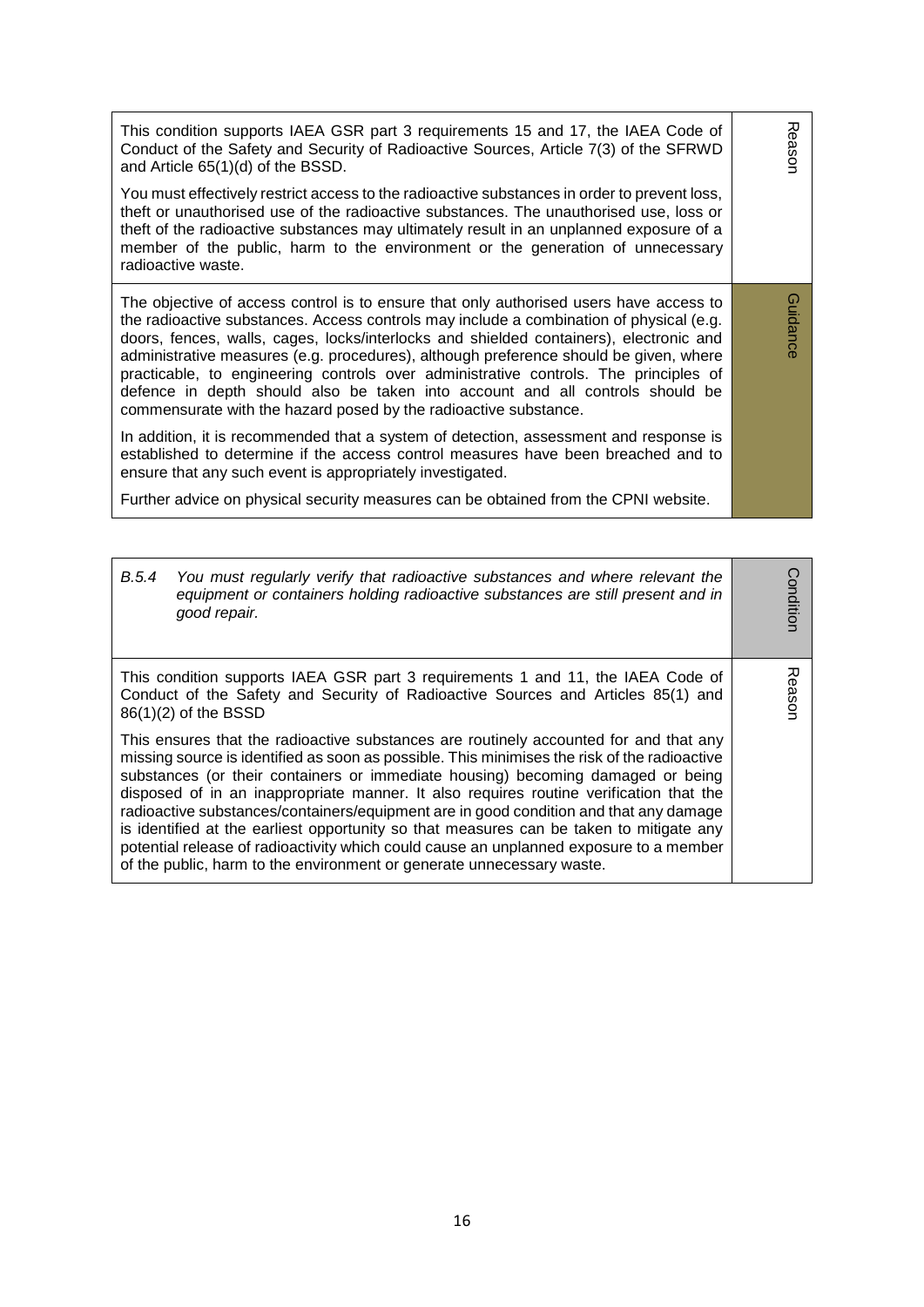The requirement to verify the continued presence of the radioactive substances may overlap with those of other legislation (e.g. IRR17).

Guidance

**Guidance** 

Verification checks should be conducted at a frequency commensurate with the risk and likelihood of loss, theft or damage to ensure that the radioactive substances are present and have not been tampered with. In general, SEPA expects that the minimum frequency for fixed sealed sources to be monthly.

Such checks could include physical checks that the source is in place, remote observation through CCTV, verification of seals or other tamper evident devices and measurements of radiation or other physical phenomena that would provide assurance that the radioactive substances are present. For sealed sources, periodic wipe tests should provide demonstration that the source remains in good repair.

For sealed sources in use, verifying that the device or equipment containing the sealed source is functional may be sufficient. Changes to the manner of keeping or use (e.g. shutdown of the plant to which the sealed source is attached for periodic maintenance) or following any incident in which damage could occur to the sealed source, source container or associated equipment, should also trigger a check. It is recognised that the source container may have shorter lifespan than the source itself. In such cases, it may be necessary to undertake wipe tests at a greater frequency.

Records of these verifications, wipe tests and any maintenance activities, as well as any correction actions taken in response to any issues found, must be kept and be available for inspection as demonstration of compliance with this condition.

| B.5.5                                                                                                                                                                                                                                                                                                                                               | Where reasonably practicable, you must ensure that radioactive substances or<br>their immediate containers are adequately and legibly marked or labelled to<br>indicate their radioactive content. | Conditior |
|-----------------------------------------------------------------------------------------------------------------------------------------------------------------------------------------------------------------------------------------------------------------------------------------------------------------------------------------------------|----------------------------------------------------------------------------------------------------------------------------------------------------------------------------------------------------|-----------|
| This condition supports IAEA GSR part 3 requirements 15 and 17 and Articles 7(3) of the<br>SFRWD.                                                                                                                                                                                                                                                   |                                                                                                                                                                                                    |           |
| Radioactive substances needs to be suitably marked with enough information to allow<br>the hazards to be readily identified and to minimise the risk of losing control of the<br>radioactive substances and causing an unplanned exposure to a member of the public,<br>harm to the environment or the generation of unnecessary radioactive waste. |                                                                                                                                                                                                    | Gason     |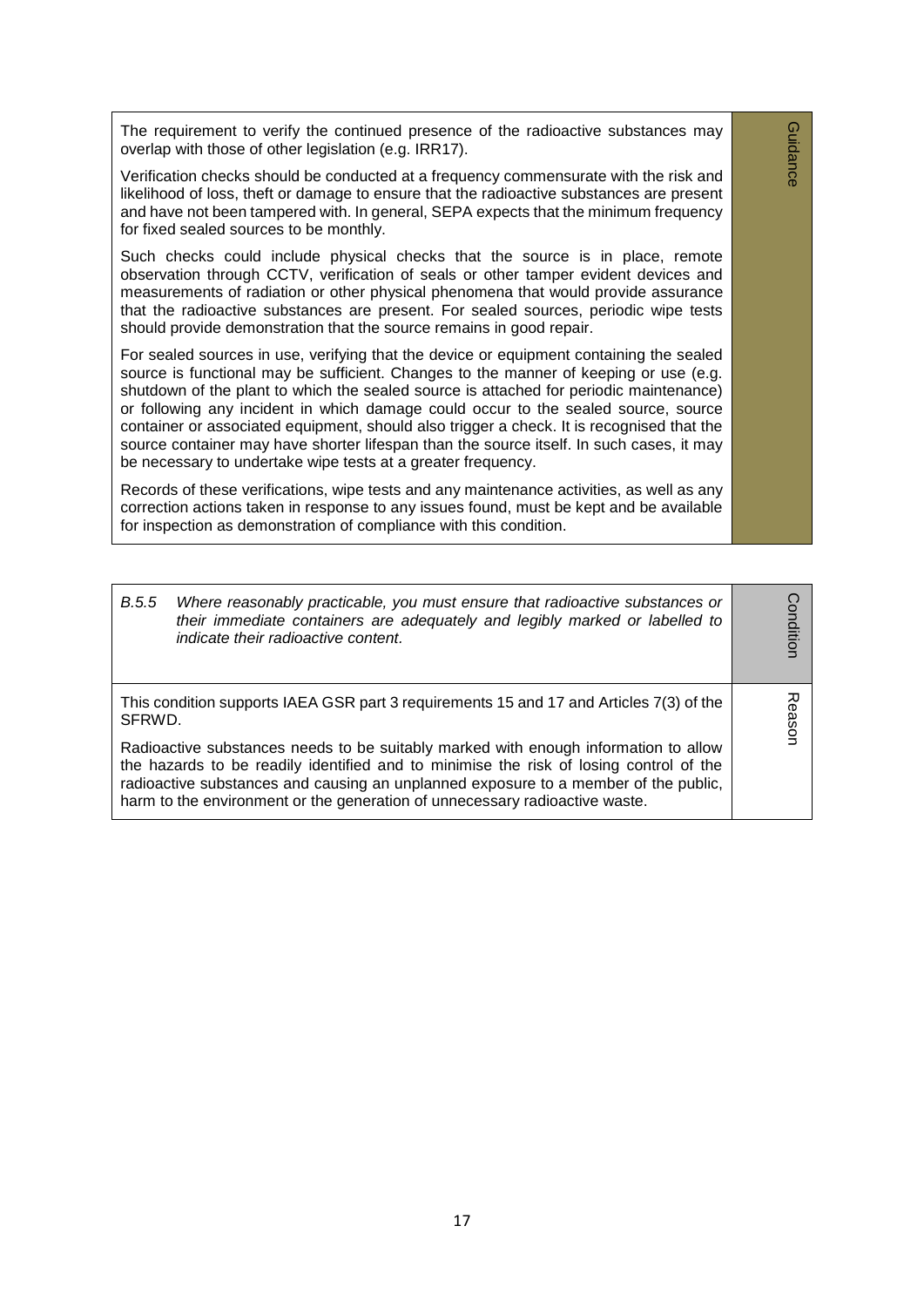The marking should include, as a minimum, a trefoil and a unique reference.

Where it is not practical to mark the authorised radioactive substances (e.g. it is a powder or liquid) or the authorised radioactive substance is contained within an item or piece of equipment (e.g. NORM contamination of a valve), the container, item or piece of equipment should display the marking or labelling.

Guidance

**Guidance** 

In the case of sealed sources, the manufacturer may have already assigned a unique identifier. If this is not the case, then you must assign an identifier upon receipt of the sealed source.

It is strongly recommended that the identification on the authorised radioactive substance, container, item or piece of equipment is robust enough to survive normal handling and the storage environment whilst remaining legible.

It is also possible that the item or piece of equipment containing the authorised radioactive substances has been assigned its own unique identifier as part of your asset management programme. It is imperative that these two identifiers are kept separate in order to prevent confusion.

In the event that a marked container is no longer used for storing radioactive substances, or that the authorised radioactive substances have been removed from an item or piece of equipment, and there is no contamination present, all markings and labels should be removed as soon as possible to avoid confusion as to the contents.

#### **B.6 Contamination control and remediation**

| B.6.1<br>If there are grounds for believing that an unauthorised dispersal of radioactive<br>substances has occurred, you must immediately take all necessary measures to<br>prevent (or where that is not practicable, to restrict) any further dispersal.                                                                                                                                                               | Condition |  |
|---------------------------------------------------------------------------------------------------------------------------------------------------------------------------------------------------------------------------------------------------------------------------------------------------------------------------------------------------------------------------------------------------------------------------|-----------|--|
| This condition supports IAEA GSR part 3 requirements 15, 17 and 31 and Article 7(3) of<br>the SFRWD.                                                                                                                                                                                                                                                                                                                      | Reason    |  |
| Once suspected, you must take all necessary measures to prevent or minimise the<br>further dispersal of any radioactive substance. The longer the period that the radioactive<br>substances remain dispersed in an uncontrolled manner, the greater the risk of an<br>unplanned exposure of a member of the public, harm to the environment or the<br>generation of additional radioactive waste requiring disposal.      |           |  |
| This condition does not apply to historic spills or contaminated land.                                                                                                                                                                                                                                                                                                                                                    |           |  |
| You should be ready and able to instigate the measures without delay. Staff involved in<br>work with the radioactive substances should be trained and empowered to take the<br>necessary measures without direction.                                                                                                                                                                                                      | Guidance  |  |
| The measures to be taken should be commensurate with the risk posed by the radioactive<br>substances that have been dispersed. For example, it may be acceptable to barrier off<br>an area where a spill of a short-lived radionuclide has occurred in order to allow it to<br>decay away. The non-radioactive properties of the dispersed radioactive waste should<br>also be taken into account when planning measures. |           |  |
| SEPA expects that any equipment or substances needed to prevent or minimise further<br>dispersion and to clean up the dispersed radioactive substances, such as spill kits,<br>special vacuum cleaners and decontamination fluids, are readily available, are in<br>sufficient quantity for any foreseeable event and are in good working order.                                                                          |           |  |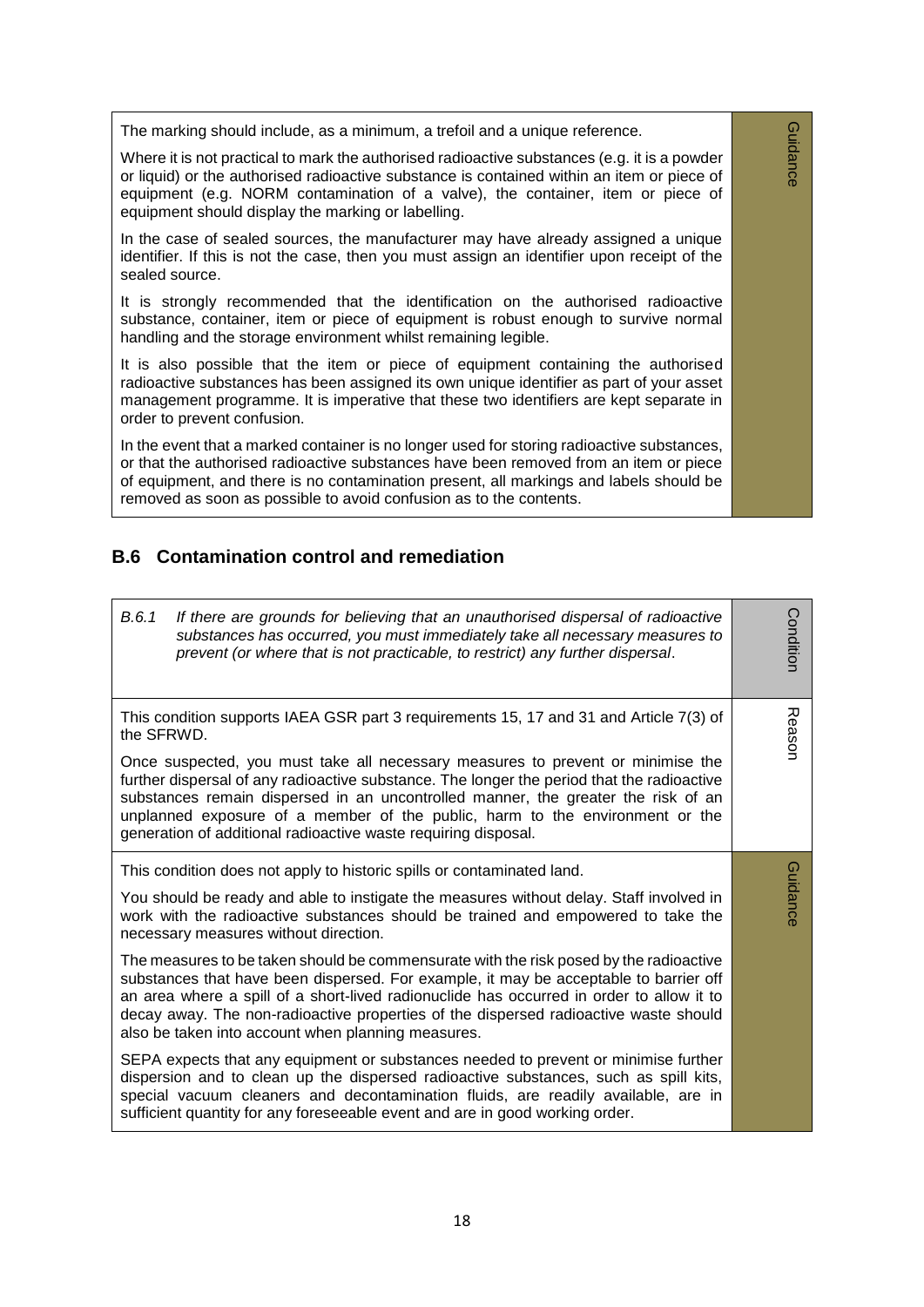| B.6.2<br>If there is an unauthorised dispersal of radioactive substances, you must:<br>(a)<br>use the best practicable means to remediate any radioactive<br>contamination arising either on or off the authorised place; and<br>(b)<br>carry out the remediation as soon as reasonably practicable.                                                                                                                                                                                                                                                                                                                                                                                                                                                                                                                                                                               | Conditior |  |  |
|------------------------------------------------------------------------------------------------------------------------------------------------------------------------------------------------------------------------------------------------------------------------------------------------------------------------------------------------------------------------------------------------------------------------------------------------------------------------------------------------------------------------------------------------------------------------------------------------------------------------------------------------------------------------------------------------------------------------------------------------------------------------------------------------------------------------------------------------------------------------------------|-----------|--|--|
| This rule supports IAEA GSR part 3 requirements 15, 17 and 31, Articles 5(b) and 29(3)<br>of the BSSD and Article 7(3) of the SFRWD.<br>SEPA's expectation is that remediation efforts must be optimised in all such<br>circumstances. Radioactive contamination that is not remediated may result in an<br>unplanned exposure to a member of the public, harm to the environment or the<br>generation of unnecessary radioactive waste.                                                                                                                                                                                                                                                                                                                                                                                                                                           |           |  |  |
| It is difficult to demonstrate compliance with this rule unless an event of this nature (e.g.<br>spill, leak or accident) has occurred. SEPA expects you to have measures in place to<br>respond to this type of event, many of which will be written down for other purposes (e.g.<br>local rules) and these documents can be used as demonstration of compliance.<br>Prompt decontamination of any such contaminated areas will minimise the risk of creating<br>'legacy' contaminated sites, (e.g. in the event you go out of business). However, SEPA<br>recognises that "as soon as reasonably practicable" could mean years, provided that you<br>can justify that the delay was BPM.<br>For further guidance on optimisation, please see the SEPA document "Satisfying the<br>ALARA requirements and the role of Best Practicable Means", available from SEPA's<br>website. | Guidance  |  |  |

### **B.7 Treatment of radioactive waste**

| B.7.1<br>You must only treat radioactive waste where this represents the best practicable<br>means for the management of the waste.                                                                                                                                                                                                                                                                                                                                                                                                                                                                                                                                                                                                                       | Condition |
|-----------------------------------------------------------------------------------------------------------------------------------------------------------------------------------------------------------------------------------------------------------------------------------------------------------------------------------------------------------------------------------------------------------------------------------------------------------------------------------------------------------------------------------------------------------------------------------------------------------------------------------------------------------------------------------------------------------------------------------------------------------|-----------|
| This condition supports IAEA GSR part 3 requirement 11, Article 5(b) of the BSSD, the<br>UK Low Level Waste Policy and Scotland's Higher Activity Waste Policy.<br>You are now authorised to undertake treatment of radioactive waste, but only where this<br>treatment is optimised.                                                                                                                                                                                                                                                                                                                                                                                                                                                                     | Reason    |
| Treatment can involve physical, chemical or biological processes.<br>SEPA expects you to undertake simple forms of treatment, such as segregation, both at<br>the point of generation and subsequently, as well as simple forms of decontamination as<br>a matter of course. More complex forms of treatment (e.g. filtration, ion exchange) will<br>need to be considered in terms of BPM.<br>Except for the simpler forms of treatment, SEPA expects you to write down the<br>justification for any treatment undertaken and have this available for inspection.<br>For further guidance on optimisation, please see the SEPA document "Satisfying the<br>ALARA requirements and the role of Best Practicable Means", available from SEPA's<br>website. | Guidance  |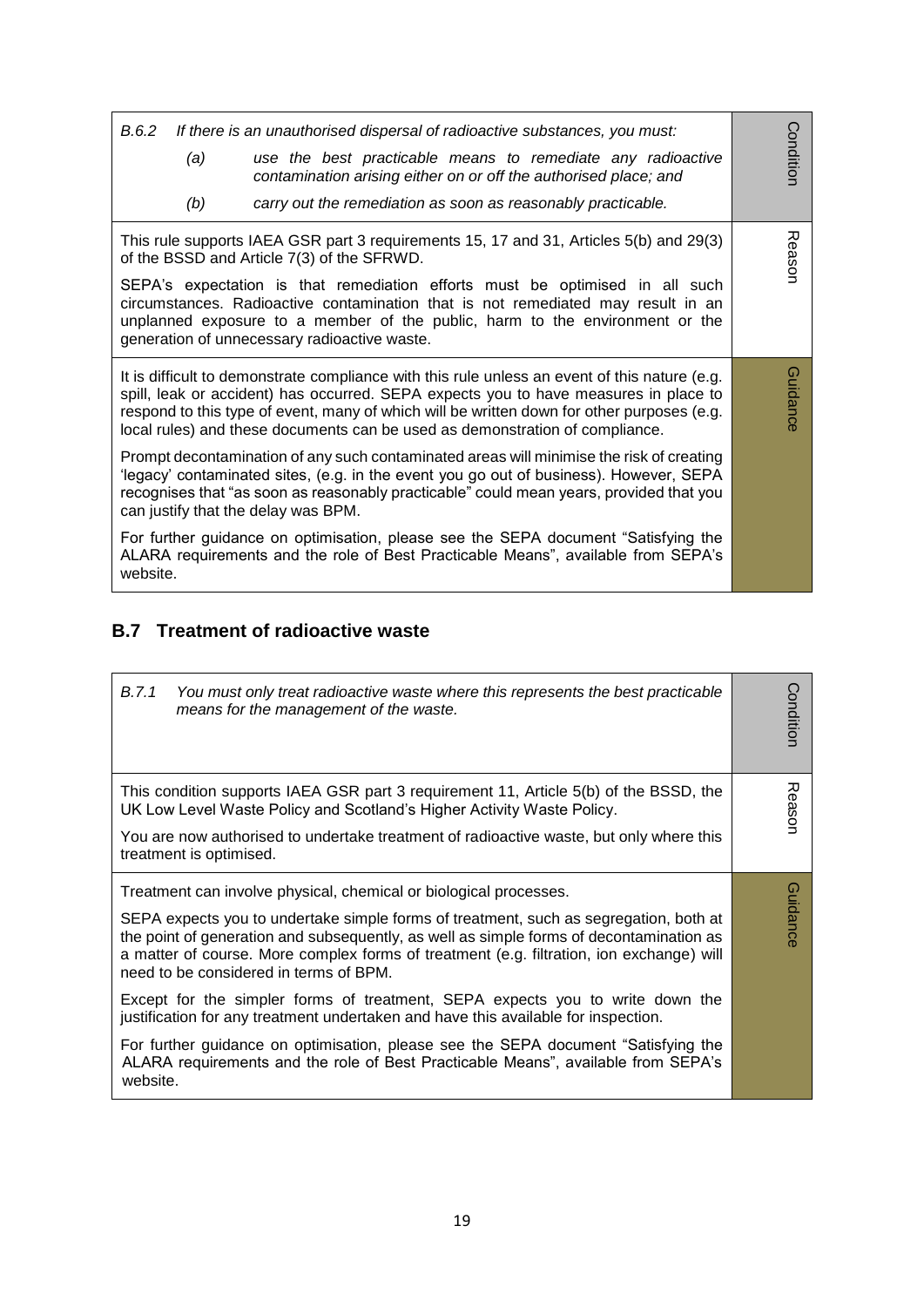## **B.8 Holdings of radioactive substances**

| B.8.1<br>You must hold the minimum quantity of radioactive materials that are necessary<br>to carry out your activity.                                                                                                                                           | Condition |
|------------------------------------------------------------------------------------------------------------------------------------------------------------------------------------------------------------------------------------------------------------------|-----------|
| This condition supports IAEA GSR part 3 requirements 11, 15 and 30.<br>It limits the generation of unnecessary radioactive waste by requiring you to only hold the<br>minimum necessary to carry out your activity. It also supports the optimisation principle. | Reason    |
| Please note this only applies to radioactive material.<br>You may have radioactive material limits set out in your permit. This condition requires<br>you to hold the minimum over and above these limits.                                                       | Guidance  |

| B.8.2<br>You must ensure that the quantity of radioactive substances you hold does not<br>exceed any limits set out in your authorisation.                                                                            | ondition.  |
|-----------------------------------------------------------------------------------------------------------------------------------------------------------------------------------------------------------------------|------------|
| This condition supports IAEA GSR part 3 requirements 15 and 30 and Articles 29(3) and<br>65 (2) of BSSD.<br>This is an enabling condition that ensures you do not exceed any limits set out in your<br>authorisation. | ᅎ<br>easor |
| If no limits have been set for this in your permit, then there is no limit on the amount you<br>can hold of either radioactive material or waste.                                                                     | uidance    |

| B.8.3 You must transfer or dispose of radioactive waste as soon as reasonably<br>practicable after it has become waste.                                                                                                                                                                                                                             | Condition |  |
|-----------------------------------------------------------------------------------------------------------------------------------------------------------------------------------------------------------------------------------------------------------------------------------------------------------------------------------------------------|-----------|--|
| This rule supports IAEA GSR part 3 requirements 15 and 30, Articles 5(b), 29(3) and 68<br>(a) of the BSSD and the UK Low Level Waste Policy.                                                                                                                                                                                                        |           |  |
| The storage period for radioactive waste on the Authorised Premises must be kept as<br>short as practicable in order to minimise the risk of you losing control of the radioactive<br>waste and potentially causing an unplanned exposure to a member of the public, harm<br>to the environment or the generation of unnecessary radioactive waste. |           |  |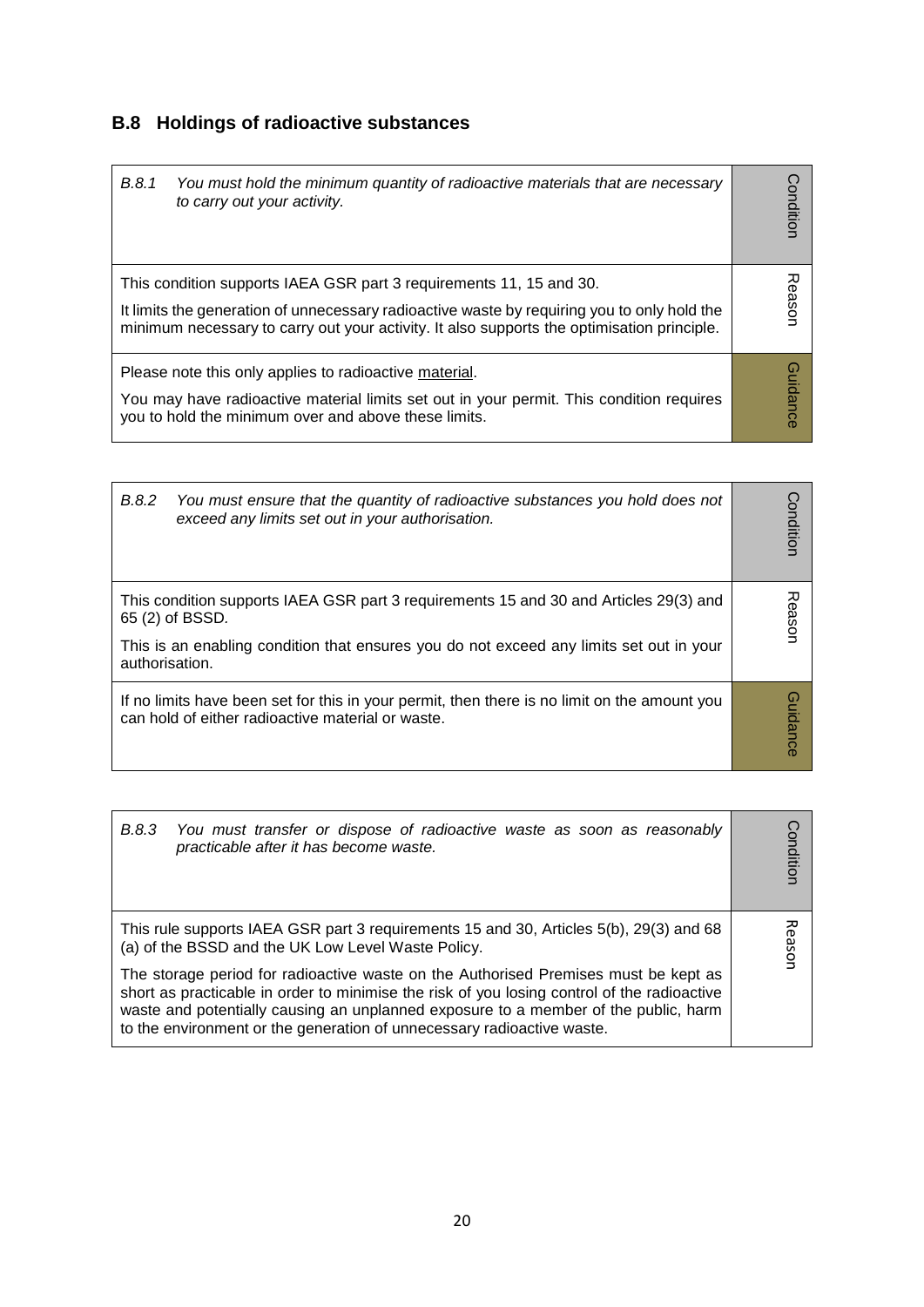Wastes may be accumulated for decay storage, to meet certain conditions for disposal (e.g. tidal windows), pending arrangements for uplift by a contractor or if justified as part of the waste management plan for that waste (e.g. decommissioning waste).

SEPA recognises that there are economies of scale in accumulating sufficient radioactive waste in order to financially justify the cost of uplift and disposal. However, the long-term storage of radioactive waste without disposal or transfer, for example on the basis of cost of disposal, is generally not acceptable. There should be a presumption towards early solutions for all waste streams, although it is noted that early solutions do not necessarily mean early disposal.

#### **B.9 Waste management plan**

| B.9.1<br>You must prepare, maintain and implement a management plan for waste arising<br>from your activities involving radioactive substances and the decommissioning<br>of associated facilities and equipment.                                                                                                                                                                                                                  | Condition |  |  |
|------------------------------------------------------------------------------------------------------------------------------------------------------------------------------------------------------------------------------------------------------------------------------------------------------------------------------------------------------------------------------------------------------------------------------------|-----------|--|--|
| This condition supports IAEA GSR part 3 requirement 31, Article 7(3) of the SFRWD and<br>the UK's Low Level Waste Policy.                                                                                                                                                                                                                                                                                                          |           |  |  |
| This rule ensures that you have a plan for the management of all radioactive substances<br>that may be present or be generated throughout the lifetime of carrying out your activities.<br>It must also include radioactive waste generated as part of decommissioning when you<br>are no longer carrying out the activities in order to reduce the potential for radioactive<br>substances or contaminated items being abandoned. |           |  |  |
| The waste management plan can be in either paper or electronic form and should be<br>available for inspection by SEPA. It should be periodically reviewed and updated to reflect<br>the current status of all facilities and equipment associated with the radioactive<br>substances.                                                                                                                                              |           |  |  |
| For sealed source permits, the plan should cover, as a minimum, the disposal of all the<br>sources and associated equipment (e.g. gauges, transport containers, etc.) when you<br>cease carrying on your activities.                                                                                                                                                                                                               |           |  |  |
| For non-nuclear authorisations, the plan should consist of, as a minimum, the disposal<br>routes for all operational radioactive waste streams and the list of contaminated items<br>currently being held on site.                                                                                                                                                                                                                 |           |  |  |
| For nuclear permits, the requirements for the plan are set out in the joint agencies'<br>document "General Requirements for Revocation", available on SEPA's website.                                                                                                                                                                                                                                                              |           |  |  |
| For further information on decommissioning, see the IAEA Safety Standards document<br>"Decommissioning of Facilities (GSR Part 6)"                                                                                                                                                                                                                                                                                                 |           |  |  |

#### **B.10 Lost and stolen radioactive substances**

|     | B.10.1 If there are grounds for believing that any radioactive substances have been lost<br>or stolen, you must: | ပ္ခ် |
|-----|------------------------------------------------------------------------------------------------------------------|------|
| (a) | immediately verify if this is the case;                                                                          |      |
| (b) | take all reasonably practicable measures to recover them; and                                                    |      |
| (C) | inform the relevant police force and SEPA by telephone without delay.                                            |      |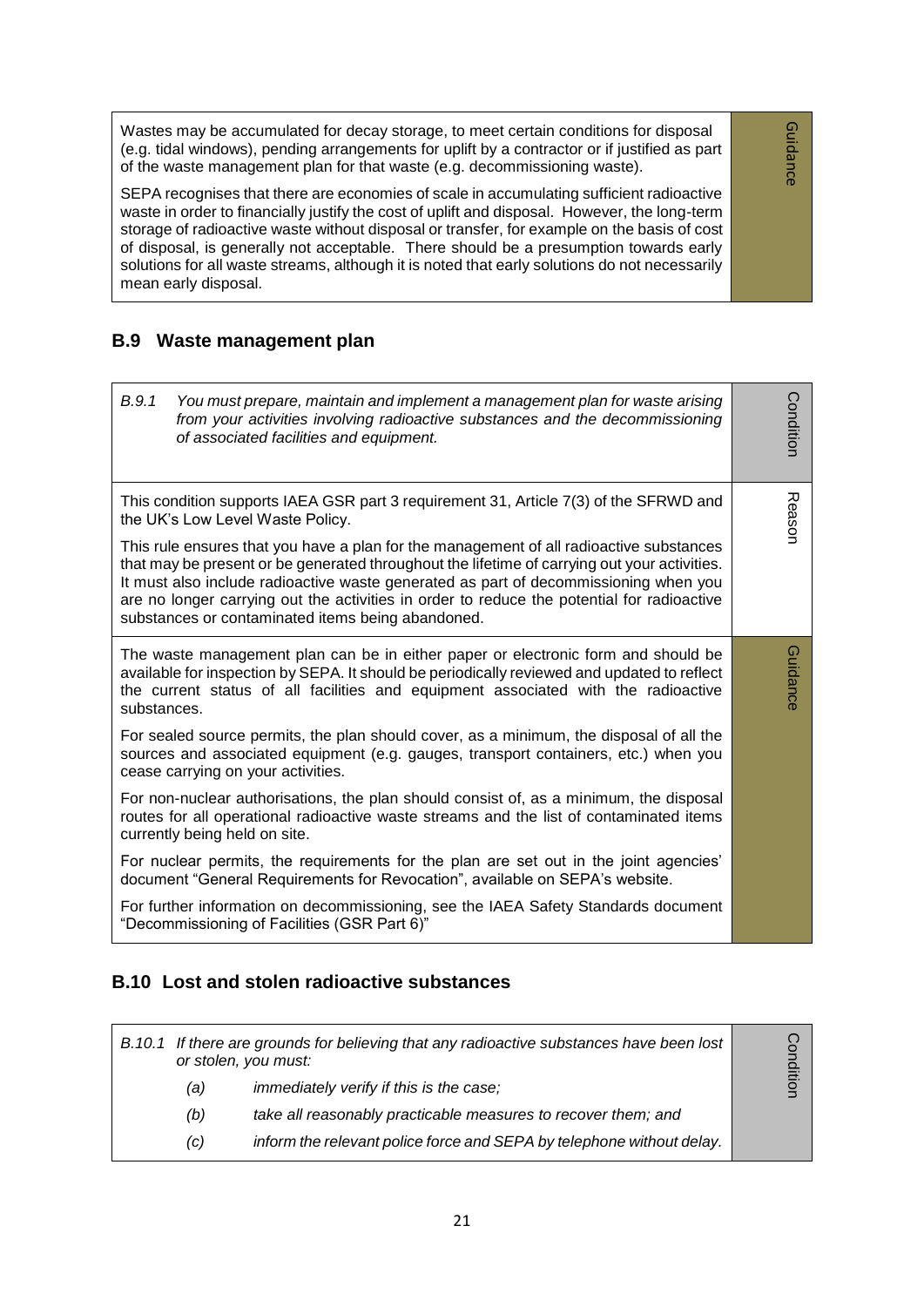| This condition supports IAEA GSR part 3 requirement 15, Article 7(3) of the SFRWD and<br>Article 96(b) of the BSSD.<br>The longer the period that radioactive substances are in an uncontrolled state, the greater<br>the risk of it potentially causing an unplanned exposure to a member of the public, harm<br>to the environment or generating unnecessary radioactive waste. This rule ensures that<br>you cannot ignore potentially significant unintentional dispersal of radionuclides or lost or<br>stolen radioactive substances. | 观<br>eason     |
|---------------------------------------------------------------------------------------------------------------------------------------------------------------------------------------------------------------------------------------------------------------------------------------------------------------------------------------------------------------------------------------------------------------------------------------------------------------------------------------------------------------------------------------------|----------------|
| It is difficult to demonstrate compliance with this rule unless an event of this nature has<br>occurred. SEPA expects you to have measures in place to respond to this type of event,<br>many of which will be written down for other purposes (e.g. local rules).                                                                                                                                                                                                                                                                          | <b>Guidanc</b> |
| The measures to recover the lost/stolen radioactive substances should be put into effect<br>immediately when you suspect this may be the case. Your staff should have adequate<br>training to initiate emergency procedures in these circumstances and be empowered to<br>raise the alarm. You may need to also contact your RPA/RWA for further advice.                                                                                                                                                                                    |                |
| Contact details for SEPA can be found in Appendix 1.                                                                                                                                                                                                                                                                                                                                                                                                                                                                                        |                |

#### **B.11 Radioactive Waste Advisers**

| B.11.1 Except where your authorisation only relates to sealed sources, you must<br>appoint, retain and consult with suitable Radioactive Waste Advisers to advise<br>on compliance with your authorisation, including but not limited to:                      |                                                                                                                                                                                                                                                                                                                        | Condition |
|----------------------------------------------------------------------------------------------------------------------------------------------------------------------------------------------------------------------------------------------------------------|------------------------------------------------------------------------------------------------------------------------------------------------------------------------------------------------------------------------------------------------------------------------------------------------------------------------|-----------|
| (a)                                                                                                                                                                                                                                                            | Achieving and maintaining an optimal level of protection of the<br>environment and the population;                                                                                                                                                                                                                     |           |
| (b)                                                                                                                                                                                                                                                            | Accepting into service adequate equipment and procedures for<br>measuring or assessing exposure of members of the public and<br>radioactive contamination of the environment;                                                                                                                                          |           |
| (c)                                                                                                                                                                                                                                                            | Checking the effectiveness and maintenance of equipment for<br>measuring or assessing exposure of members of the public and<br>radioactive contamination of the environment; and                                                                                                                                       |           |
| (d)                                                                                                                                                                                                                                                            | Ensuring the regular calibration of measuring instruments.                                                                                                                                                                                                                                                             |           |
| This condition supports Articles 14(1), 34, 68(d) and 82(2) of the BSSD and Article 8 of<br>the SFRWD.                                                                                                                                                         |                                                                                                                                                                                                                                                                                                                        |           |
| It establishes the requirement for you to have and consult with a certified Radioactive<br>Waste Adviser in respect of the listed duties.                                                                                                                      |                                                                                                                                                                                                                                                                                                                        |           |
|                                                                                                                                                                                                                                                                | SEPA recognises anyone who holds a current valid certificate of recognition issued by<br>an Approved Assessing Body as an RWA. It is your responsibility to determine whether<br>a recognised RWA is suitable to advise on your business and the types of radioactive<br>waste you will produce, store and dispose of. | Guidance  |
| It is recommended that all formal correspondence with the RWA is kept and available for<br>inspection as demonstration of compliance with this condition.                                                                                                      |                                                                                                                                                                                                                                                                                                                        |           |
| Further information can be obtained in the joint agencies' documents "Environment<br>Agencies' Guidance on Roles and Responsibilities of Permit Holders and RWA" and<br>"Environment Agencies' Guidance on Suitability of RWA", available on the SEPA website. |                                                                                                                                                                                                                                                                                                                        |           |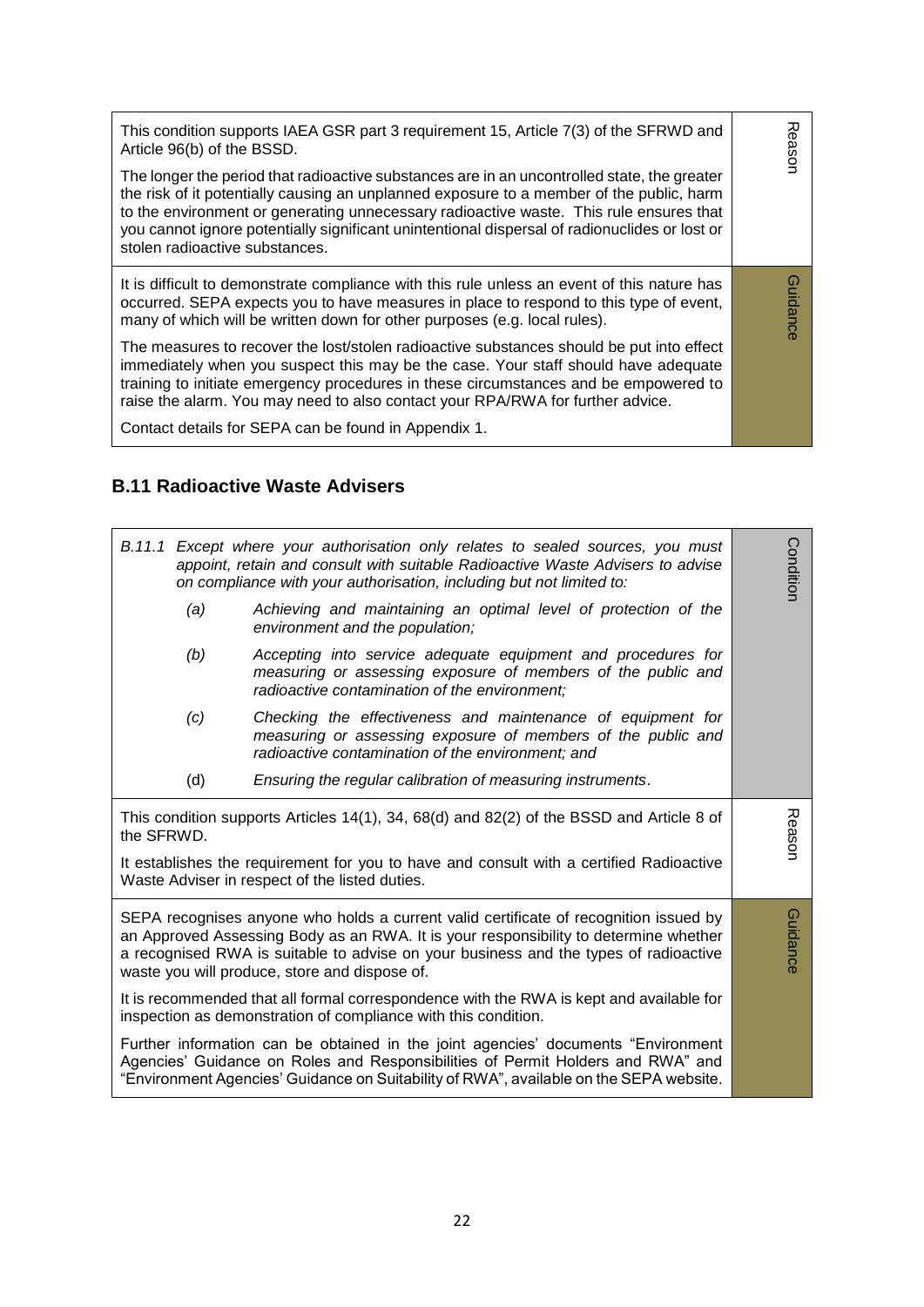Condition *B.11.2 You must appoint the Radioactive Waste Adviser in writing and include the scope*  **Condition** *of advice they are required to give.*

Reason

Guidance

Guidance

This condition supports Articles 14(1), 34, 68(d) and 82(2) of the BSSD and Article 8 of the SFRWD.

The appointment of an RWA must be formalised and include the scope of advice the RWA is required to give.

The letter of appointment and any documentation detailing the scope of advice the RWA is required to give, if separate from the letter of appointment, should be available for inspection as demonstration of compliance with this condition.

Further information can be obtained in the joint agencies' documents "Environment Agencies' Guidance on Roles and Responsibilities of Permit Holders and RWA" and "Environment Agencies' Guidance on Suitability of RWA", available on the SEPA website.

#### **C. TRANSFERS OF RADIOACTIVE SUBSTANCES**

#### **C.1 Duty of care**

| C.1.1<br>You must not transfer radioactive substances to any person who is not legally<br>entitled to receive and manage them.                                                                                                                                                                                                                                                                                                                                                                                                                                              | Conditior |
|-----------------------------------------------------------------------------------------------------------------------------------------------------------------------------------------------------------------------------------------------------------------------------------------------------------------------------------------------------------------------------------------------------------------------------------------------------------------------------------------------------------------------------------------------------------------------------|-----------|
| This condition supports IAEA GSR part 3 requirement 15 and Article 29(3) of the BSSD.<br>This condition helps to establish a Duty of Care system for the transfer of both radioactive                                                                                                                                                                                                                                                                                                                                                                                       | Reason    |
| material and radioactive waste.                                                                                                                                                                                                                                                                                                                                                                                                                                                                                                                                             |           |
| Within the UK, this will usually be the holding of an authorisation under EASR18<br>(Scotland), a permit under EPR16 (England or Wales) or a registration/authorisation<br>under RSA93 (Northern Ireland).                                                                                                                                                                                                                                                                                                                                                                  | Guidance  |
| Sealed sources can also be returned to the manufacturer or to the supplier.                                                                                                                                                                                                                                                                                                                                                                                                                                                                                                 |           |
| For receiving sites outside of the UK, there may not be a comparable licensing system.<br>In these circumstances, you must satisfy yourself that the receiving site has all the<br>permissions required by that country for the receipt and management of the radioactive<br>substance.                                                                                                                                                                                                                                                                                     |           |
| The regulation of the transportation of radioactive waste falls outside of SEPA's remit.<br>The Office for Nuclear Regulation (ONR) is the regulator in relation to both road and rail<br>transport, whilst the Civil Aviation Authority regulates transport by air and the Marine and<br>Coast Guard Agency regulates the transport by sea. Carriage of dangerous goods,<br>including radioactive substances, is regulated internationally by agreements and<br>European Directives, with biennial updates of the Directives to take account of<br>technological advances. |           |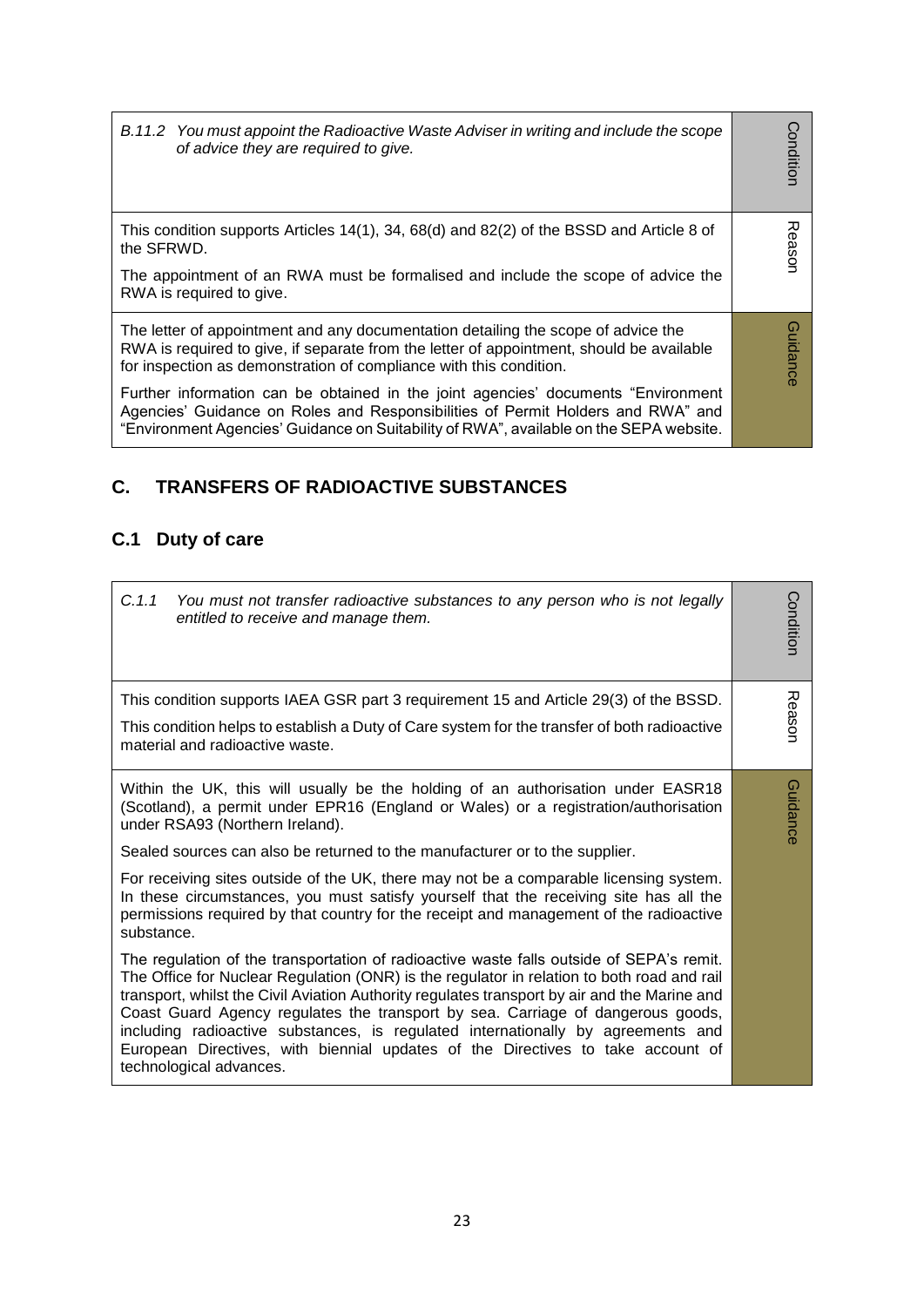## **C.2 Transfer procedure**

| C.2.1<br>You must produce and retain a true and accurate description of the radioactive<br>substances to be transferred (the transfer record) which contains, as a minimum,<br>the information set out in Schedule 1 of these Standard Conditions.                                                                                                                                                                                                                                                                                                                                                                                                                                                                                                                                                                                                                                                                                                                                                                                                                                                                                                                                                                                         | Condition |  |  |
|--------------------------------------------------------------------------------------------------------------------------------------------------------------------------------------------------------------------------------------------------------------------------------------------------------------------------------------------------------------------------------------------------------------------------------------------------------------------------------------------------------------------------------------------------------------------------------------------------------------------------------------------------------------------------------------------------------------------------------------------------------------------------------------------------------------------------------------------------------------------------------------------------------------------------------------------------------------------------------------------------------------------------------------------------------------------------------------------------------------------------------------------------------------------------------------------------------------------------------------------|-----------|--|--|
| This condition supports IAEA GSR part 3 requirement 3, Article 7(3) of the SFRWD and<br>article 29(3) of the BSSD.<br>It helps establish a Duty of Care for both radioactive material and radioactive waste. It<br>ensures that you produce and keep an accurate record of the radioactive substances<br>being transferred.                                                                                                                                                                                                                                                                                                                                                                                                                                                                                                                                                                                                                                                                                                                                                                                                                                                                                                                | Reason    |  |  |
| Please note that disposing of radioactive waste in normal refuse (commonly referred to<br>as Dustbin Disposal) is not a transfer and does not require a transfer record.<br>The record is important in the event there is an incident in transporting the radioactive<br>substances and in confirming the nature of it to the person transporting it as well as the<br>person receiving it.<br>In addition to the radionuclide content and radioactivity of the material or waste, it may<br>also be necessary to establish its non-radioactive properties, especially if these<br>properties are hazardous.<br>It is recommended that you do not sign the record until the consignment is being uplifted<br>in order to ensure that the record is accurate and there were no last minute additions or<br>deletions from the consignment. However, it is your responsibility to ensure that it<br>contains sufficient information to satisfy this requirement.<br>The use of multi-page, carbonised consignment notes can facilitate this requirement,<br>although their use is not mandatory. Blank copies of the records may also be provided<br>by the person receiving the waste (or his carrier) in order to facilitate the transfer. |           |  |  |

| C.2.2<br>(a)<br>(b)                  | Before transferring any radioactive substances to another person, you must:<br>confirm that that person agrees to receive them; and<br>give to that person a copy of the transfer record.                                                                                                                                                                                                                                                                          | Conditior |
|--------------------------------------|--------------------------------------------------------------------------------------------------------------------------------------------------------------------------------------------------------------------------------------------------------------------------------------------------------------------------------------------------------------------------------------------------------------------------------------------------------------------|-----------|
| article 29(3) of the BSSD.<br>place. | This condition supports IAEA GSR part 3 requirement 3, Article 7(3) of the SFRWD and<br>It helps to establish a Duty of Care system for both radioactive material and radioactive<br>waste. It ensures that you are able to satisfy yourself that the receiving site has agreed<br>to receive your material or waste before and you have received confirmation that the<br>radioactive substances are acceptable for transfer before they have left the authorised | Reason    |
| receiving site.                      | Please note that disposing of radioactive waste in normal refuse (commonly referred to<br>as Dustbin Disposal) is not a transfer and does not require prior agreement from the                                                                                                                                                                                                                                                                                     | Guidance  |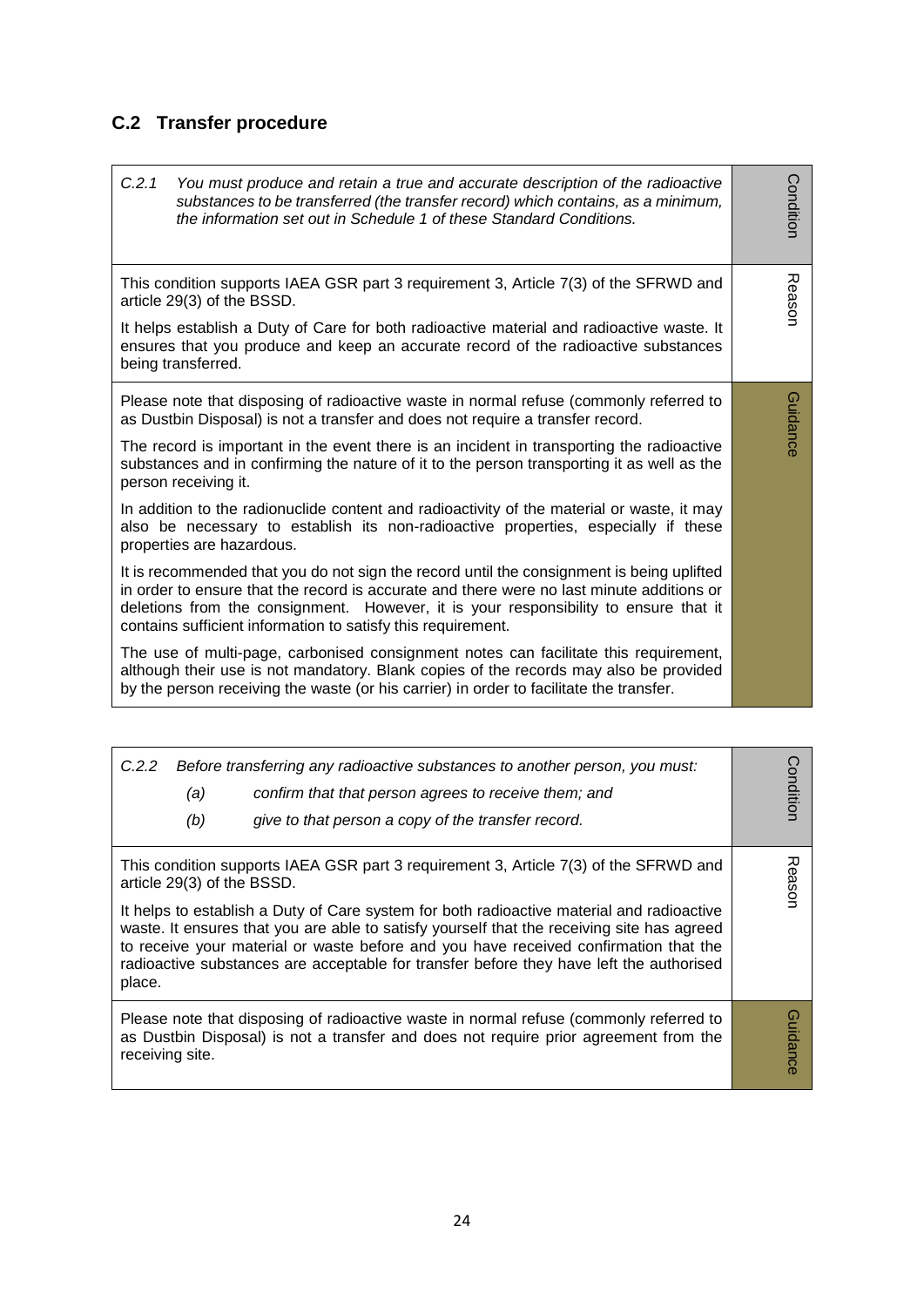| C.2.3<br>You must ensure that you receive a receipt from the person removing the<br>radioactive substances from the authorised place.                                                                                                                                                                                         | onditior           |
|-------------------------------------------------------------------------------------------------------------------------------------------------------------------------------------------------------------------------------------------------------------------------------------------------------------------------------|--------------------|
| This condition supports IAEA GSR part 3 requirement 3, Article 7(3) of the SFRWD and<br>article 29(3) of the BSSD.<br>It helps to establish a Duty of Care system for both radioactive material and radioactive<br>waste. It ensures that you receive a receipt on transfer of the radioactive substances.                    | ᅎ<br><b>Fasson</b> |
| The receipt from the person removing the radioactive substances does not have to<br>include the transfer record. SEPA expects the receipt to contain, as a minimum, the date<br>and time of transfer, name of the organisation removing the radioactive substances and<br>sufficient information to identify the consignment. | <b>Guidanc</b>     |

| C.2.4<br>As soon as reasonably practicable following transfer, you must obtain written<br>confirmation from the person that the radioactive substances have been<br>received.                                                                                                                                                                                                                                                                                                           | Conditior |
|-----------------------------------------------------------------------------------------------------------------------------------------------------------------------------------------------------------------------------------------------------------------------------------------------------------------------------------------------------------------------------------------------------------------------------------------------------------------------------------------|-----------|
| This condition supports IAEA GSR part 3 requirement 3, Article 7(3) of the SFRWD and<br>article 29(3) of the BSSD.                                                                                                                                                                                                                                                                                                                                                                      | Reason    |
| It helps to establish a Duty of Care system for both radioactive material and radioactive<br>waste. It ensures that you receive written confirmation that the radioactive substances<br>have arrived at their destination.                                                                                                                                                                                                                                                              |           |
| For clarity, the date that the radioactive substance is delivered to the receiving facility<br>may not be the same as the date upon which it accepts it. The receiving person may<br>delay officially accepting the radioactive substance on to his premises until such time as<br>he confirms that his requirements (e.g. Waste Acceptance Criteria) have been met.                                                                                                                    | Guidance  |
| The confirmatory documentation for waste may consist of the completed consignment<br>note or some other form of documentation (e.g. Certificate of Destruction). It can be in<br>either paper or electronic form.                                                                                                                                                                                                                                                                       |           |
| The confirmatory documentation should be received by you within a reasonable time of<br>the radioactive substances being received. If not, it is your responsibility to follow this up<br>with the receiving person. If there is a significant delay between the delivery and<br>acceptance, you should obtain confirmation that the radioactive substance has been<br>delivered (e.g. completed consignment note, email) in addition to any confirmation that it<br>has been accepted. |           |

| 观<br>This condition supports IAEA GSR part 3 requirement 3, Article 7(3) of the SFRWD and<br><b>easor</b><br>article 29(3) of the BSSD. | C.2.5<br>(c)<br>(d)                                                                       | Following transfer, you must ensure that the radioactive substances will be<br>returned without delay to the authorised place if:<br>they are not in accordance with the transfer record; or<br>cannot be delivered for any reason. | onditior |
|-----------------------------------------------------------------------------------------------------------------------------------------|-------------------------------------------------------------------------------------------|-------------------------------------------------------------------------------------------------------------------------------------------------------------------------------------------------------------------------------------|----------|
|                                                                                                                                         | It helps to establish a Duty of Care system for both radioactive material and radioactive |                                                                                                                                                                                                                                     |          |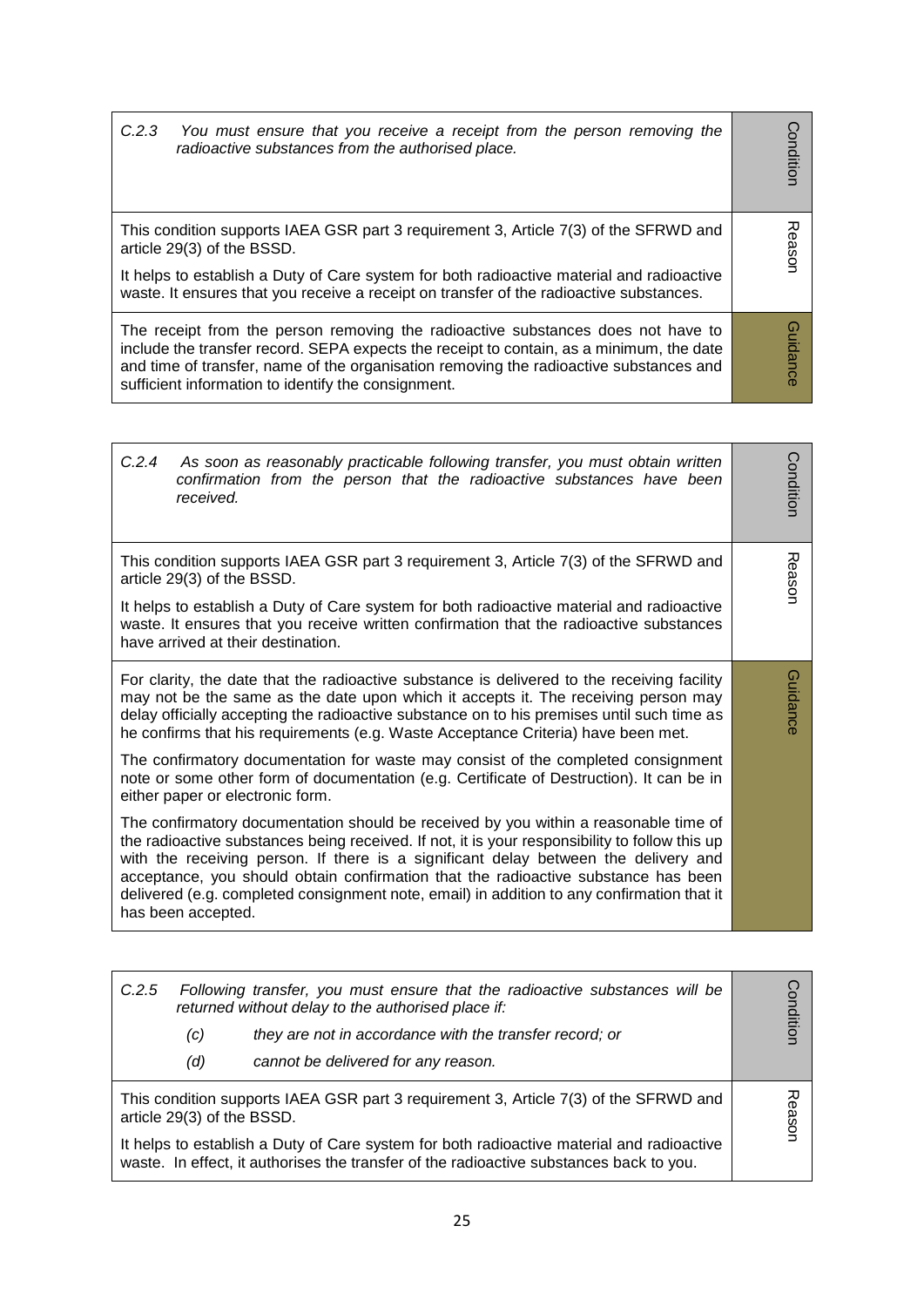This requirement relates to situations where the radioactive substances cannot be delivered to the receiving person or where they have been delivered but subsequently a problem arises with it. You will continue to retain responsibility for the radioactive substances consignment until a receipt has been obtained from the receiving person acknowledging that he has formally accepted it.

Guidance

Guidance

It is difficult to demonstrate compliance with this condition unless an event of this nature has occurred. SEPA expects you to have measures in place to respond to this type of event, many of which will be written down for other purposes (e.g. local rules), and this can be used as demonstration of compliance.

#### **C.3 Transfer of radioactive waste**

| C.3.1<br>You must not transfer radioactive waste to any person unless the transfer<br>represents the best practicable means for the management of that type of waste.                                                                                                                                                                                                                                                   | Conditior       |
|-------------------------------------------------------------------------------------------------------------------------------------------------------------------------------------------------------------------------------------------------------------------------------------------------------------------------------------------------------------------------------------------------------------------------|-----------------|
| This condition supports IAEA GSR part 3 requirements 11, 15, 29 and 30, Articles 5(b)<br>and $68(a)$ of the BSSD, Article $4(3)(a)$ of the SFRWD and the UK Policy for LLW.<br>It ensures that the optimisation principle is expressly included in transfers of radioactive<br>waste.                                                                                                                                   | Reason          |
| Further guidance on BPM can be obtained in the following documents available from<br>SEPA's website:<br>"Satisfying the ALARA Requirement and the Role of Best Practicable Means"<br>"Review of the Application of Best Practicable Means Within a Regulatory<br>Framework for the Management of Radioactive Waste"<br>"SEPA policy on the regulation of disposal of radioactive low level waste from<br>nuclear sites" | <b>Guidance</b> |

| C.3.2<br>You must inform SEPA if you intend to transfer radioactive waste to a person to<br>whom you have not previously sent radioactive waste by providing the<br>information set out in the relevant section of Schedule 3 of these Standard<br>Conditions.                               | Conditior       |
|----------------------------------------------------------------------------------------------------------------------------------------------------------------------------------------------------------------------------------------------------------------------------------------------|-----------------|
| This condition supports Article 5(1)(d) of the SFRWD.<br>This condition provides transparency to SEPA and the public when you decide to use a<br>new disposal route. It allows SEPA an opportunity to intervene at an early stage if there<br>is a problem with the proposed receiving site. | Reason          |
| SEPA is not required to respond to this provision of information. If SEPA does not<br>respond, we have not approved the transfer or accepted that the transfer is optimised.                                                                                                                 | <b>Guidance</b> |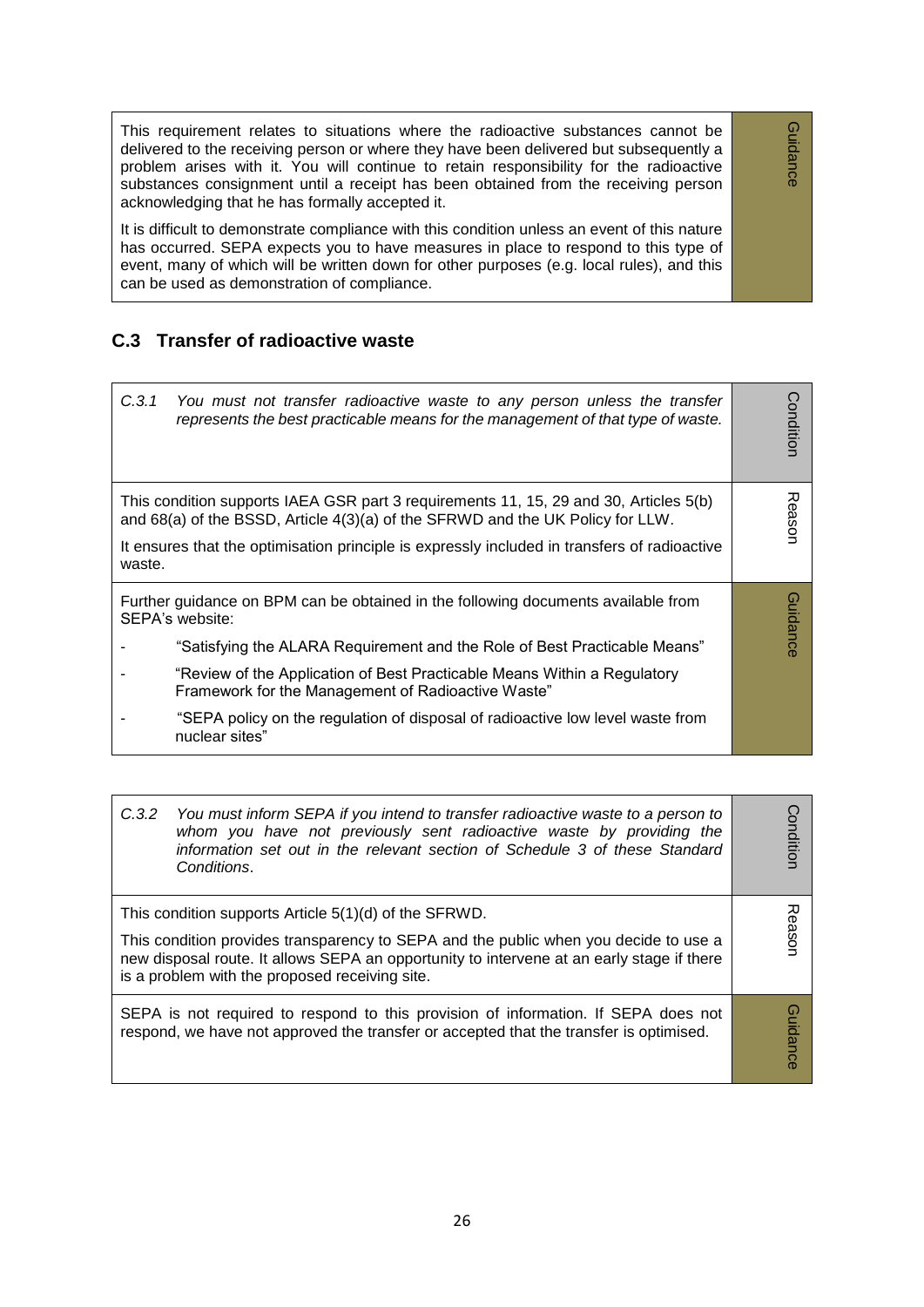## **C.4 Transfer of radioactive waste outside of the United Kingdom**

| C.4.1 | (a)                | Except for sealed sources, you must not transfer radioactive waste to a person<br>outside of the United Kingdom unless:<br>the transfer is carried out in accordance with an authorisation granted<br>under the Transfrontier Shipment of Radioactive Waste Regulations;                                                                                                                                                                                                                                                                                                                                                                                                                                                                         | Condition |
|-------|--------------------|--------------------------------------------------------------------------------------------------------------------------------------------------------------------------------------------------------------------------------------------------------------------------------------------------------------------------------------------------------------------------------------------------------------------------------------------------------------------------------------------------------------------------------------------------------------------------------------------------------------------------------------------------------------------------------------------------------------------------------------------------|-----------|
|       | (b)                | the purposes of the transfer is treatment of the radioactive waste; and                                                                                                                                                                                                                                                                                                                                                                                                                                                                                                                                                                                                                                                                          |           |
|       | (c)                | any waste following treatment is returned in accordance with<br>Government Policy.                                                                                                                                                                                                                                                                                                                                                                                                                                                                                                                                                                                                                                                               |           |
|       | Government policy. | This condition supports Article 4(4) of the SFRWD, the UK Low Level Waste Policy and<br>Scotland's Higher Activity Waste Policy.<br>This enabling condition authorises the transfer of all classifications of radioactive waste<br>to facilities outside the UK for treatment and for the return of any waste in accordance<br>with the Transfrontier Shipment of Radioactive Waste Regulations and applicable                                                                                                                                                                                                                                                                                                                                   | Reason    |
|       |                    | SEPA recognises that some forms of treatment may not be available in the UK. This<br>condition enables you to make use of these treatment facilities, provided that he adheres<br>to the requirements of the TFS Regulations.<br>Applications for authorisation under the TFS Regulations should be submitted using the<br>Standard Document 2008/312/EURATOM. This document is also used for officially<br>recording SEPA's decision on whether to grant authorisation or consent to a shipment<br>and transmitting to relevant parties. In the event that the radioactive waste to be<br>transferred overseas falls under one of the excluded categories (e.g. NORM), it will<br>require to be specified in your permit as bespoke conditions. | Guidance  |
|       |                    | It may not be necessary to return any treated radioactive waste/residues to you. It may<br>be allowed to be kept or discharged in that country. This is a matter for the competent<br>authorities in the receiving country to determine.                                                                                                                                                                                                                                                                                                                                                                                                                                                                                                         |           |
|       |                    | If the waste to be transferred is ILW, it will be necessary for you to also comply with the<br>requirements of Scotland's Higher Activity Waste Policy (HAW Policy). Further guidance<br>on the HAW Policy can be found on the Scottish Government's website.                                                                                                                                                                                                                                                                                                                                                                                                                                                                                    |           |

### **C.5 Transfer of intermediate level radioactive waste to other parts of the United Kingdom**

| C.5.1<br>You must not transfer intermediate level radioactive waste to a person in the UK<br>outside Scotland unless:                                                        |     | Condition                                                                                                                                 |            |
|------------------------------------------------------------------------------------------------------------------------------------------------------------------------------|-----|-------------------------------------------------------------------------------------------------------------------------------------------|------------|
|                                                                                                                                                                              | (a) | the purpose of the transfer is treatment of the radioactive waste; and                                                                    |            |
|                                                                                                                                                                              | (b) | any intermediate level waste remaining following treatment is<br>returned.                                                                |            |
|                                                                                                                                                                              |     | This condition supports Scotland's Higher Activity Waste Policy and meets our<br>organisational characteristics not to stifle innovation. | 观<br>eason |
| It authorises the transfer of ILW to other parts of the UK provided the transfer meets the<br>requirements that the purpose is for treatment and that the waste is returned. |     |                                                                                                                                           |            |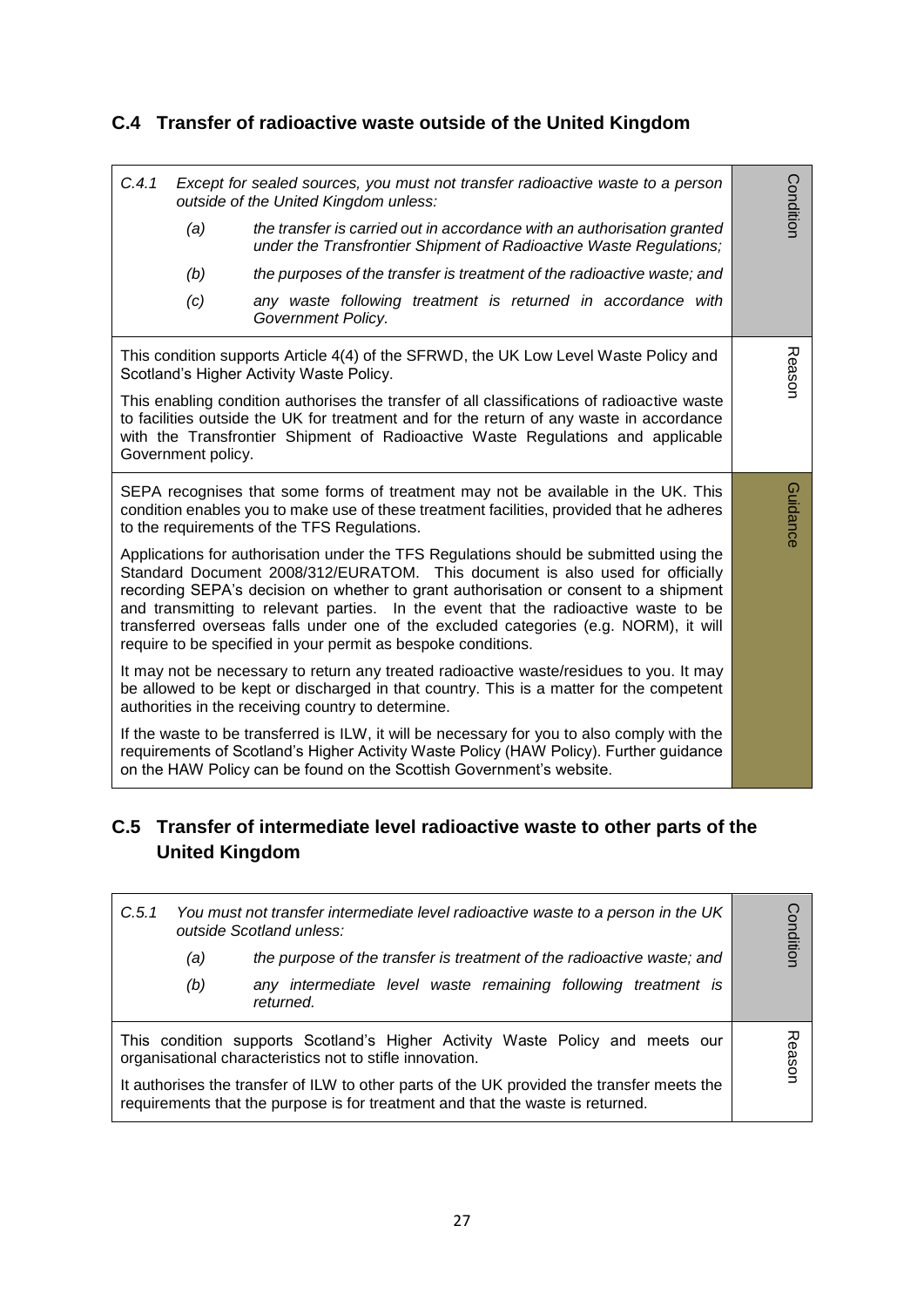Further guidance on the HAW Policy can be found on the Scottish Government's website.

Guidance Guidance

### **C.6 Return of radioactive waste**

| C.6.1<br>authorisation is: | You must ensure that any waste that is required to be returned by your                                                                                                                                                                                                                                                                                                                                                                                                     | Condition |
|----------------------------|----------------------------------------------------------------------------------------------------------------------------------------------------------------------------------------------------------------------------------------------------------------------------------------------------------------------------------------------------------------------------------------------------------------------------------------------------------------------------|-----------|
| (a)                        | returned to the authorised place; or                                                                                                                                                                                                                                                                                                                                                                                                                                       |           |
| (b)                        | in the case of low level radioactive waste, taken to another person in<br>the United Kingdom who is legally entitled to receive and manage that<br>waste, or                                                                                                                                                                                                                                                                                                               |           |
| (c)                        | in the case of intermediate level radioactive waste, taken to another<br>person in Scotland who is legally entitled to receive and manage that<br>waste.                                                                                                                                                                                                                                                                                                                   |           |
|                            | This condition supports IAEA GSR part 3 requirement 15, Article 7(3) of the SFRWD, the<br>UK Government Low Level Waste Policy and Scotland's Higher Activity Waste Policy.<br>It provides clarity and operational flexibility regarding the places where different<br>classifications of radioactive waste may be returned.                                                                                                                                               | Reason    |
| than the authorised place. | "Return" relates to both non-delivery of the consignment (e.g. closure of the receiving<br>site) as well as return of waste following treatment elsewhere. An element of flexibility<br>has been introduced to allow for the differences in the TFS Regulations, the HAW Policy<br>in those circumstances where it could be more environmentally beneficial to transfer the<br>waste to a third party closer to the place where the returned waste is starting its journey | Guidance  |
|                            | Returning radioactive waste to an offshore installation where it will be disposed of to sea<br>is prohibited by the London Dumping Convention.                                                                                                                                                                                                                                                                                                                             |           |

| You must ensure that before any radioactive waste is returned, the radionuclide<br>C.6.2<br>content and activities have been determined.                                                                                                                                                                                                                                                                                                                             | onditior |
|----------------------------------------------------------------------------------------------------------------------------------------------------------------------------------------------------------------------------------------------------------------------------------------------------------------------------------------------------------------------------------------------------------------------------------------------------------------------|----------|
| This condition supports IAEA GSR part 3 requirement 15, Article 7(3) of the SFRWD, the<br>UK Government Low Level Waste Policy and Scotland's Higher Activity Waste Policy.<br>It ensures that radioactive waste is characterised before returning it in order to<br>demonstrate that no unexpected radionuclides or extra radioactivity has appeared. This<br>is particularly important in cases where a substitute waste is being returned following<br>treatment. | Reasor   |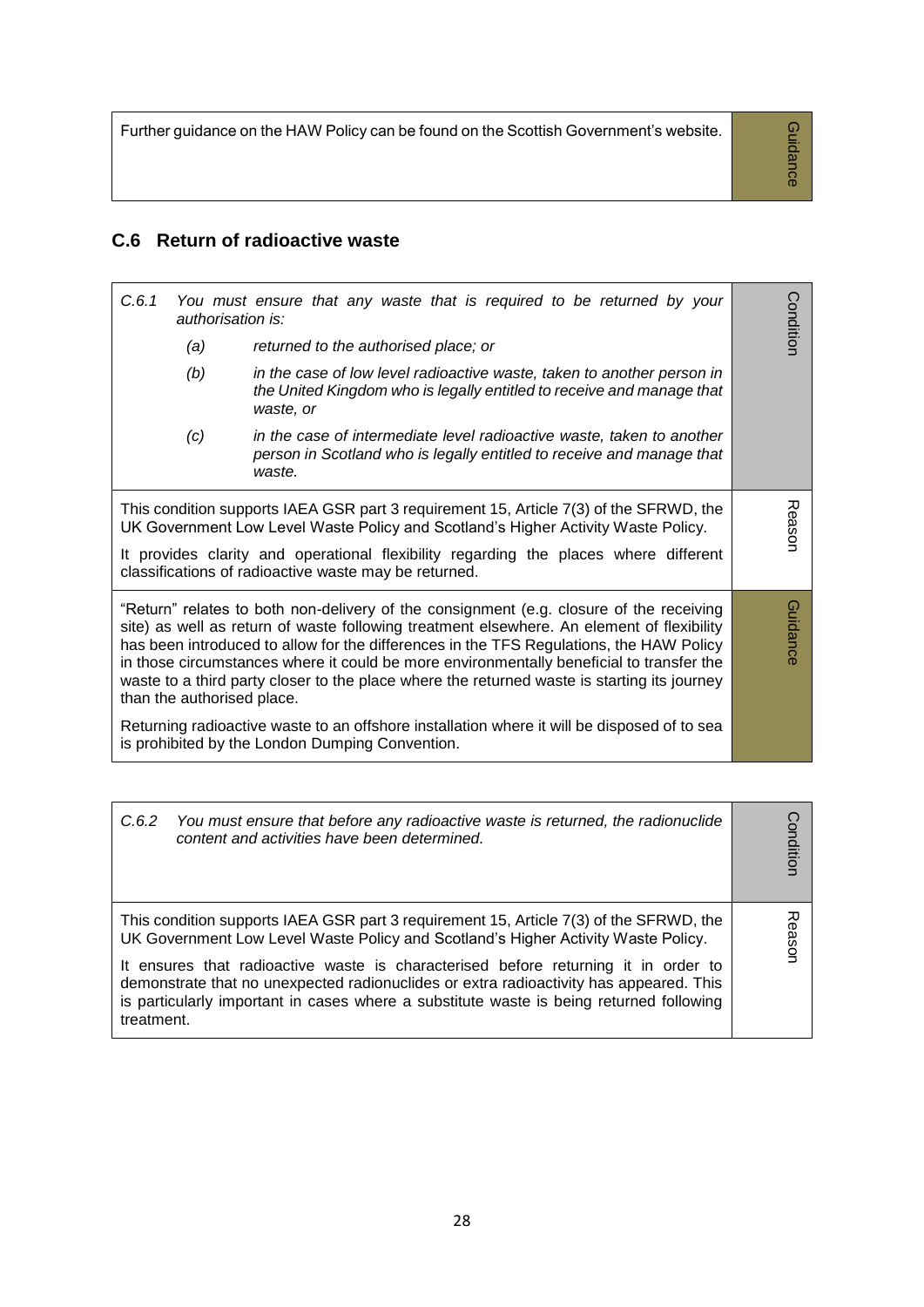In cases where radioactive waste is being returned because of non-delivery to the intended receiving site, there is no need to re-characterise the waste. The information on the transfer record will be sufficient.

Guidance

Guidance

Regarding the return of treated radioactive waste, you should be able to demonstrate that the treatment has not resulted in unexpected radionuclides (except those due to radioactive decay) or increased radioactivity appearing in the waste.

This characterisation provides the baseline information to be used in all transfer documentation, and SEPA expects that you (and by extension, the treatment facility) will have appropriate methods to provide sufficient transparency, including, where practicable to do so, certification or accreditation to appropriate national or international standards.

| C.6.3<br>(a)<br>(b)                                                                                                                                                                      | You must ensure that any radioactive waste returned:<br>only contains the radionuclides that were present at the time of<br>transfer from the authorised place (except for those present as a<br>result of radioactive decay); and<br>has an activity no greater than that at the time of transfer from the<br>authorised place. | Condition       |
|------------------------------------------------------------------------------------------------------------------------------------------------------------------------------------------|----------------------------------------------------------------------------------------------------------------------------------------------------------------------------------------------------------------------------------------------------------------------------------------------------------------------------------|-----------------|
|                                                                                                                                                                                          | This condition supports IAEA GSR part 3 requirement 15, Article 7(3) of the SFRWD, the<br>UK Government Low Level Waste Policy and Scotland's Higher Activity Waste Policy.<br>It ensures that no other radionuclides or greater activity has been introduced into any<br>treated radioactive waste being returned.              | Reasor          |
| The radioactive waste will have been characterised by you before it was transferred.<br>Allowance has been made for the introduction of "new" radionuclides due to radioactive<br>decay. |                                                                                                                                                                                                                                                                                                                                  | <b>Guidance</b> |

### **C.7 Transfer of samples**

| C.7.1<br>You must not transfer samples of radioactive substances unless the quantity sent<br>is the minimum practicable necessary to carry out the planned tests.                                                                                                  | Condition       |
|--------------------------------------------------------------------------------------------------------------------------------------------------------------------------------------------------------------------------------------------------------------------|-----------------|
| This condition supports Article 29(3) of the BSSD.                                                                                                                                                                                                                 |                 |
| It specifically authorises the despatch of samples containing or contaminated by<br>radioactive substances, provided it is the minimum practicable quantity.                                                                                                       | Reason          |
| SEPA does not define "sample" or specify any kind of limit on the volume, activity, type<br>of radionuclide, etc. that can be transferred as a sample. Instead, it is left to you to make<br>the case that the quantity being dispatched is the minimum necessary. | <b>Guidance</b> |
| It should also be pointed out that the "testing" referred to in the rule does not necessarily<br>mean radioactive testing or analysis. For example, radioactively contaminated<br>components may be sent away for mechanical testing.                              |                 |
| However, SEPA will not tolerate the abuse of this rule to facilitate sham disposal of a<br>radioactive waste that would be otherwise prevented from being transferred by the<br>authorisation.                                                                     |                 |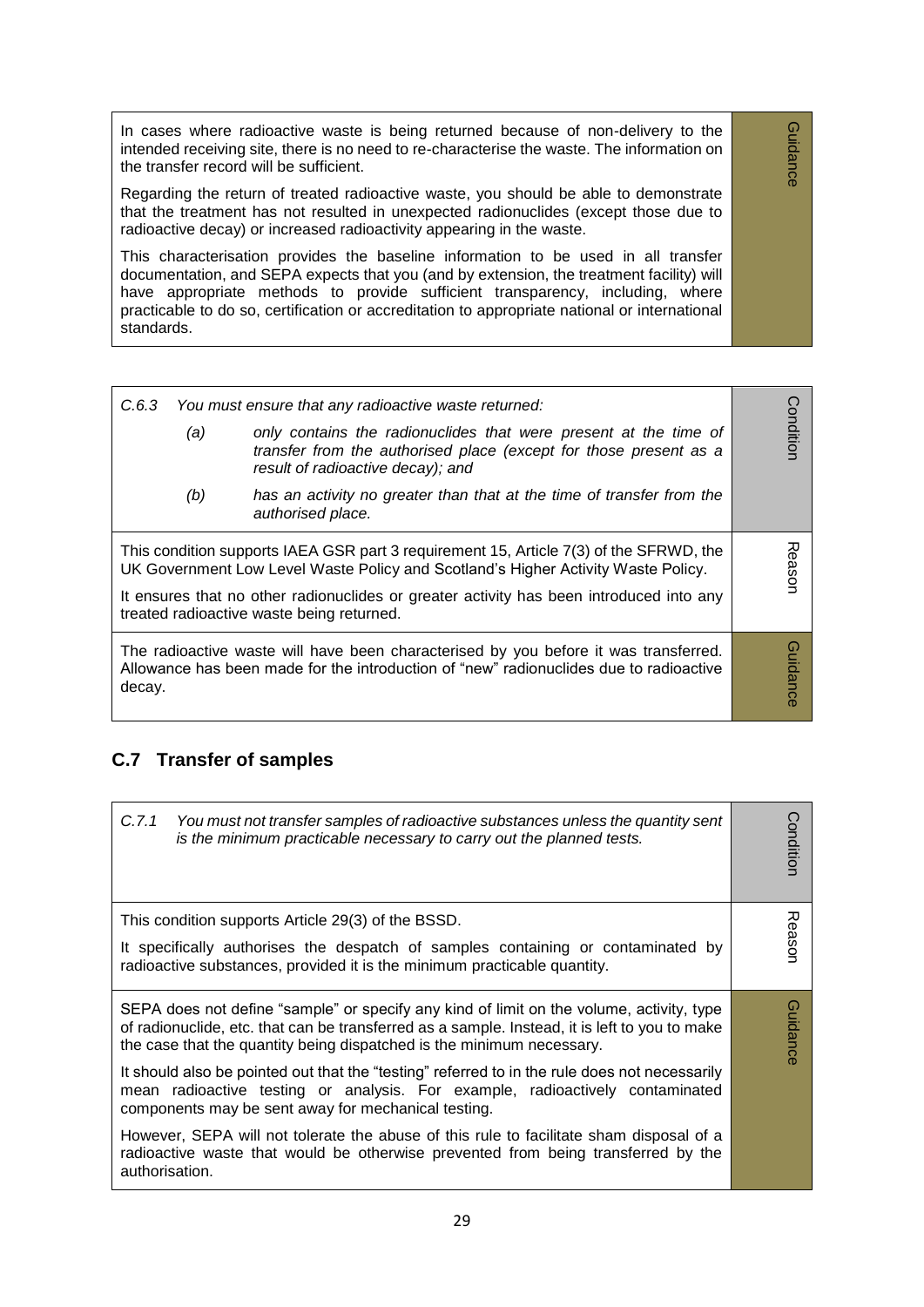| C.7.2 | On completion of testing, any remaining samples and waste arisings may be<br>returned to the authorised place.                                                                                                                                                                                                                                                                         | Conditior |
|-------|----------------------------------------------------------------------------------------------------------------------------------------------------------------------------------------------------------------------------------------------------------------------------------------------------------------------------------------------------------------------------------------|-----------|
|       | This condition supports Article 29(3) of the BSSD.<br>It specifically authorises the return of samples containing or contaminated by radioactive<br>substances and any residues resulting from the testing to the authorised place. The<br>receipt of waste in the form of samples is allowed without the need for it to be specifically<br>authorised in your permit or registration. | Reason    |
|       | Returning radioactive samples to an offshore installation where it will be disposed of to<br>sea is prohibited by the London Dumping Convention.                                                                                                                                                                                                                                       | iuidance  |

# **D. SEALED SOURCES**

## **D.1 Holdings of sealed source**

| D.1.1 | Unless your authorisation allows otherwise, you must ensure that the aggregate<br>activity of all sealed sources that you hold, excluding any HASS, does not exceed<br>IAEA category 3.                                                | onditior        |
|-------|----------------------------------------------------------------------------------------------------------------------------------------------------------------------------------------------------------------------------------------|-----------------|
|       | This condition supports IAEA GSR part 3 Requirement 17 and Article 86(1) of the BSSD.                                                                                                                                                  | 观               |
|       | We have removed the individual radionuclide limits for non-HASS to allow flexibility and<br>not stifle innovation. It establishes a generic rather than bespoke limit.                                                                 | easor           |
|       | SEPA does not set limits on the activities, radionuclides or numbers of non-HASS that<br>you may hold. You must be able to calculate the A/D values for these sources and ensure<br>that they remain below the top of IAEA Category 3. | <b>Guidance</b> |
|       | Further information on the IAEA categories can be found on IAEA website.                                                                                                                                                               |                 |
|       | Further information on the determination of source types can be found in the SEPA<br>document "Guidance on the High-activity Sealed Radioactive Sources and Orphan<br>Sources Regulations 2005" available on SEPA's website.           |                 |

## **D.2 Security requirements for sealed sources**

| D.2.1 | You must have and implement security provisions in accordance with the current<br>version of the document "Security Requirements for Radioactive Sources". |  |
|-------|------------------------------------------------------------------------------------------------------------------------------------------------------------|--|
|-------|------------------------------------------------------------------------------------------------------------------------------------------------------------|--|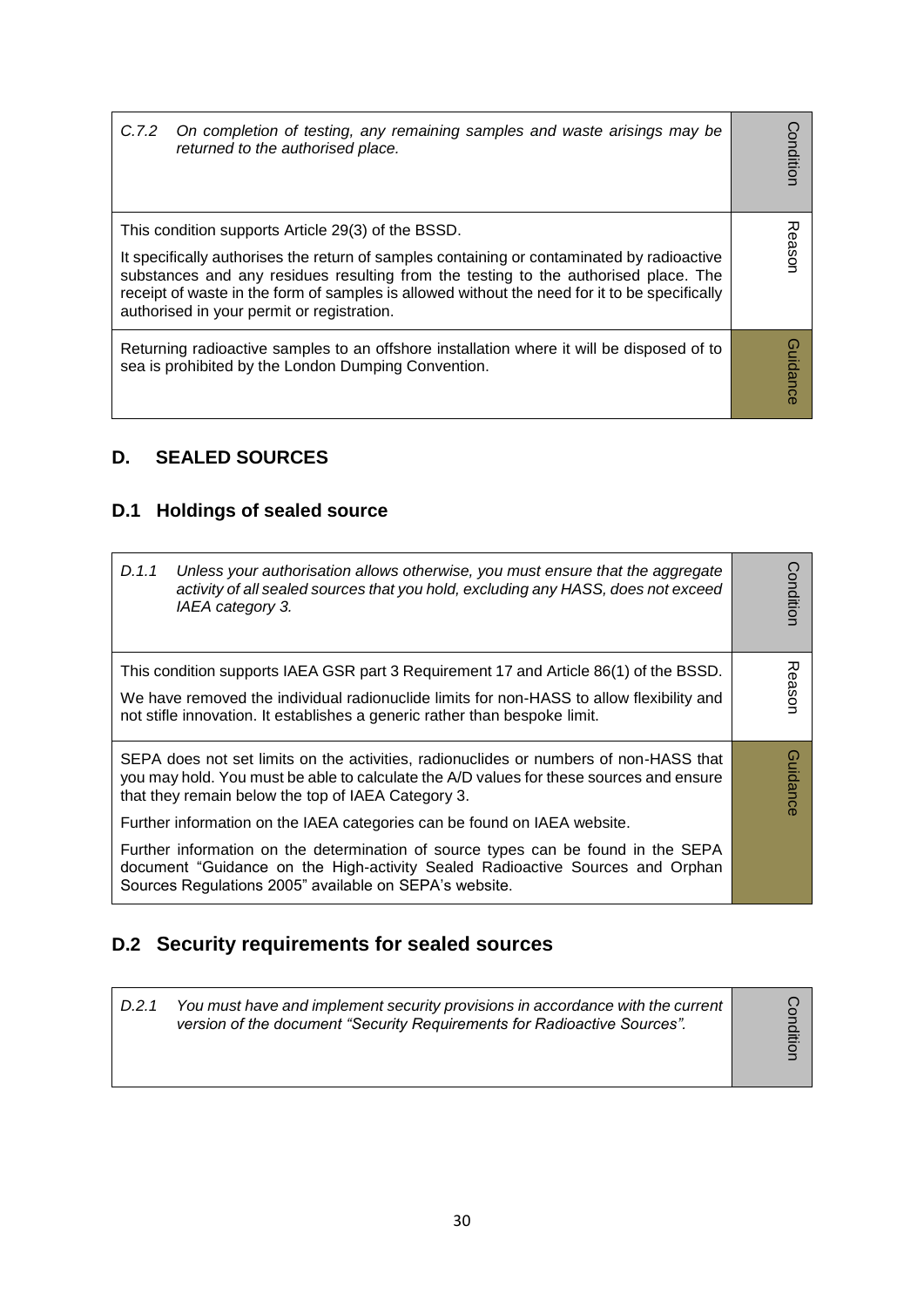Reason This condition supports IAEA GSR part 3 Requirement 17, the IAEA Code of Conduct of the Safety and Security of Radioactive Sources, Article 86(1) of the BSSD and the Environmental Authorisations (Scotland) Regulations 2018. Sealed sources in categories 1-4 will generally require higher security measures. This condition references the requirements set out in the police CTSA document. This allows security measures to adapt to changing circumstances without the need to vary permits. It also ensures that only people with legitimate reasons have knowledge of those requirements. Guidance The security measures will be regulated via the Authorisation. However, because SEPA Guidance is not competent to assess security, we will consult with the police CTSAs on the adequacy of security measures at the Authorised Place. CTSAs will base security requirements on their own documentation; this documentation cannot be made freely available to the public or published electronically. The documentation will be provided by CTSAs to those who have a legitimate requirement for it in connection with their work; this includes you, SEPA inspection officers and other professionals such as architects and builders who need to know what standards need to be applied to construction of new premises or refurbishment of existing premises where it is planned to keep or use radioactive sources. Further guidance on security issues is available in a suite of documents published by the CPNI which can be obtained from their website.

| D.2.2<br>You must implement, maintain and periodically review your Security Plan for the<br><b>Authorised Sealed Sources.</b>                                                                                                                                                                                                                            | Conditior |
|----------------------------------------------------------------------------------------------------------------------------------------------------------------------------------------------------------------------------------------------------------------------------------------------------------------------------------------------------------|-----------|
| This condition supports IAEA GSR part 3 Requirement 17, the IAEA Code of Conduct of<br>the Safety and Security of Radioactive Sources and Article 86(1) of the BSSD.<br>You must write down your security measures in a Security Plan. This document will help<br>to demonstrate that the sealed sources are being held securely.                        | Reasor    |
| SEPA expects that you will draft and maintain a written security plan that describes how<br>security measures will be implemented. A template for a generic Security Plan and further<br>advice can be obtained from the CTSA's.                                                                                                                         | Guidance  |
| SEPA also expects that the security plan will be regularly reviewed you and the reviews<br>will be recorded as demonstration of compliance. In the event that a review indicates that<br>the security measures should be upgraded or enhanced, we also expect that the<br>identified improvements will be carried out as soon as reasonably practicable. |           |
| CTSAs will be able to advise on the level of threat and the suitability of specific security.<br>In addition, further guidance on security issues is available from CPNI which can be<br>obtained from their website.                                                                                                                                    |           |

| D.2.3 In the event that there are any significant changes to your Security Plan, you<br>must send a revised copy to the relevant police as soon as reasonably<br>practicable. |  |
|-------------------------------------------------------------------------------------------------------------------------------------------------------------------------------|--|
|-------------------------------------------------------------------------------------------------------------------------------------------------------------------------------|--|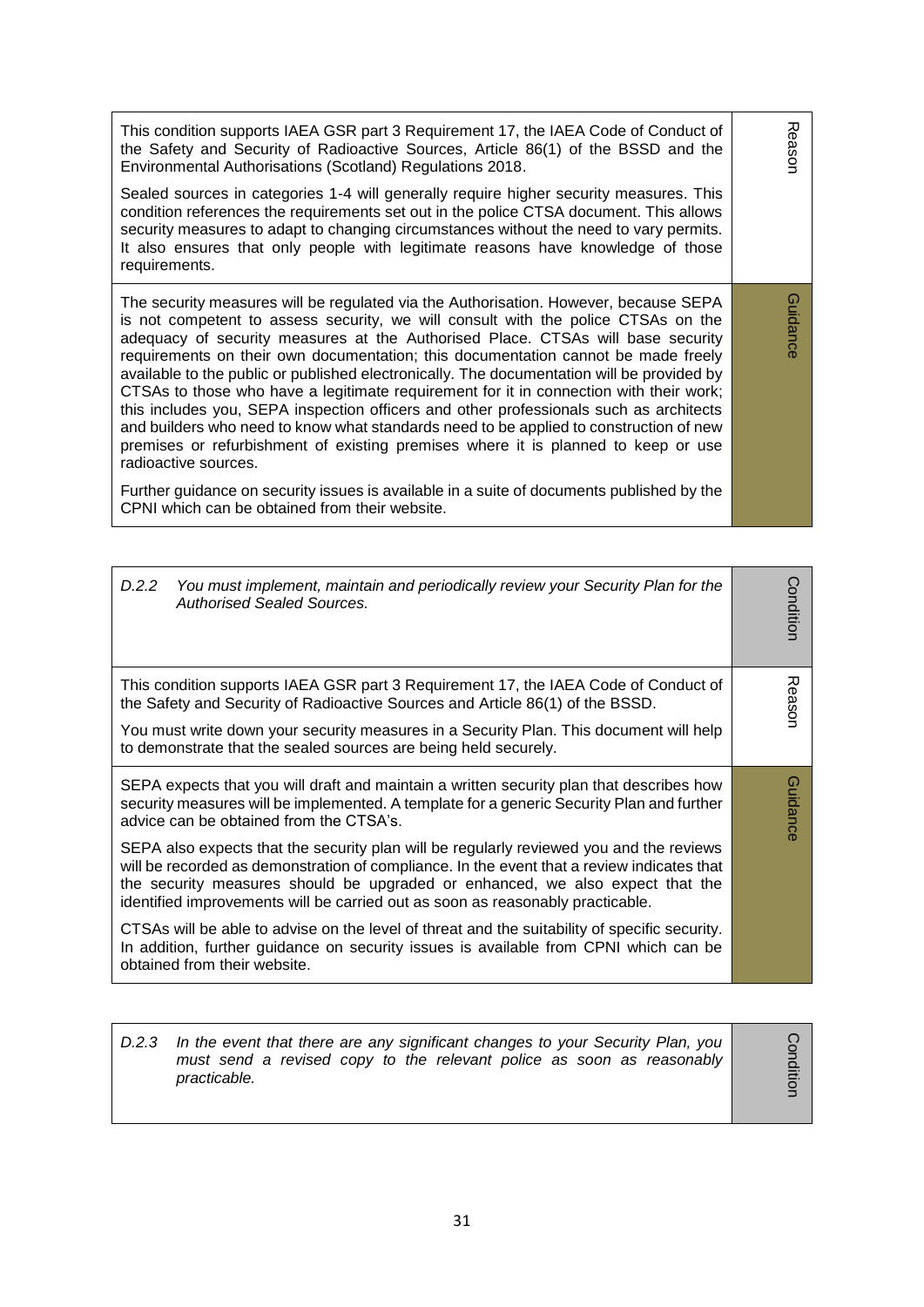| This condition supports IAEA GSR part 3 Requirement 17, the IAEA Code of Conduct of<br>the Safety and Security of Radioactive Sources and Article 86(1) of the BSSD.<br>You must inform the CTSA's of any significant change in your Security Plan so they can<br>ensure the changes are appropriate and robust. | easor  |
|------------------------------------------------------------------------------------------------------------------------------------------------------------------------------------------------------------------------------------------------------------------------------------------------------------------|--------|
| The CTSA's can provide further advice on significant changes and the address to send<br>the modified Security Plan. In addition, further guidance on a wide range of security<br>issues is available from the CPNI, and can be obtained from their website.                                                      | Ω<br>ഇ |

# **E. HIGH ACTIVITY SEALED SOURCES (HASS)**

## **E.1 Financial provision**

| E.1.1<br>You must ensure that you have made and maintain adequate, valid and useable<br>financial provision for the management of each HASS including when they<br>become waste.                                                                                                                                                                                                                                                                                                                                        | Conditior |
|-------------------------------------------------------------------------------------------------------------------------------------------------------------------------------------------------------------------------------------------------------------------------------------------------------------------------------------------------------------------------------------------------------------------------------------------------------------------------------------------------------------------------|-----------|
| This condition supports IAEA GSR part 3 Requirement 17, Article 87(b) of the BSSD and<br>Article 7(5) of the SFRWD.                                                                                                                                                                                                                                                                                                                                                                                                     | Reason    |
| You are required to have in place adequate financial provision for HASS to cover the<br>costs of disposal when they are no longer in use to ensure that HASS are not abandoned,<br>disposed of illegally or otherwise become orphan sources.                                                                                                                                                                                                                                                                            |           |
| Financial provision will usually be approved by SEPA when an application for a HASS<br>permit is made. However, appropriate financial provision needs to be in place at all times<br>that you are responsible for the HASS, not just once the HASS becomes a disused<br>source. It is strongly recommended that you regularly review your financial provision to<br>ensure that the amounts of money provided remains adequate for the safe management<br>of HASS Authorised Sources when they become a disused source. | Guidance  |
| You must inform SEPA of any proposed changes to the type of financial provision or its<br>value as soon as reasonably practicable before the changes occurs.                                                                                                                                                                                                                                                                                                                                                            |           |

# **E.2 Record requirements**

| You must make and keep a true, accurate and legible record of each HASS<br>E.2.1<br>containing the information specified in Table 5 of Schedule 8 of the<br>Environmental Authorisation (Scotland) Regulations.        | ondition |
|------------------------------------------------------------------------------------------------------------------------------------------------------------------------------------------------------------------------|----------|
| This condition supports IAEA GSR part 3 Requirement 17, Article 89 of the BSSD and<br>Article 5(1)(d) of the SFRWD.                                                                                                    | ason     |
| You are required to keep the specified information in a specific format for each HASS<br>Authorised Source so that the information can be submitted to SEPA as required and<br>entered on the HASS inventory database. |          |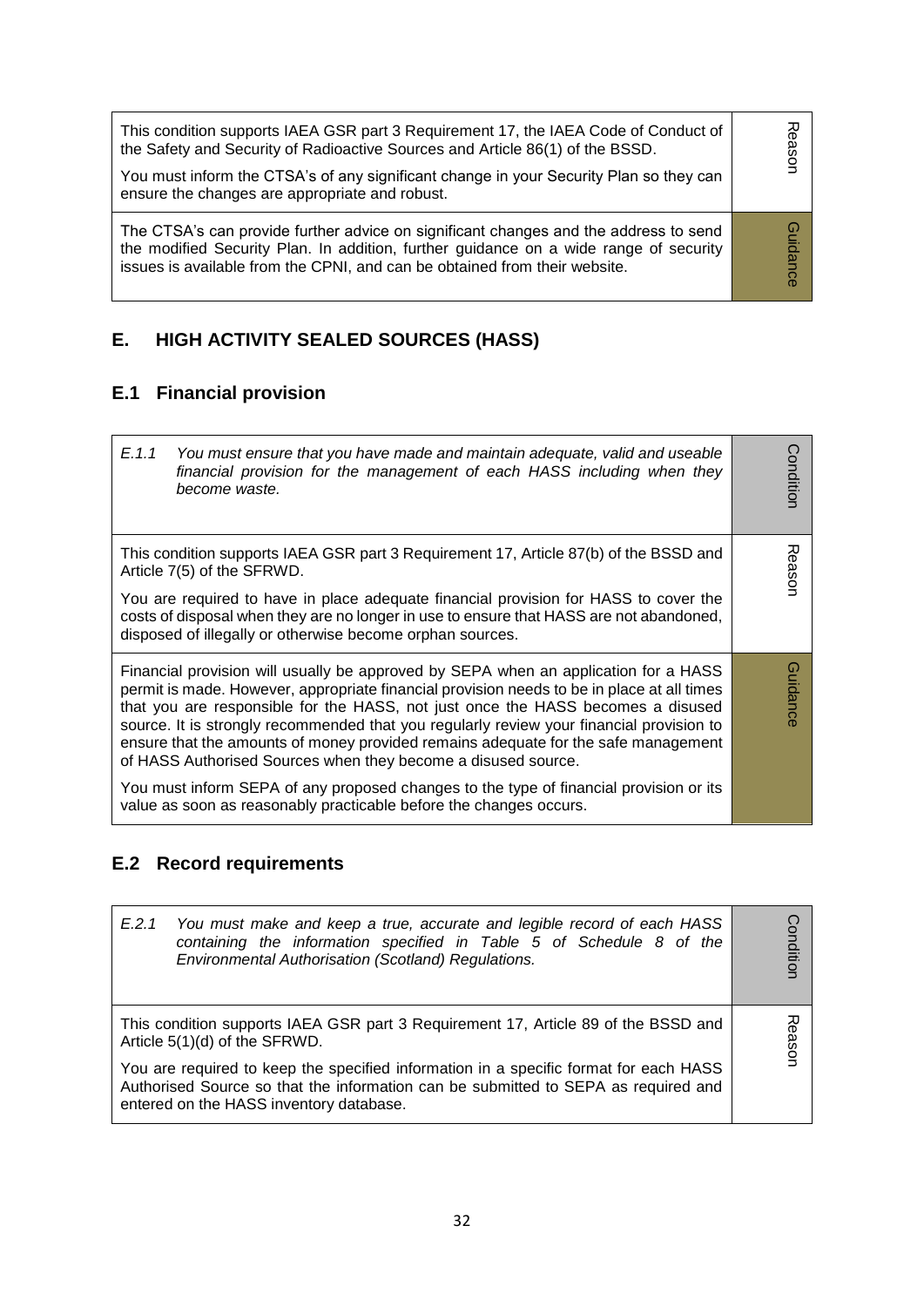The UK environment protection agencies have produced a common form, based on Annex II of the HASS Directive, to capture the required information. Information needs to be submitted in this format to enable it to be easily transferred to the HASS inventory database that has been created specifically to record the required information and fulfil the UK's requirements for keeping information on individual high-activity sources.

Guidance

Guidance

An electronic version of the HASS record form (RSA10) is available on SEPA's website along with detailed guidance on what needs to be completed for each section of the form (RS-G-013 HASS Record Guidance).

Please note that SEPA's records relating to sealed source authorisations have a security classification that restricts the manner in which they are handled. Furthermore, the requested records may also be subject to the National Security Direction.

#### **E.3 HASS information and marking requirements**

| E.3.1 | (a)<br>(b) | You must ensure that each HASS is accompanied at all times by:<br>written information which confirms that each HASS is identified and<br>marked with a unique number; and<br>photographs of the HASS, source container, transport packaging,<br>device and equipment as appropriate.                                            | ondition |
|-------|------------|---------------------------------------------------------------------------------------------------------------------------------------------------------------------------------------------------------------------------------------------------------------------------------------------------------------------------------|----------|
|       |            | This condition supports IAEA GSR part 3 Requirement 17 and Article 91(2) of the BSSD.<br>It ensures that you keep sufficient written information, including photographs, in order to<br>identify the HASS as well as any associated equipment. This information will be<br>particularly useful if the HASS is lost or stolen.   | Reason   |
|       |            | Photographs do not need to be of the specific source, and you must not endanger your<br>safety by exposing yourself to unnecessary radiation doses in order to obtain<br>photographs of unshielded sources.                                                                                                                     | Guidance |
|       |            | It is recommended that information about the HASS are gathered into a single file and<br>kept securely as both a hard copy and an electronic file. This file should include<br>information enabling the positive identification of the HASS, such as any wording on the<br>device, size, weight, serial number and photographs. |          |

#### **F. MOBILE RADIOACTIVE SOURCES**

|                                                                                                                                                                                                                                                                                                                                               | F.1.1 | When not in storage or in transit, you must ensure the Mobile Radioactive<br>Sources are under continuous supervision by a suitably trained and experienced<br>person. | ondition |
|-----------------------------------------------------------------------------------------------------------------------------------------------------------------------------------------------------------------------------------------------------------------------------------------------------------------------------------------------|-------|------------------------------------------------------------------------------------------------------------------------------------------------------------------------|----------|
|                                                                                                                                                                                                                                                                                                                                               |       | This condition supports IAEA GSR part 3 Requirement 17 and Articles 65(1)(d), 85(1)<br>and 86(1) of the BSSD.                                                          | iasol    |
| Due to their nature, mobile radioactive substances may go to places where you do not<br>have full control over the access arrangements. In these circumstances, it is critical that<br>these sources are kept under continuous supervision in order to prevent unauthorised<br>access to and potential removal, loss or theft of the sources. |       |                                                                                                                                                                        |          |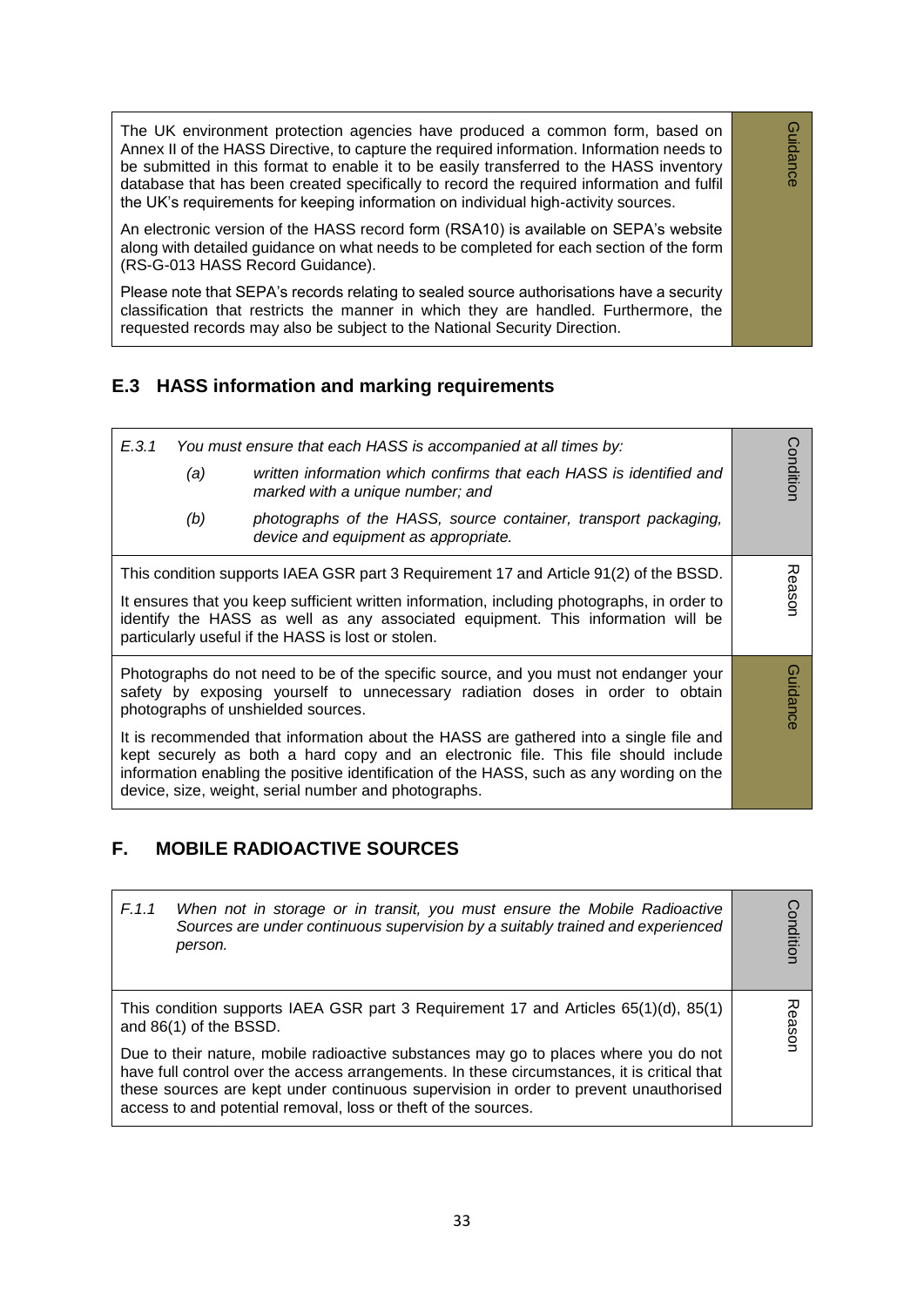Supervision does not necessarily mean having the source in direct sight. It is possible to use CCTV equipment to maintain appropriate supervision. In addition, if there are only a limited number of access points to the source which is out of direct sight, and these access points are manned by suitably trained individuals, this requirement will be satisfied.

Guidance

Guidance

"Suitably trained" is someone who understands the consequences of the unauthorised removal, loss or theft of the source. This person also understands the local arrangements to keep the source safe, the extent of those arrangements and what to do if those arrangements have not been followed, there has been unauthorised access or removal of the source or if it has been lost or stolen.

| F.1.2<br>Conditions:                                                                                                                                                                                                                                                                                                                                                                                                                                                           | You must inform SEPA of the following circumstances by providing the<br>information set out in the relevant section of Schedule 3 of these Standard                                                                                                                   | Condition |
|--------------------------------------------------------------------------------------------------------------------------------------------------------------------------------------------------------------------------------------------------------------------------------------------------------------------------------------------------------------------------------------------------------------------------------------------------------------------------------|-----------------------------------------------------------------------------------------------------------------------------------------------------------------------------------------------------------------------------------------------------------------------|-----------|
| (a)                                                                                                                                                                                                                                                                                                                                                                                                                                                                            | If you change the location where Mobile Radioactive Sources are<br>normally kept;                                                                                                                                                                                     |           |
| (b)                                                                                                                                                                                                                                                                                                                                                                                                                                                                            | If you intend to keep Mobile Radioactive Sources at a place other<br>than where they are normally kept for a period exceeding four<br>months;                                                                                                                         |           |
| (c)                                                                                                                                                                                                                                                                                                                                                                                                                                                                            | If you bring a Mobile Radioactive Source normally kept outside<br>Scotland into Scotland.                                                                                                                                                                             |           |
| of the BSSD.                                                                                                                                                                                                                                                                                                                                                                                                                                                                   | This condition supports IAEA GSR part 3 Requirement 17 and Articles 85(1) and 86(1)                                                                                                                                                                                   | Reason    |
| An "authorised place" has not been defined for Authorisations for Mobile Radioactive<br>Sources as it is recognised that authorised Mobile Radioactive Sources have been<br>designed or adapted for being transported from place to place. Whilst it does not need to<br>appear in the Authorisation, SEPA still needs to know where the authorised Mobile<br>Radioactive Sources are normally kept, and if that location changes, in order to maintain<br>regulatory control. |                                                                                                                                                                                                                                                                       |           |
| takes place.                                                                                                                                                                                                                                                                                                                                                                                                                                                                   | The initial place where the authorised Mobile Radioactive Sources will be normally kept<br>will be established during the application determination period. Thereafter, SEPA must<br>be informed of any changes as soon as reasonably practicably before the movement | Guidance  |
| Normally, SEPA would seek to inspect the place where the authorised Mobile<br>Radioactive Sources are normally kept, if that location is in Scotland. However, in cases<br>where it is to remain at another location for four months or more, there may be a higher<br>risk to the security of the authorised Mobile Radioactive Sources, and the security<br>arrangements may need to be verified as being appropriate.                                                       |                                                                                                                                                                                                                                                                       |           |
|                                                                                                                                                                                                                                                                                                                                                                                                                                                                                | In the case of Mobile Radioactive Sources which are also sealed sources, we will also<br>contact the CTSAs to alert them to the proposed change. We may carry out a joint<br>inspection of the premises where the authorised Mobile Radioactive Sources will be kept. |           |
|                                                                                                                                                                                                                                                                                                                                                                                                                                                                                | This requirement to inform SEPA does not apply to authorised Mobile Radioactive<br>Sources that are normally kept in Scotland, including offshore parts of Scotland.                                                                                                  |           |
| The written confirmation should be sent to SEPA as detailed in Appendix 1 of this<br>guidance.                                                                                                                                                                                                                                                                                                                                                                                 |                                                                                                                                                                                                                                                                       |           |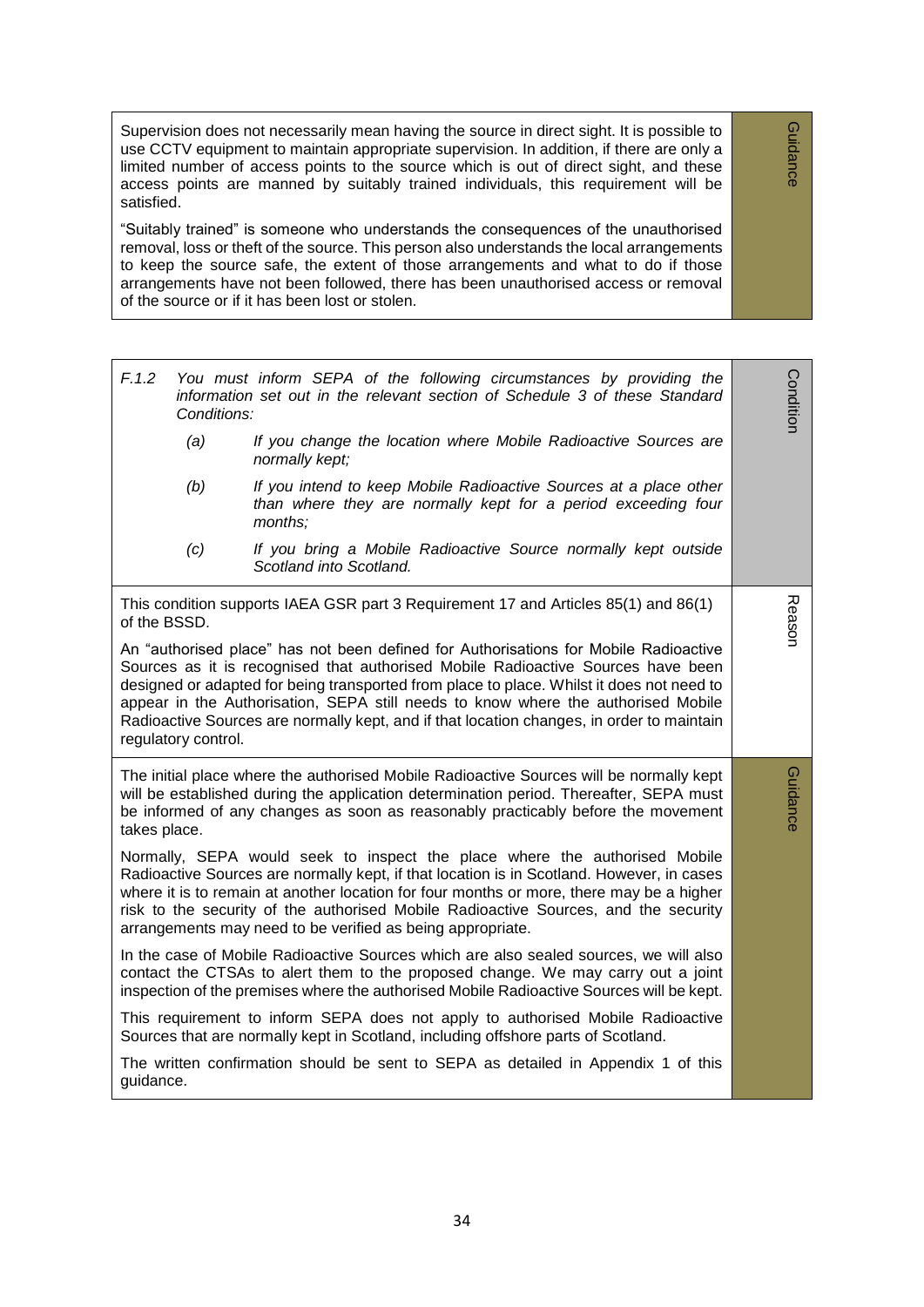# **G. DISPOSAL OF RADIOACTIVE WASTE**

### **G.1 Generic Disposal Requirements**

| G.1.1<br>You must not dispose of any radioactive waste that is not described in your<br>authorisation.                                                                                                                                                     | Conditior       |
|------------------------------------------------------------------------------------------------------------------------------------------------------------------------------------------------------------------------------------------------------------|-----------------|
| This condition supports Article 65(2) of the BSSD.<br>This is an enabling condition to give force to the authorisation. The disposal of<br>unauthorised waste may result in an unplanned exposure of a member of the public or<br>harm to the environment. | Reasor          |
| If no waste has been specified in your authorisation, and it is not covered by another<br>standard condition (e.g. disposal with normal refuse), you are not authorised to dispose<br>of any waste, except by transfer to another person.                  | <b>Guidance</b> |

 $\overline{\phantom{0}}$ 

| G.1.2<br>You must ensure that any radioactive waste you dispose of is only disposed of<br>via the route that is specified for that waste as described in your authorisation.                                                                                           | onditior |
|------------------------------------------------------------------------------------------------------------------------------------------------------------------------------------------------------------------------------------------------------------------------|----------|
| This condition supports Article 65(2) of the BSSD.<br>This is an enabling condition to give force to the authorisation. The disposal of waste via<br>an unauthorised route my result in an unplanned exposure of a member of the public or<br>harm to the environment. | ës<br>O  |
| No further specific guidance is provided.                                                                                                                                                                                                                              | Jidanc   |

| G.1.3<br>You must ensure that the quantity of radioactive waste you dispose of does not<br>exceed any limits set out in your authorisation.                                                                                                           | onditior        |
|-------------------------------------------------------------------------------------------------------------------------------------------------------------------------------------------------------------------------------------------------------|-----------------|
| This condition supports Article 65(2) of the BSSD.<br>This is an enabling condition to give force to the authorisation. Exceeding any specified<br>limit may result in an unplanned exposure of a member of the public or harm to the<br>environment. | Reason          |
| No further specific guidance is provided.                                                                                                                                                                                                             | <b>Guidance</b> |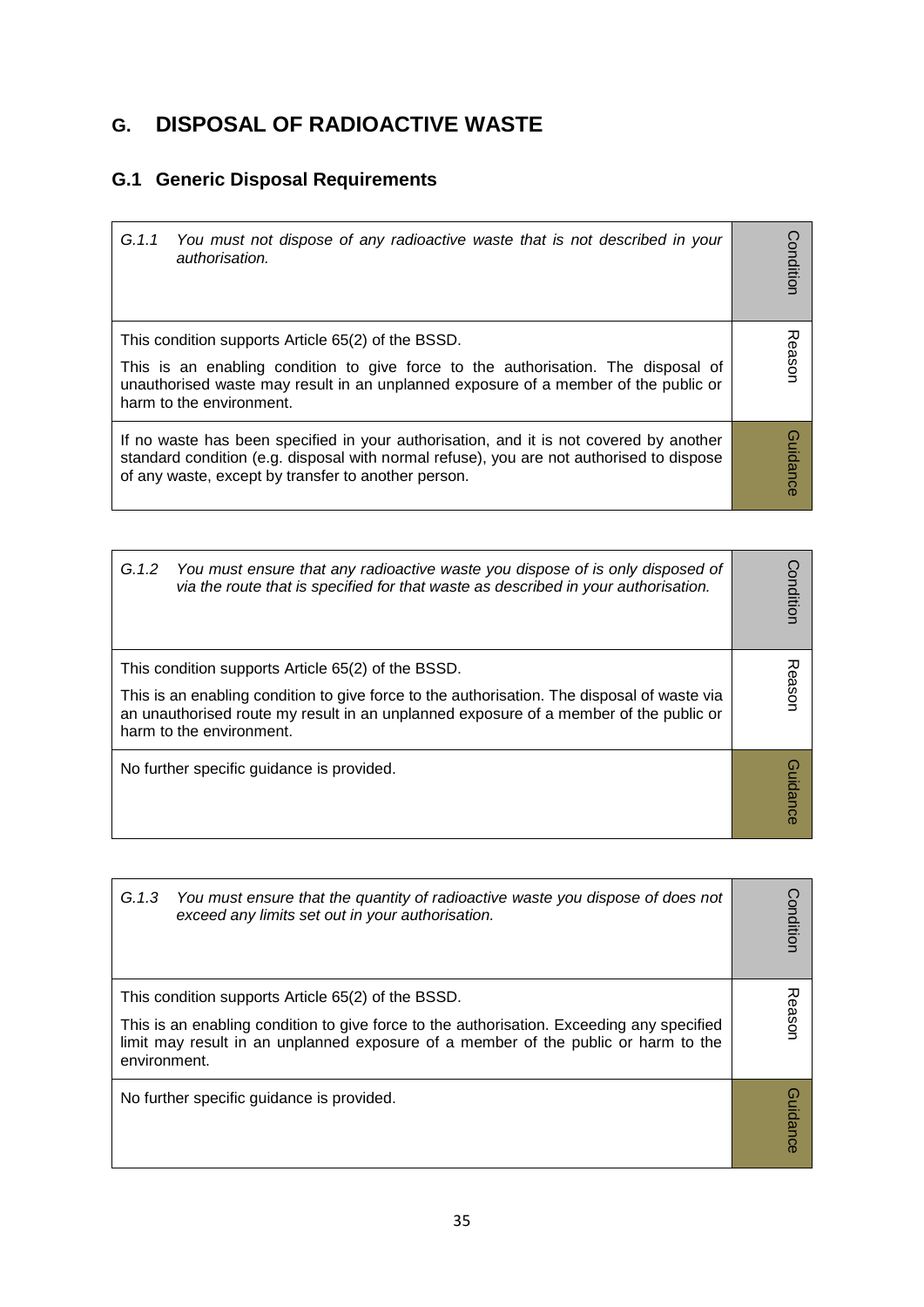| G.1.4 You must use the best practicable means to minimise the quantity of<br>radionuclides that are discharged to the environment.                                                                                                                                                                                                         | Conditior       |
|--------------------------------------------------------------------------------------------------------------------------------------------------------------------------------------------------------------------------------------------------------------------------------------------------------------------------------------------|-----------------|
| This condition supports IAEA GSR part 3 Requirements 11, 15, 29 and 30, Articles 5(b),<br>29(3) and 68(a) of the BSSD and Article 4(3)(a) of the SFRWD.                                                                                                                                                                                    | Reason          |
| Where radioactive waste production cannot be avoided, BPM must be used to minimise<br>the activity and volume of the radioactive waste generated. Waste reduction is an<br>important step in radioactive waste management and controlling potential risk of an<br>unplanned exposure to a member of the public or harm to the environment. |                 |
| This is the second underpinning rule of optimisation.                                                                                                                                                                                                                                                                                      |                 |
| For further guidance on optimisation, please see the SEPA documents "Satisfying the<br>ALARA requirements and the role of Best Practicable Means" and "Basic principles of<br>radioactive waste management", available from SEPA's website.                                                                                                | <b>Guidance</b> |

| G.1.5 You must dispose of radioactive waste in a manner that minimises public<br>exposure and impact on the environment.                                                                                                                                                                                                                                                                                                                                       | onditior |
|----------------------------------------------------------------------------------------------------------------------------------------------------------------------------------------------------------------------------------------------------------------------------------------------------------------------------------------------------------------------------------------------------------------------------------------------------------------|----------|
| This condition supports IAEA GSR part 3 Requirements 11, 15, 29 and 30, Articles<br>$5(b)$ , 29(3) and 68(a) of the BSSD and Article $4(3)(a)$ of the SFRWD.<br>It places the general BPM requirements directly on the disposal routes and radioactive<br>waste types set out in the Authorisation. It also specifically states that the radiological<br>effects of concern to the Authorisation are those to members of the public and to the<br>environment. | uose;    |
| For further guidance on optimisation, please see the SEPA documents "Satisfying the<br>ALARA requirements and the role of Best Practicable Means" and "Basic principles of<br>radioactive waste management", available from SEPA's website.                                                                                                                                                                                                                    | uidance  |

### **G.2 Evaluation of releases**

| G.2.1<br>You must evaluate the quantity of radionuclides discharged into the environment.                                                                                                                                                                                         | Conditior         |
|-----------------------------------------------------------------------------------------------------------------------------------------------------------------------------------------------------------------------------------------------------------------------------------|-------------------|
| This condition supports IAEA GSR part 3 Requirements 13 and 31 and Article 67 of the<br>BSSD.<br>You must evaluate the amount of radioactivity disposed of to the environment so that<br>there is not an unplanned exposure of a member of the public or harm to the environment. | 观<br><b>Gason</b> |
| By "evaluate", SEPA includes monitoring and calculation. The most appropriate method<br>for evaluating will be optimised. It is up to you to decide and justify the chosen method.<br>SEPA expects this decision to be written down and available for inspection.                 | <b>Guidance</b>   |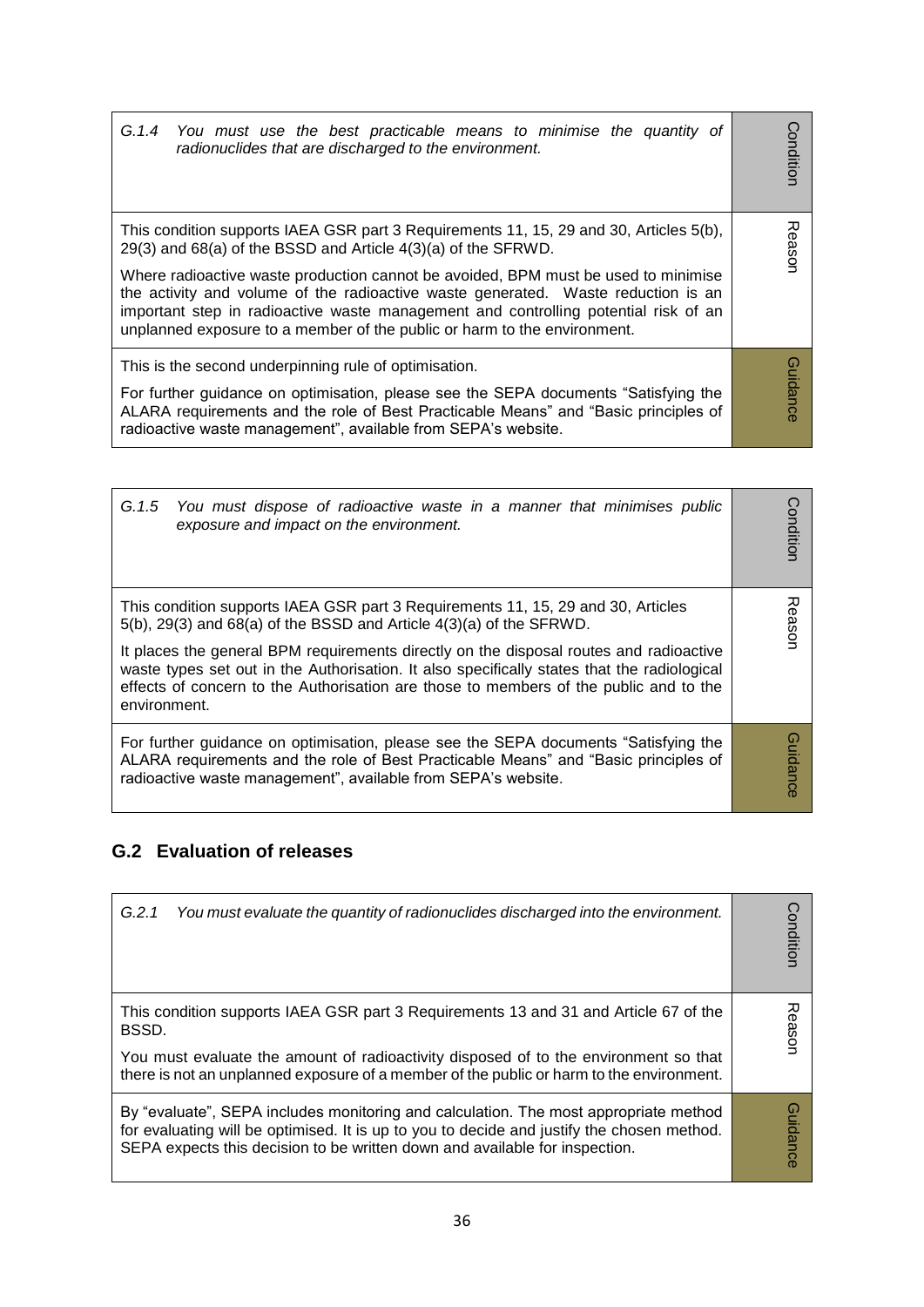# **G.3 Disposal in normal refuse (dustbin disposal)**

| G.3.1<br>(a)<br>(b)                                                                                                                                                                                                                                                                                                                                                                                                                                                                                                                                              | You are authorised to dispose of solid, non-metallic radioactive waste in normal<br>refuse provided that:<br>No single item has an activity exceeding 400 kBq for tritium and C-14<br>or 40 kBq for all other radionuclides;<br>The total activity in $0.1m3$ of normal refuse does not exceed 4 MBq<br>for tritium and C-14 or 400 kBq for all other radionuclides;                                                                                                                                                                                  | Conditior |
|------------------------------------------------------------------------------------------------------------------------------------------------------------------------------------------------------------------------------------------------------------------------------------------------------------------------------------------------------------------------------------------------------------------------------------------------------------------------------------------------------------------------------------------------------------------|-------------------------------------------------------------------------------------------------------------------------------------------------------------------------------------------------------------------------------------------------------------------------------------------------------------------------------------------------------------------------------------------------------------------------------------------------------------------------------------------------------------------------------------------------------|-----------|
|                                                                                                                                                                                                                                                                                                                                                                                                                                                                                                                                                                  | This condition supports IAEA GSR part 3 Requirement 8.                                                                                                                                                                                                                                                                                                                                                                                                                                                                                                |           |
|                                                                                                                                                                                                                                                                                                                                                                                                                                                                                                                                                                  | This is a replacement for the "disposal of low volumes of solid radioactive waste"<br>exemption contained in the Radioactive Substances Exemption (Scotland) Order 2011.                                                                                                                                                                                                                                                                                                                                                                              | Reason    |
| foreseeable circumstances.                                                                                                                                                                                                                                                                                                                                                                                                                                                                                                                                       | The values presented are supported by radiological impact assessments which<br>demonstrate that the relevant dose criteria are unlikely to be breached under all                                                                                                                                                                                                                                                                                                                                                                                      | Guidance  |
|                                                                                                                                                                                                                                                                                                                                                                                                                                                                                                                                                                  | The radiological impact assessments that underpin this disposal route are based on the<br>assumption that these wastes follow the "normal" route for disposal of conventional waste<br>to a landfill or an incinerator, via (in many cases) a sorting, recovery or pre-treatment step<br>and are co-disposed with substantial quantities of non-radioactive waste. The<br>assessment is based on known common practice:                                                                                                                               |           |
| $\bullet$<br>4.5.2.<br>$\bullet$<br>radioactive batch.                                                                                                                                                                                                                                                                                                                                                                                                                                                                                                           | A waste producer, at the point of origin, places waste in a container such that the<br>radioactive content is no more than the concentration limits in Standard Rule<br>A batch of such wastes is dispatched to a waste management company.<br>The receiver of the waste- the waste management company- disposes of the<br>batch to a landfill or incinerator, possibly following a sorting step.<br>The waste management company disposes of several batches of non-<br>radioactive waste immediately prior to, and again after, the disposal of the |           |
| apply.                                                                                                                                                                                                                                                                                                                                                                                                                                                                                                                                                           | If this is not the case, and the waste is disposed of to a facility where dilution by co-<br>disposal as described above is not expected to take place, then this condition does not                                                                                                                                                                                                                                                                                                                                                                  |           |
|                                                                                                                                                                                                                                                                                                                                                                                                                                                                                                                                                                  | The $0.1\,\mathrm{m}^3$ volume is the approximate volume of a normal refuse bin.                                                                                                                                                                                                                                                                                                                                                                                                                                                                      |           |
| There are persons who receive radioactive waste (premises used for management of<br>wastes which are not radioactive) for burial on land or incineration but who may be<br>unaware of the presence of very low concentrations of radioactivity or trivial strength<br>sources in the normal refuse. The principle here is that, in order to meet the relevant<br>criterion for safety, conditions are applied to the waste producer and not to the waste<br>disposer. Further controls are not necessary when the waste has left the premises where<br>it arose. |                                                                                                                                                                                                                                                                                                                                                                                                                                                                                                                                                       |           |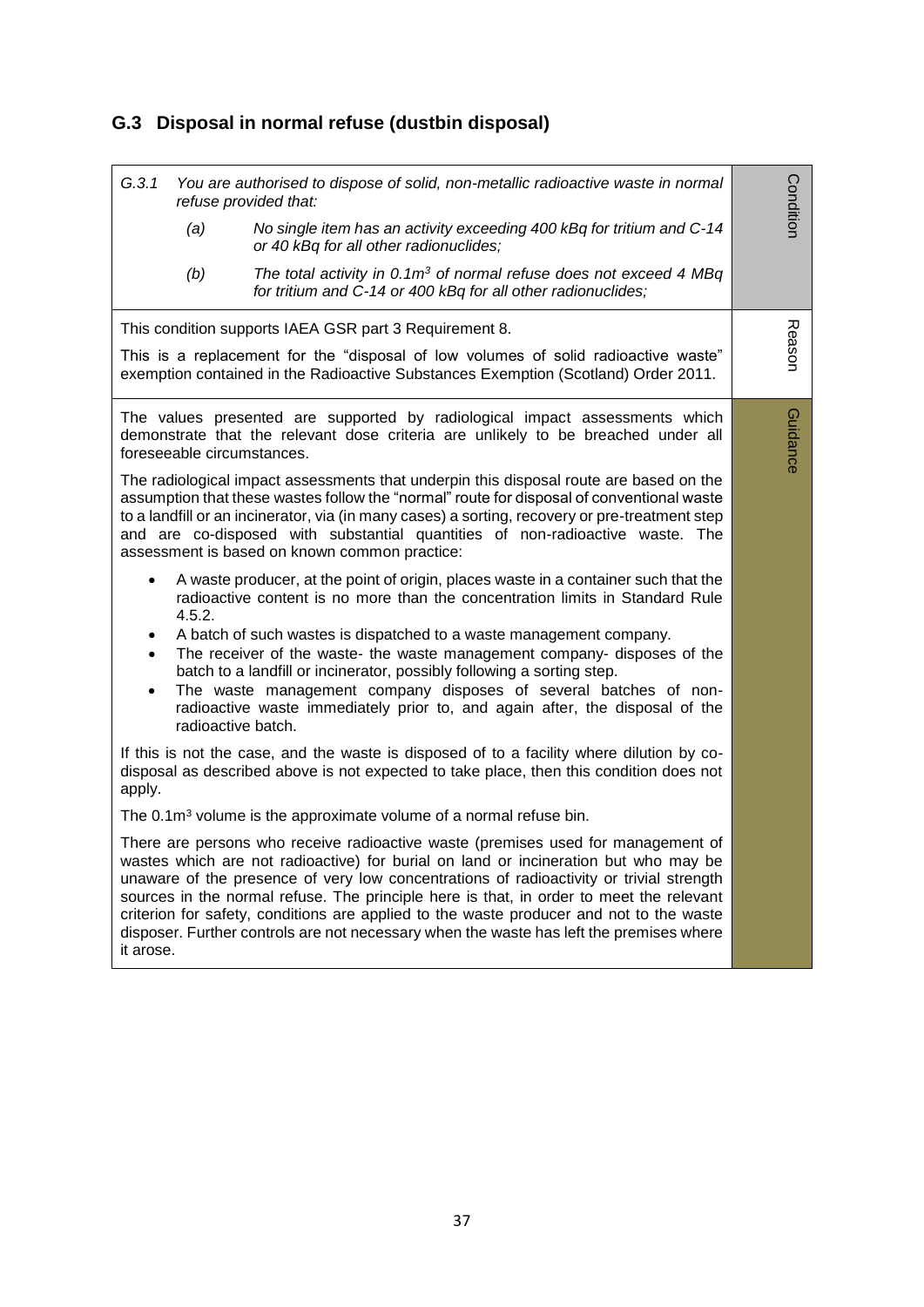## **G.4 Radioactive aqueous liquid disposals - small quantities**

| G.4.1                                                                                                                                                                                                                                                                                                                                 | You are authorised to dispose of radioactive aqueous liquid waste to a relevant<br>sewer, relevant river or the sea provided that: |                                                                                                                                                                                                                                                                         |           |
|---------------------------------------------------------------------------------------------------------------------------------------------------------------------------------------------------------------------------------------------------------------------------------------------------------------------------------------|------------------------------------------------------------------------------------------------------------------------------------|-------------------------------------------------------------------------------------------------------------------------------------------------------------------------------------------------------------------------------------------------------------------------|-----------|
|                                                                                                                                                                                                                                                                                                                                       | (a)                                                                                                                                | The radionuclide concentration does not exceed 100 Bq/ml; and                                                                                                                                                                                                           | Condition |
|                                                                                                                                                                                                                                                                                                                                       | (b)                                                                                                                                | The total activity disposed of in 1 year does not exceed:                                                                                                                                                                                                               |           |
|                                                                                                                                                                                                                                                                                                                                       | (i)                                                                                                                                | 100 MBq for the sum of the following radionuclides: H-3, C-11, C-14, F-<br>18, P-32, P-33, S-35, Ca-45, Cr-51, Fe-55, Ga-67, Sr-89, Y-90, Tc-99m,<br>In-111, I-123, I-125, I-131, Sm-153, TI-201; or                                                                    |           |
|                                                                                                                                                                                                                                                                                                                                       | (ii)                                                                                                                               | 1 MBq for the sum of all other radionuclides.                                                                                                                                                                                                                           |           |
| 2011.                                                                                                                                                                                                                                                                                                                                 |                                                                                                                                    | This condition supports IAEA GSR part 3 Requirement 8.<br>This is a replacement for the "disposal of aqueous radioactive waste up to 100 Bq/ml to<br>sewer" exemption contained in the Radioactive Substances Exemption (Scotland) Order                                | Reason    |
|                                                                                                                                                                                                                                                                                                                                       |                                                                                                                                    | This condition allows you to discharge relatively small quantities of aqueous effluent to a<br>pipeline that drains to a relevant sewer (capacity $> 100m^2$ of effluent/day at the sewage<br>works) or to a person (by tanker) who is permitted to receive such waste. | Guidance  |
| The radiological impact assessments are based on small scale disposals in which the<br>waste is disposed of to a sewer. Other pathways to human dose (for instance, disposal<br>to a soakaway) are not covered by the impact assessment. Therefore, disposal routes<br>other than to a sewer are not authorised under this condition. |                                                                                                                                    |                                                                                                                                                                                                                                                                         |           |
| Aqueous liquid waste can include entrained solids or suspensions, provided that all<br>practical measures have been used to attempt to remove such solid suspensions from<br>the waste stream prior to disposal.                                                                                                                      |                                                                                                                                    |                                                                                                                                                                                                                                                                         |           |

### **G.5 Radioactive gaseous releases - small quantities**

| G.5.1<br>(a)<br>(b)                                                                                                                                                                                                                                                                                                                                                                                                            | You are authorised to dispose of gaseous waste provided that:<br>it consists only of fugitive releases from a container; and<br>it is dispersed from a building in such a way that it does not enter or<br>re-enter a building.                                                                                                        | Condition |
|--------------------------------------------------------------------------------------------------------------------------------------------------------------------------------------------------------------------------------------------------------------------------------------------------------------------------------------------------------------------------------------------------------------------------------|----------------------------------------------------------------------------------------------------------------------------------------------------------------------------------------------------------------------------------------------------------------------------------------------------------------------------------------|-----------|
|                                                                                                                                                                                                                                                                                                                                                                                                                                | This condition supports IAEA GSR part 3 Requirement 8.<br>This is a replacement for the "disposal of gaseous radioactive waste" exemption<br>contained in the Radioactive Substances Exemption (Scotland) Order 2011.                                                                                                                  | Reason    |
| This condition covers the situation where containers of liquids or solids are opened and<br>the release of a small quantity of gas or vapour cannot be avoided. The condition does<br>not apply if the gas or vapour arises because of a process (for example, deliberate<br>heating) has been applied to the contained material. It does not cover any loss of gas or<br>vapour after the liquid or solid has been dispensed. |                                                                                                                                                                                                                                                                                                                                        | Guidance  |
|                                                                                                                                                                                                                                                                                                                                                                                                                                | Gaseous waste streams may contain solid particulates or liquids in aerosol form.<br>Provided that all practical measures have been used to attempt to fully remove such solid<br>and liquid components from the gaseous waste stream, such particulates or aerosols<br>may be treated as an integral part of the gaseous waste stream. |           |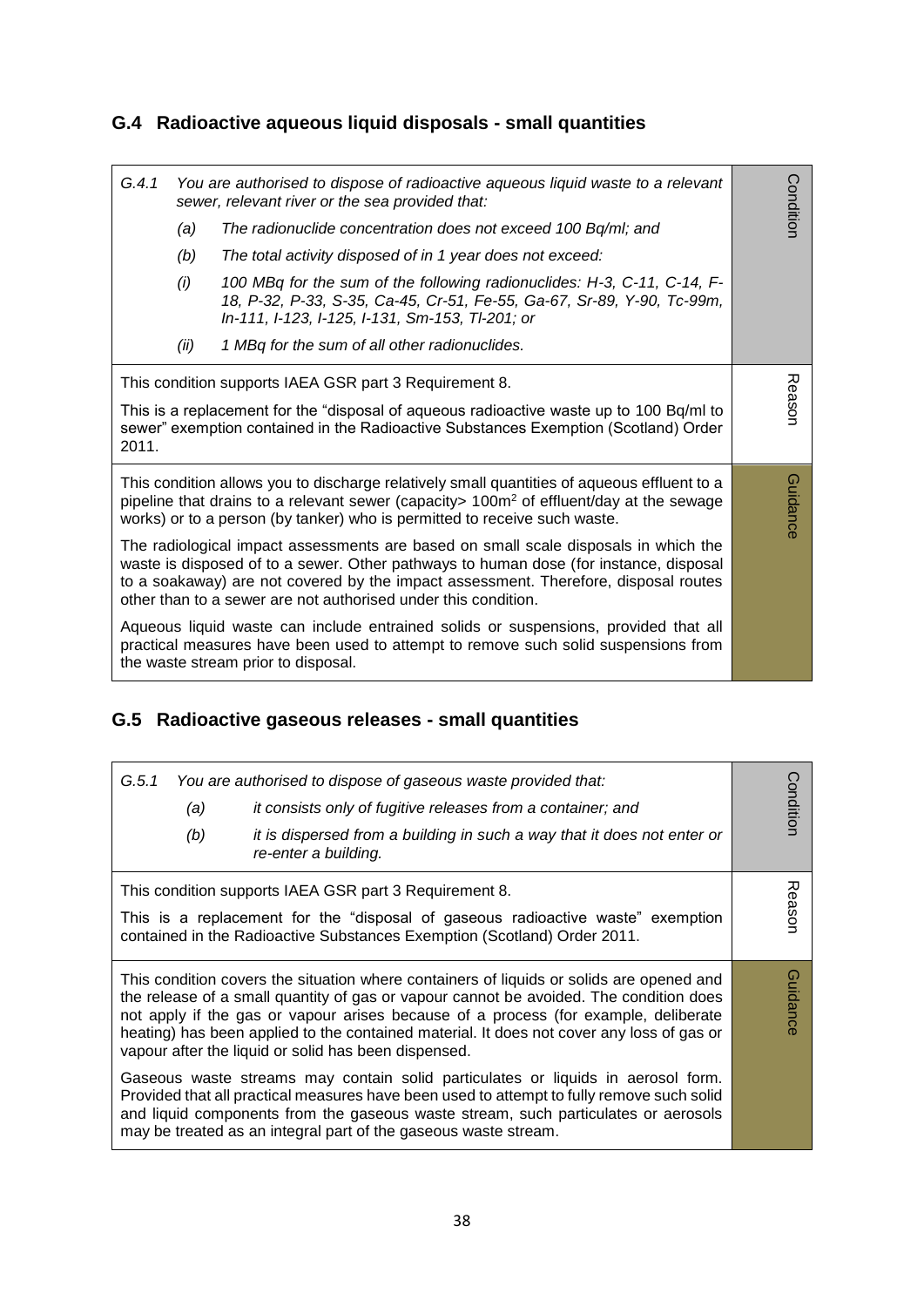### **H. FURTHER CONDITIONS WHERE BESPOKE LIMITS HAVE BEEN AUTHORISED**

### **H.1 Assessment of public exposure and the environment**

| H.1.1 | You must carry out and maintain an assessment of exposure of members of the<br>public and radioactive contamination of the environment resulting from your<br>discharges.                                                                  | Conditior |
|-------|--------------------------------------------------------------------------------------------------------------------------------------------------------------------------------------------------------------------------------------------|-----------|
| BSSD. | This condition supports IAEA GSR part 3 Requirements 13 and 31 and Article 66 of the                                                                                                                                                       | Reasor    |
|       | You must carry out and maintain this assessment to ensure there is not an unauthorised<br>exposure of a member of the public or harm to the environment.                                                                                   |           |
|       | Usually, you will have carried out an assessment when you applied for authorisation.<br>SEPA expects this assessment to be maintained throughout the life of the authorisation.                                                            | Guidance  |
|       | Some assessments may be generic and used to underpin other standard conditions. In<br>these circumstances, SEPA expects you to know when this is the case, although you will<br>not usually need to keep a copy of the generic assessment. |           |

## **H.2 Radioactive gaseous discharges outwith authorised outlets**

| H.2.1        |                             | You must dispose of radioactive gaseous releases from an authorised gaseous<br>outlet unless you can:                                                                                                                                                                                                                                                                                                     | Conditior |
|--------------|-----------------------------|-----------------------------------------------------------------------------------------------------------------------------------------------------------------------------------------------------------------------------------------------------------------------------------------------------------------------------------------------------------------------------------------------------------|-----------|
|              | (a)                         | Demonstrate that directing the discharge to an authorised gaseous<br>outlet is not the best practicable means; and                                                                                                                                                                                                                                                                                        |           |
|              | (b)                         | Ensure that you will not exceed any relevant gaseous discharge limit.                                                                                                                                                                                                                                                                                                                                     |           |
| of the BSSD. |                             | This condition supports IAEA GSR part 3 Requirement 11 and Articles 65(2) and 68(a)                                                                                                                                                                                                                                                                                                                       | Reason    |
|              | within your gaseous limits. | If you have specified gaseous limits and outlets in your authorisation, circumstances may<br>arise where it may not be practical to use the authorised outlets. This condition allows<br>those circumstances to be accommodated, subject to the discharge being BPM and                                                                                                                                   |           |
|              |                             | SEPA expects that gaseous discharges subject to limits will be discharged via the<br>authorised outlet(s). However, we recognise that in some situations it may not always be<br>BPM to discharge via these outlets. You must write down the justification for not using an<br>authorised outlet and be able to demonstrate that any gaseous emissions will not<br>challenge any specified gaseous limit. | Guidance  |
|              |                             | For further guidance on optimisation, please see the SEPA documents "Satisfying the<br>ALARA requirements and the role of Best Practicable Means" and "Basic principles of<br>radioactive waste management", available from SEPA's website.                                                                                                                                                               |           |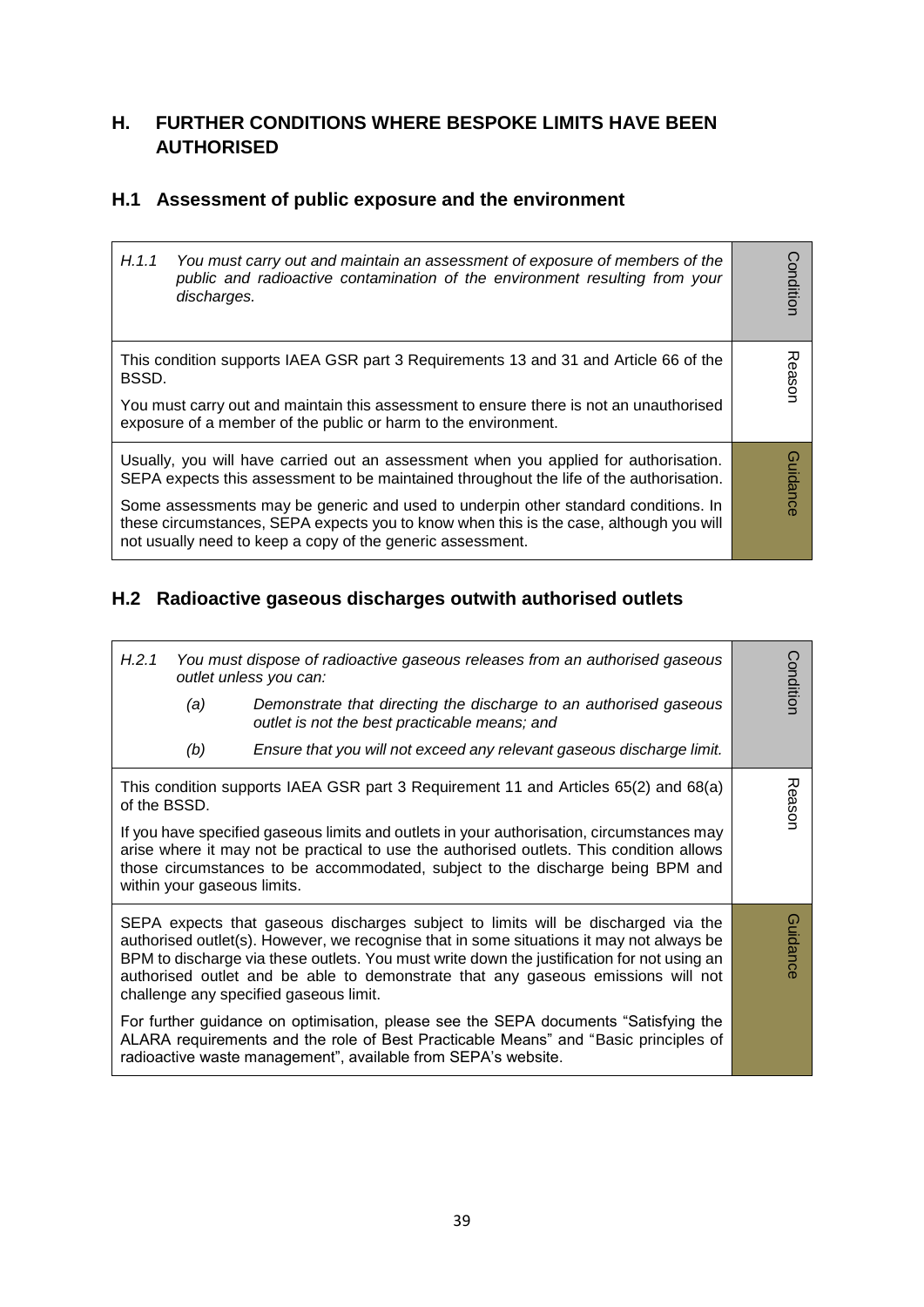### **I. INTRODUCTION OF RADIOACTIVE MATERIAL INTO ORGANISMS**

| 1.1.1 | You are authorised to introduce radioactive materials into organisms that will<br>leave the authorised place whilst containing that substance.                                                                                       | Conditior       |
|-------|--------------------------------------------------------------------------------------------------------------------------------------------------------------------------------------------------------------------------------------|-----------------|
|       | This is an enabling condition that compliments Standard Condition B.5.2 and allows you<br>to introduce radioactive material into organisms that leave the authorised place if you<br>have Section I specified in your authorisation. | easor           |
|       | Please note that this condition relates to radioactive material. It does not prevent you<br>from discharging radioactive waste to the environment as this is separately authorised.                                                  | <b>Guidance</b> |

| 1.1.2<br>You must carry out and maintain an assessment of exposure of members of the<br>public that will result as a consequence of allowing organisms to which<br>radioactive substances have been administered leave the authorised place. | Condition |
|----------------------------------------------------------------------------------------------------------------------------------------------------------------------------------------------------------------------------------------------|-----------|
| This condition supports IAEA GSR part 3 Requirements 13 and 32 and Article 66 of the<br>BSSD.                                                                                                                                                | Reason    |
| It replicates the requirement to carry out and maintain an assessment, as found under<br>the disposal of radioactive waste, with regard to the introduction of radioactive material<br>into organisms                                        |           |
| You must carry out and maintain this assessment to demonstrate that there has not been<br>an unplanned exposure of a member of the public, harm to the environment or the<br>generation of unnecessary radioactive waste.                    |           |
| Usually, you will have carried out an assessment when you applied for authorisation.<br>SEPA expects this assessment to be maintained throughout the life of the authorisation.                                                              | Guidance  |
| Some assessments may be generic and used to underpin other standard conditions. In<br>these circumstances, SEPA expects you to know when this is the case, although you will<br>not usually need to keep a copy of the generic assessment.   |           |

| 1.1.3<br>You must ensure that public exposure and any impact on the environment<br>resulting from the introduction of radioactive material into organisms is<br>minimised.                                                             | Condition |
|----------------------------------------------------------------------------------------------------------------------------------------------------------------------------------------------------------------------------------------|-----------|
| This condition supports IAEA GSR part 3 Requirements 13 and 32 and Articles 5(b),<br>$29(3)$ and $68(a)$ of the BSSD.                                                                                                                  | Reason    |
| It ensures that the optimisation requirements associated with the disposal of radioactive<br>waste are applied to the introduction of radioactive material into organisms.                                                             |           |
| You must minimise the radiological impact of the introduction of radioactive material into<br>organisms that leave the authorised place so there is not an unplanned exposure of a<br>member of the public or harm to the environment. |           |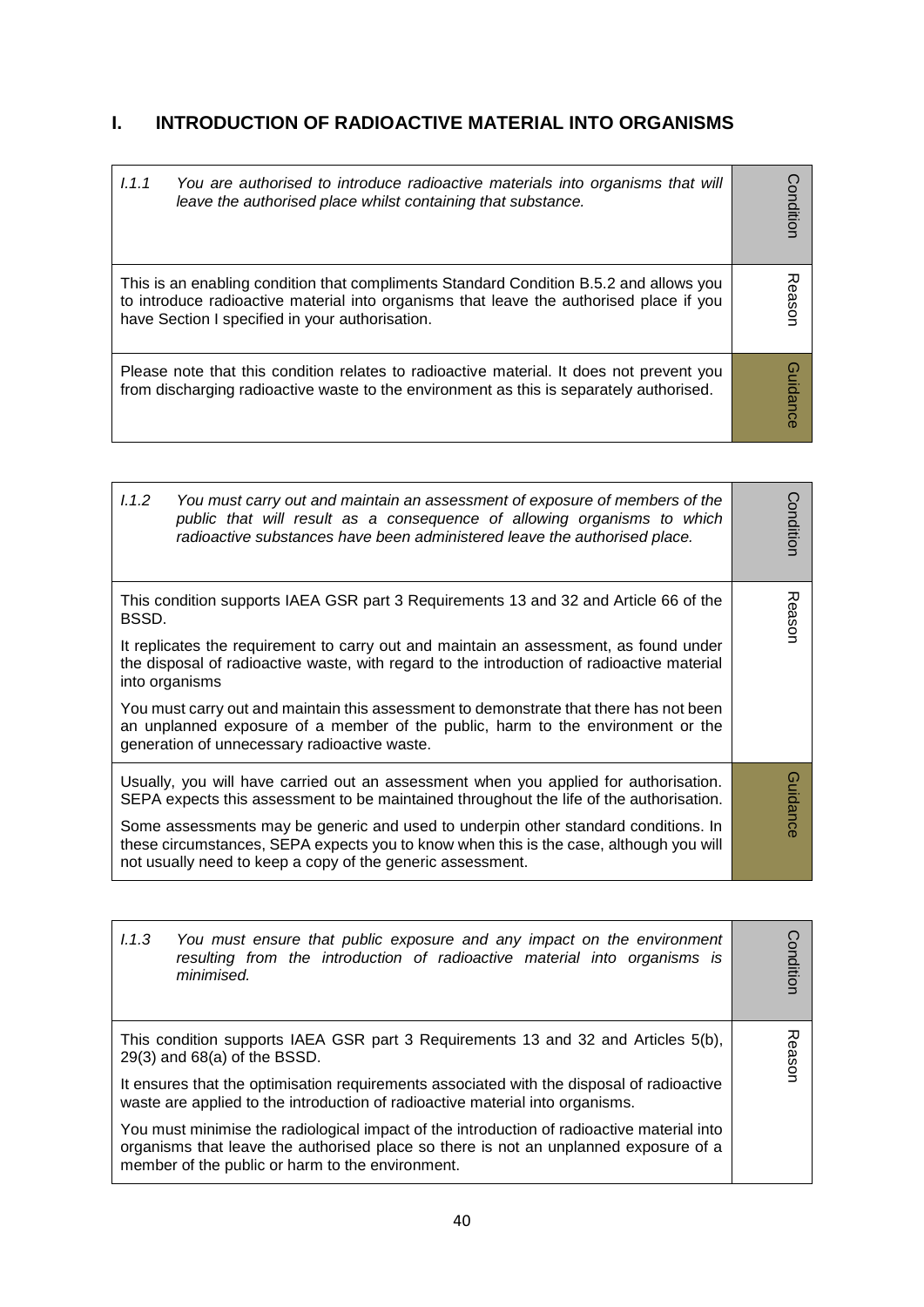SEPA considers this very similar to the optimisation principle for radioactive waste. For further guidance on optimisation, please refer to the SEPA document "Satisfying the ALARA requirements and the role of Best Practicable Means", available from SEPA's website.

Guidance Guidance

#### **J. ENVIRONMENTAL MONITORING PROGRAMME**

| J.1.1<br>You must develop, implement, maintain and review an environmental monitoring<br>programme to monitor the levels of radioactivity in the environment and food<br>caused by your radioactive waste disposals.                                                                                                                                                                                                                                                                                                                                                                                                                  | Condition |
|---------------------------------------------------------------------------------------------------------------------------------------------------------------------------------------------------------------------------------------------------------------------------------------------------------------------------------------------------------------------------------------------------------------------------------------------------------------------------------------------------------------------------------------------------------------------------------------------------------------------------------------|-----------|
| This condition supports IAEA GSR part 3 Requirements 11, 15, 30, 31 and 32 and<br>Article 67(1) of the BSSD.                                                                                                                                                                                                                                                                                                                                                                                                                                                                                                                          | Reason    |
| It requires you to establish and operate a suitable environmental monitoring programme<br>to demonstrate that your radioactive discharges have been optimised and the radiological<br>effects minimised.                                                                                                                                                                                                                                                                                                                                                                                                                              |           |
| This requirement is goal-setting and allows you to develop a suitable programme taking<br>into account the types of radionuclides discharged, their activities, the scale of the<br>discharge and its location in relation to sensitive receptors. It is not necessary for you to<br>obtain prior approval of the programme from SEPA, but the programme will form part of<br>the routine inspection associated with the Permit.                                                                                                                                                                                                      | Guidance  |
| It should be noted that you may take many more environmental samples and<br>measurements in the vicinity of the authorised place than form part of this environmental<br>monitoring programme. It is not required that all of this monitoring is included in the<br>programme established under this condition, and SEPA accepts that the other monitoring<br>may be undertaken for other purposes (e.g. public reassurance). Neither does SEPA<br>expect that the programme has to be completely new. In all cases where it is sensible to<br>do so, SEPA would expect a single set of monitoring data to satisfy multiple purposes. |           |
| Further guidance on the planning and implementation of a routine environmental<br>monitoring programme can be obtained in the joint guidance document "Radiological<br>Monitoring Technical Guidance Note 2: Environmental Radiological Monitoring" available<br>on SEPA's website.                                                                                                                                                                                                                                                                                                                                                   |           |

| You must take appropriate samples and conduct appropriate measurements,<br>J.1.2<br>tests, surveys, analyses and calculation to continuously assess the effectiveness<br>of the measures you have taken to minimise the radiological effects of your<br>radioactive waste disposals.                                                                                                                                                                                       | onditior   |
|----------------------------------------------------------------------------------------------------------------------------------------------------------------------------------------------------------------------------------------------------------------------------------------------------------------------------------------------------------------------------------------------------------------------------------------------------------------------------|------------|
| This condition supports IAEA GSR part 3 requirement 14 and Article 67(1) of the BSSD.<br>It is your responsibility to actively take samples and carry out measurements et al as<br>necessary to demonstrate compliance with the requirements of the environmental<br>monitoring programme. Appropriate sampling et al demonstrates that your radioactive<br>discharges have not resulted in an unplanned exposure of a member of the public or<br>harm to the environment. | 고<br>easor |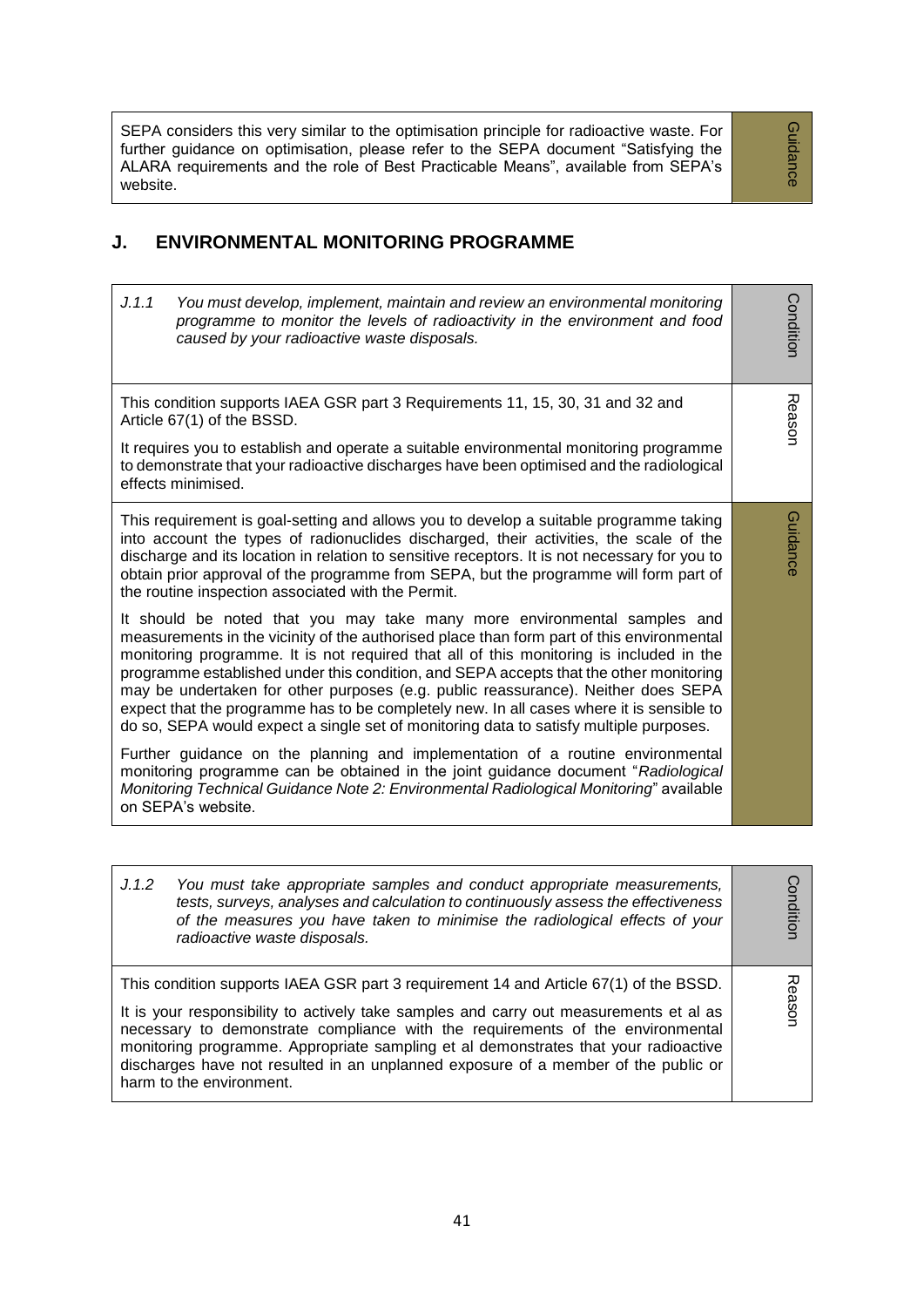You (with your RWA) should have carried out an assessment to determine what sampling, measurement, tests, surveys and calculations are needed to implement your environmental monitoring programme.

Guidance

Guidance

The number, frequency and type of sample, measurement, etc. is dependent on a variety of factors including the nature of the radioactive substances being disposed of and the manner in which it is disposed. It may also be necessary to consider the non-radioactive properties of the radioactive substances being disposed of, particularly if they are hazardous.

This information should be written down and included in the procedures relating to sampling, measurement etc. The results of all sampling, measurements etc. must be recorded and be available for inspection by SEPA.

| J.1.3<br>You must inform SEPA of any intended change in the environmental monitoring<br>programme.                                                                                                                                                                                                                                                                                                                                                                                     | Condition |
|----------------------------------------------------------------------------------------------------------------------------------------------------------------------------------------------------------------------------------------------------------------------------------------------------------------------------------------------------------------------------------------------------------------------------------------------------------------------------------------|-----------|
| This condition supports IAEA GSR part 3 Requirement 16, Article 67 of the BSSD and<br>Article 5(1)(d) of the SFRWD.                                                                                                                                                                                                                                                                                                                                                                    | Reason    |
| SEPA recognises that the environmental monitoring programme may need to change<br>over time. This condition ensures that any changes to the programme are notified to<br>SEPA with sufficient time for SEPA to consider the implications of the proposed changes.                                                                                                                                                                                                                      |           |
| It is difficult to demonstrate compliance with this condition unless there has been a need<br>to amend the environmental monitoring programme. SEPA you to have measures in<br>place to that SEPA is informed, many of which will be written down for other purposes,<br>and this can be used as demonstration of compliance.                                                                                                                                                          | Guidance  |
| The inability to obtain a data set due to unforeseen circumstances (e.g. no mussels<br>available to sample) does <b>NOT</b> require SEPA to be informed. This requirement applies<br>to planned changes to the environmental monitoring programme. However, if there is a<br>planned temporary change to the programme (e.g. to cease beach monitoring at a<br>specified beach until arrangements with the beach owner have been concluded), it still<br>requires SEPA to be informed. |           |
| It is also acceptable to inform SEPA via email. The information should be sent to the<br>SEPA address specified in Appendix 1 of this guidance.                                                                                                                                                                                                                                                                                                                                        |           |

### **K. CONDITIONS APPLICABLE TO OFFSHORE INSTALLATION REGISTRATIONS**

| You are authorised to dispose of radioactive waste arising from the production<br>K.1.1<br>of oil and gas, excluding any waste that has been sent to an offshore installation<br>from land. | Conditior         |
|---------------------------------------------------------------------------------------------------------------------------------------------------------------------------------------------|-------------------|
| This condition supports the London Dumping Convention, OSPAR and Article 65(2) of<br>the BSSD.                                                                                              | ᅍ<br><b>eason</b> |
| This is an enabling condition to give force to the registration by describing the radioactive<br>waste that can be disposed of as required by Standard Condition G.1.1.                     |                   |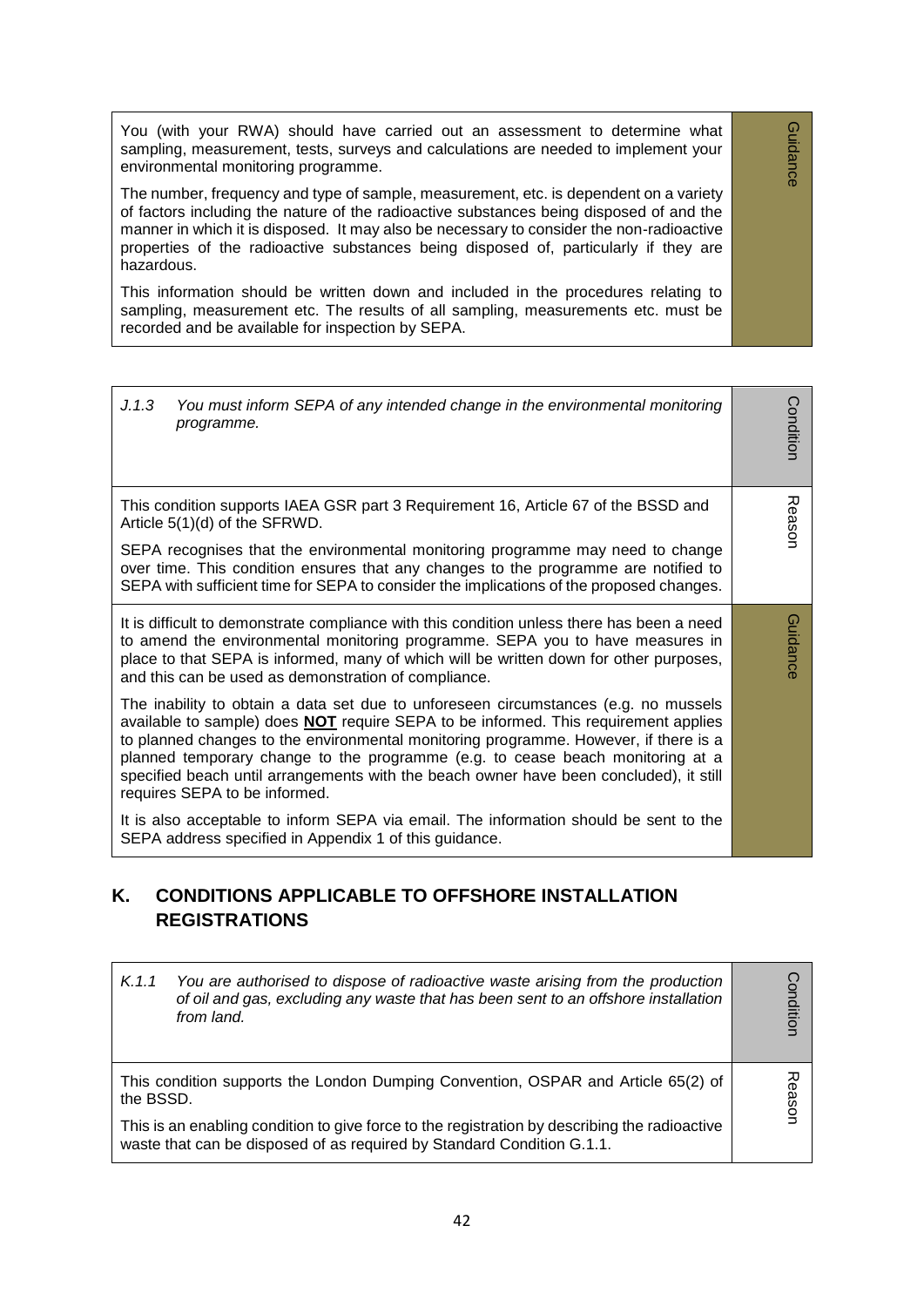The exclusion of waste that has been sent to an offshore installation from land prevents waste which had been sent to land for disposal from being sent back offshore for disposal in accordance with the Convention on the Prevention of Marine Pollution by Dumping of Wastes and Other Matter (the London Dumping Convention) and the Convention for the Protection of the Marine Environment of the North-East Atlantic (the OSPAR Convention).

| K.1.2        | The specified disposal route for radioactive waste disposals is the system you<br>have provided for this purpose.                                                                                                                                                                                                                  | Conditior       |
|--------------|------------------------------------------------------------------------------------------------------------------------------------------------------------------------------------------------------------------------------------------------------------------------------------------------------------------------------------|-----------------|
| flexibility. | This condition supports Article 65(2) of the BSSD.<br>This is an enabling condition to give force to the registration. Under Standard Condition<br>G.1.2, the discharge system must be specified in the authorisation. This condition allows<br>you to designate the system for offshore disposals in order to provide operational | Reason          |
|              | SEPA expects that you will formally identify which system(s) are used for offshore<br>disposals of radioactive waste.                                                                                                                                                                                                              | <b>Guidance</b> |

| K.1.3 | You must not discharge radioactive waste at any place other than the authorised<br>place.                                                                       | Conditior |
|-------|-----------------------------------------------------------------------------------------------------------------------------------------------------------------|-----------|
|       | This condition prevents radioactive waste accumulated in a support vessel (e.g. FPSO)<br>from being discharged at any other location than the authorised place. | easor     |
|       | No further guidance is provided.                                                                                                                                | uidance   |

| K.1.4 If you have any reason to believe that the concentration of radium-226 in<br>produced water has exceeded 0.1 Becquerel per gram of produced water you<br>must inform SEPA in accordance with Schedule 3 of these Standard Conditions. | ≕ |
|---------------------------------------------------------------------------------------------------------------------------------------------------------------------------------------------------------------------------------------------|---|
|---------------------------------------------------------------------------------------------------------------------------------------------------------------------------------------------------------------------------------------------|---|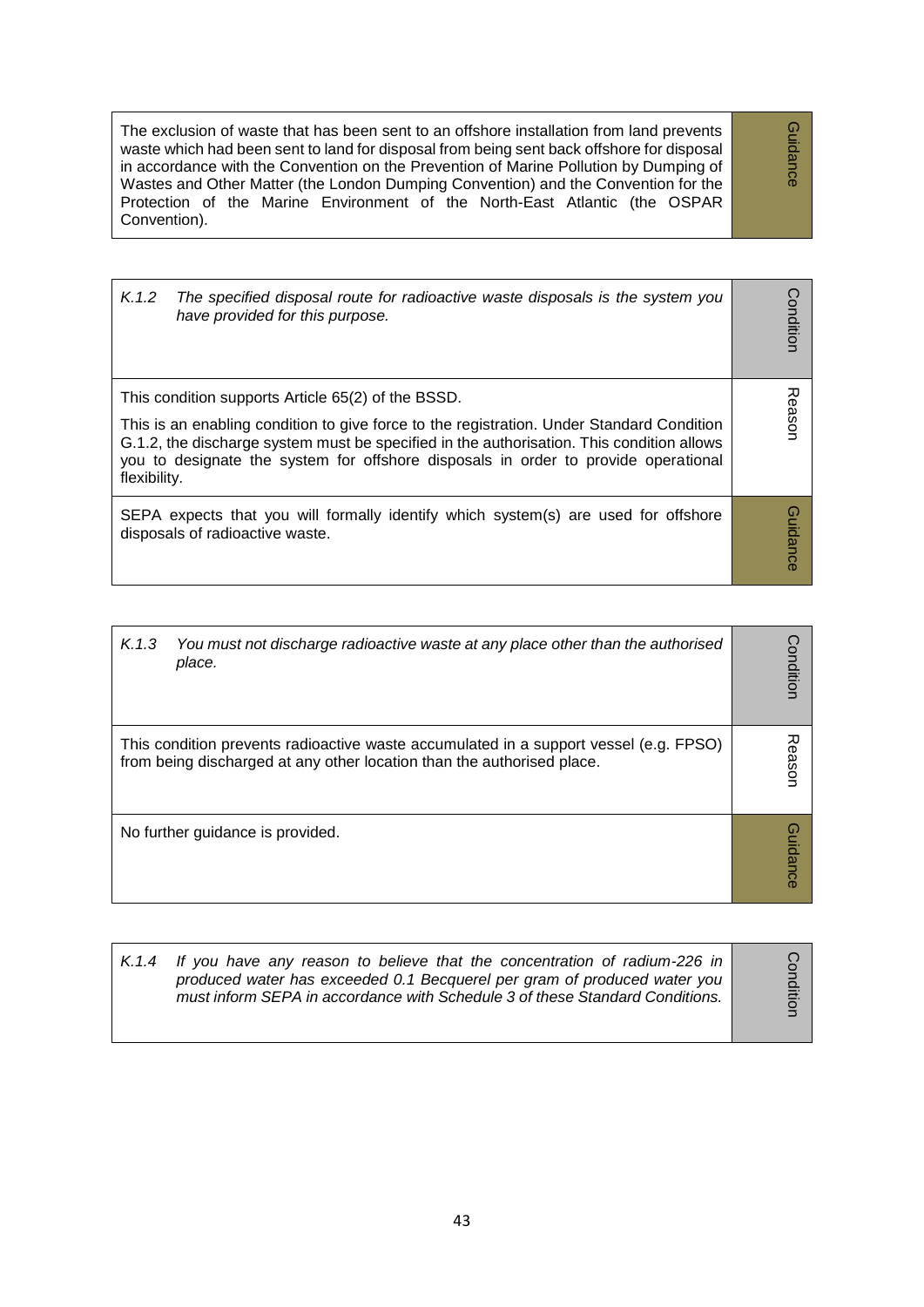| This condition supports IAEA GSR part 3 Requirement 32, Article 29(3) of the BSSD and<br>Article 5(1)(d) of the SFRWD.<br>The generic disposal limits have been assessed based on an assumed concentration of<br>radium-226 in the produced water. If this threshold is exceeded, SEPA will need to carry<br>out further, more detailed assessments to ensure that the disposals at these higher<br>concentrations do not result in an unplanned exposure of a member of the public or harm<br>to the environment. | 观<br>easor      |
|--------------------------------------------------------------------------------------------------------------------------------------------------------------------------------------------------------------------------------------------------------------------------------------------------------------------------------------------------------------------------------------------------------------------------------------------------------------------------------------------------------------------|-----------------|
| It is acceptable to inform SEPA via email. The information should be sent to the address<br>specified in Appendix 1 of this guidance.                                                                                                                                                                                                                                                                                                                                                                              | <b>Guidance</b> |

| K.1.5<br>You must not in any year discharge radioactive waste arising from<br>decontamination or cleaning operations which the activity of any radionuclide<br>exceeds the relevant limit set out in Error! Reference source not found.                                                                                                                                                                                                                                                                      | onditior        |
|--------------------------------------------------------------------------------------------------------------------------------------------------------------------------------------------------------------------------------------------------------------------------------------------------------------------------------------------------------------------------------------------------------------------------------------------------------------------------------------------------------------|-----------------|
| This condition supports IAEA GSR part 3 Requirements 12 and 14 and Article 29(3) of<br>the BSSD.<br>This is an enabling condition to give force to Table K-1.                                                                                                                                                                                                                                                                                                                                                | 观<br>eason      |
| The table does not contain all the radionuclides associated with NORM (e.g. U-238).<br>However, SEPA believes the listed radionuclides are those of most concern and that<br>other radionuclides will be in lesser concentrations and appear in general relation to the<br>listed radionuclides. By limiting the listed radionuclides, SEPA is also controlling these<br>other radionuclides.<br>If you have evidence to suggest that this assumption is not accurate, you must contact<br>SEPA immediately. | <b>Guidance</b> |